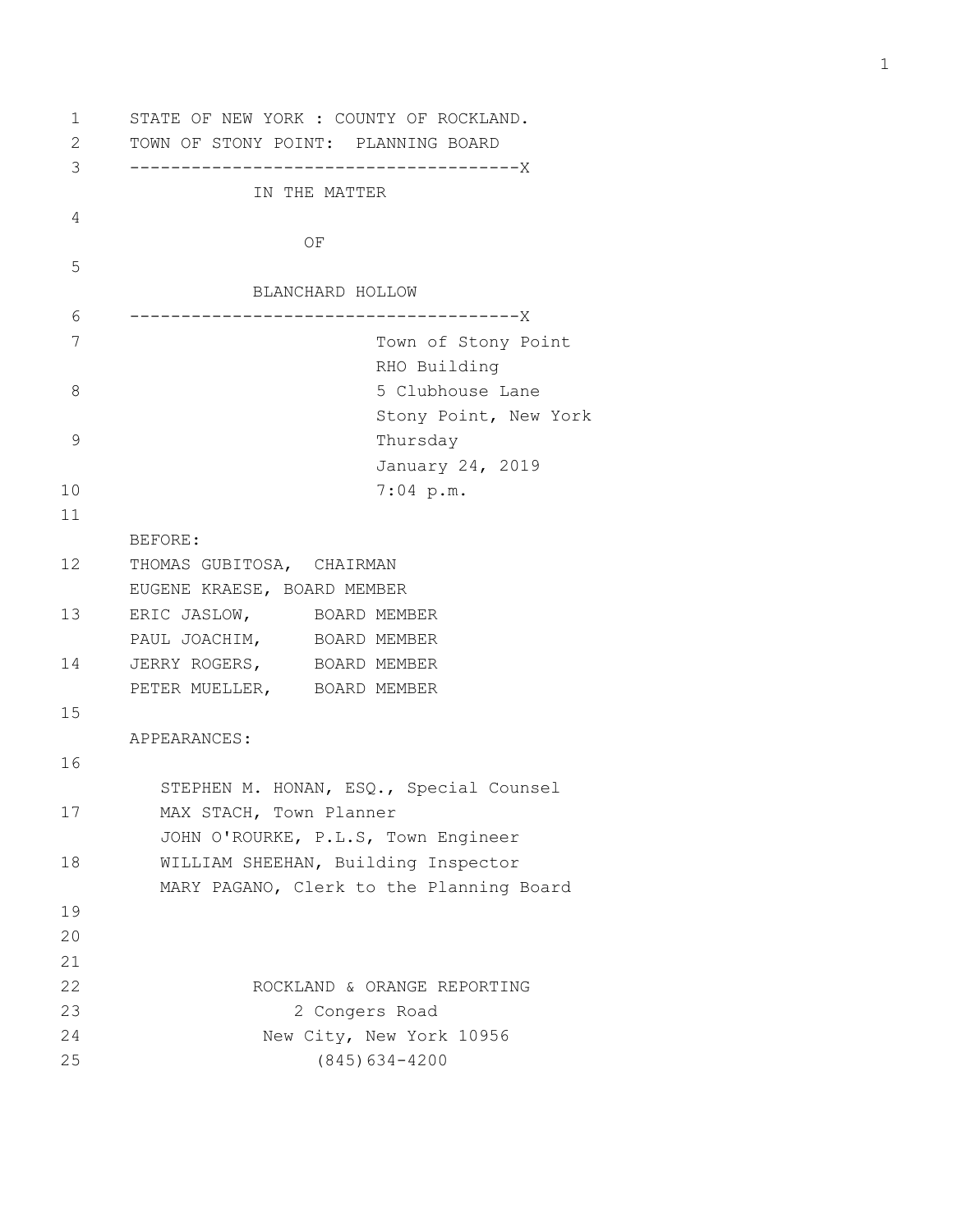| 1  | Proceedings                                 |
|----|---------------------------------------------|
| 2  |                                             |
| 3  | CHAIRMAN GUBITOSA: Can we please stand      |
| 4  | for the Pledge.                             |
| 5  | (Whereupon the Pledge of Allegiance was     |
| 6  | recited.)                                   |
| 7  | CHAIRMAN GUBITOSA: Thank you. Mary,         |
| 8  | could you take the roll.                    |
| 9  | THE CLERK: Mr. Jaslow?                      |
| 10 | BOARD MEMBER JASLOW: Here.                  |
| 11 | THE CLERK: Mr. Joachim?                     |
| 12 | BOARD MEMBER JOACHIM: Here.                 |
| 13 | THE CLERK: Mr. Mueller?                     |
| 14 | BOARD MEMBER MUELLER: Here.                 |
| 15 | THE CLERK: Mr. Kraese?                      |
| 16 | BOARD MEMBER KRAESE: Here.                  |
| 17 | THE CLERK: Mr. Rogers?                      |
| 18 | BOARD MEMBER ROGERS: Here.                  |
| 19 | THE CLERK: Chairman Gubitosa?               |
| 20 | CHAIRMAN GUBITOSA: Here. All right.         |
| 21 | Before we get started if you have your      |
| 22 | cellphone please put it on silent.          |
| 23 | Tonight, first on the agenda is the         |
| 24 | public hearing on Blanchard Hollow. This is |
| 25 | an eight lot average density subdivision    |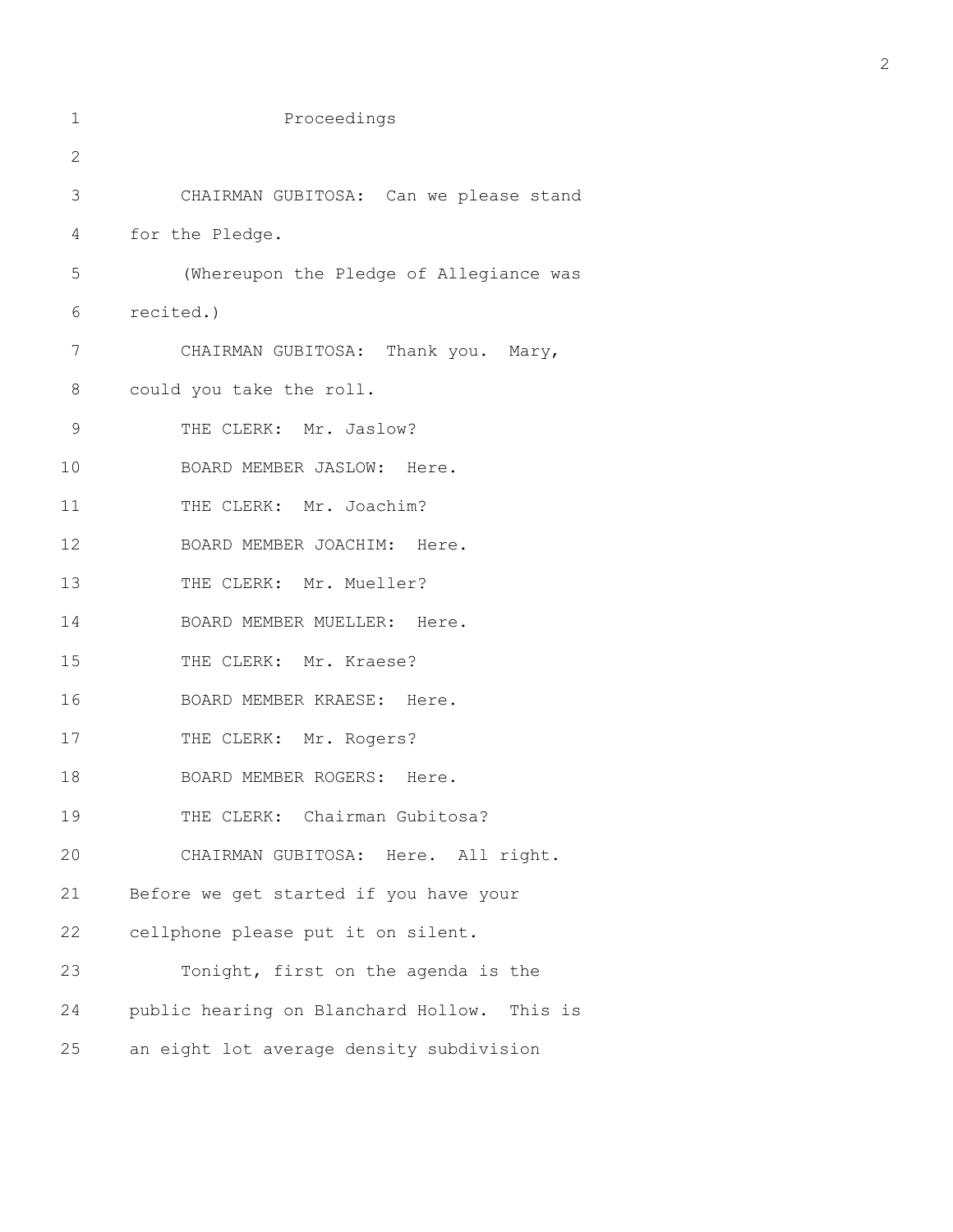| $\mathbf 1$ | Proceedings                                  |
|-------------|----------------------------------------------|
| 2           | located on the west side of Jessup Lane.     |
| 3           | Going to be a public hearing. Mr. Zigler,    |
| 4           | would you like to give us a brief            |
| 5           | explanation before we get to the public.     |
| 6           | MR. ZIGLER: Depends on how you define        |
| 7           | brief. Dave Zigler, Atzl, Nasher & Zigler,   |
| 8           | we're representing Blanchard Hollow. And up  |
| 9           | on the screen we have Jessup Valley North.   |
| $10 \,$     | Jessup Valley North was approved in around   |
| 11          | 2006, about thirteen years ago, it had eight |
| 12          | lots on it, the lots are right around the    |
| 13          | perimeter of the road. The proposal at that  |
| 14          | time was to extend Jessup. Jessup is down    |
| 15          | here at the bottom of the map (indicating),  |
| 16          | going north making a left and coming on      |
| 17          | through and then it would traverse the power |
| 18          | lines and the gas easement into a cul-de-sac |
| 19          | and then it would turn into Conklin. This    |
| 20          | map was approved and filed with all the      |
| 21          | permits, health department, United Water,    |
| 22          | water from the Health Department, the taxes  |
| 23          | are paid for eight lots and a ninth lot      |
| 24          | which is the road, until the road is         |
| 25          | dedicated it's actually taxed to the owners  |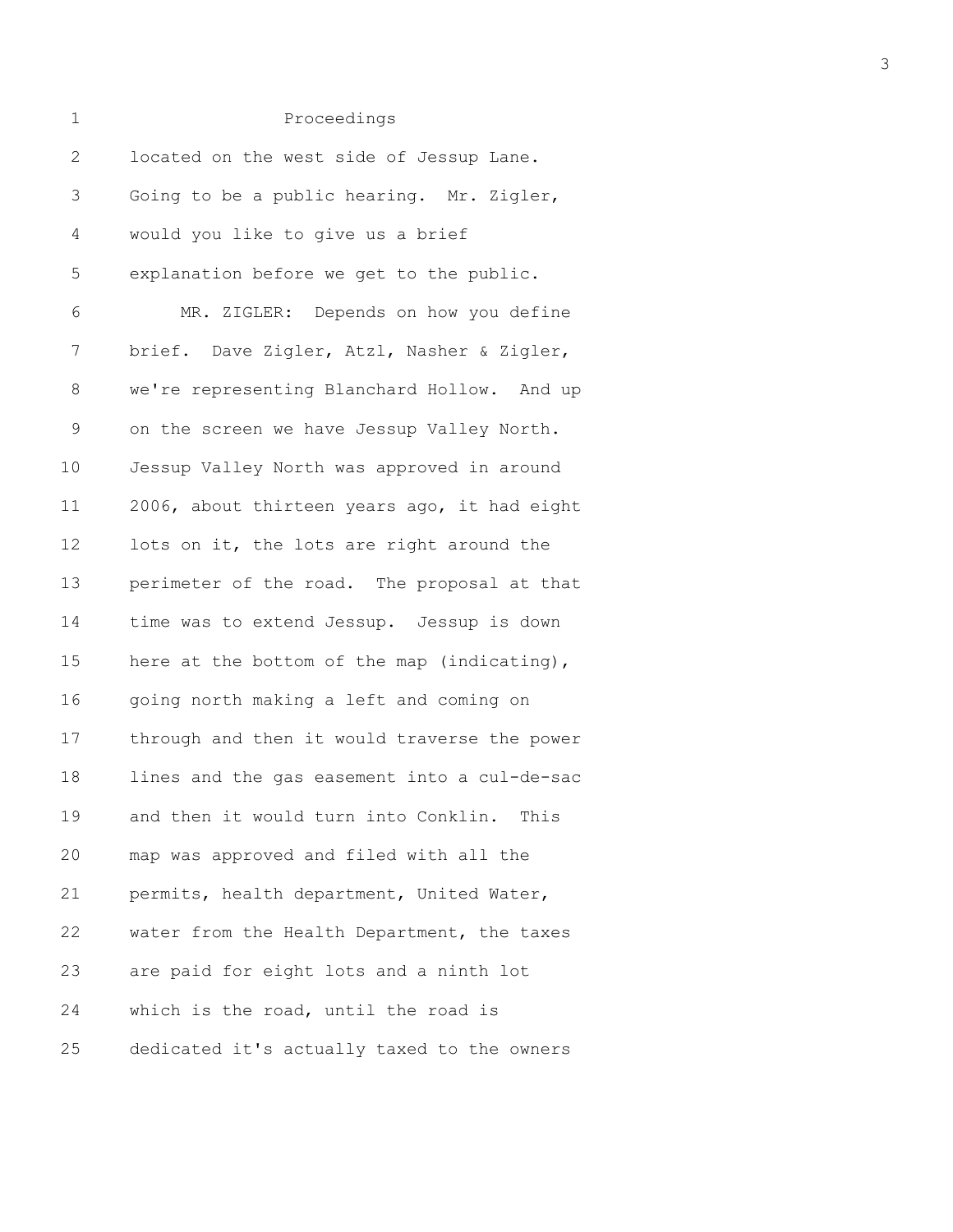| 1           | Proceedings                                   |
|-------------|-----------------------------------------------|
| 2           | so there's actually nine tax bills on this    |
| 3           | piece of property. It was approved in 2006    |
| 4           | and that's about when the Presidential        |
| 5           | market dropped like a rock and it was never   |
| 6           | built, and during the time from 2006 until    |
| 7           | about a year and a half ago, maybe two years  |
| 8           | ago, the gas line went through the piece of   |
| $\mathsf 9$ | property, a new gas line which you're         |
| 10          | familiar with. The power companies,           |
| 11          | National and Federal, even Orange & Rockland  |
| 12          | have changed their allowable things           |
| 13          | underneath the road so this road underneath   |
| 14          | are power lines so this road underneath       |
| 15          | became an issue.                              |
| 16          | And overall, since the market kind of         |
| 17          | dropped the homes that are being built now    |
| 18          | are smaller. This lot, the lots that you're   |
| 19          | looking at here probably be design for homes  |
| 20          | that are like 3500 square foot so they're     |
| 21          | like 60, 70 foot wide, 30 foot deep.<br>Today |

22 the homes are much smaller. They're 52 foot 23 wide and maybe 28, maybe 30 foot deep. So, 24 the lots are oversized so the thought was 25 hey, we'll go back to the Planning Board for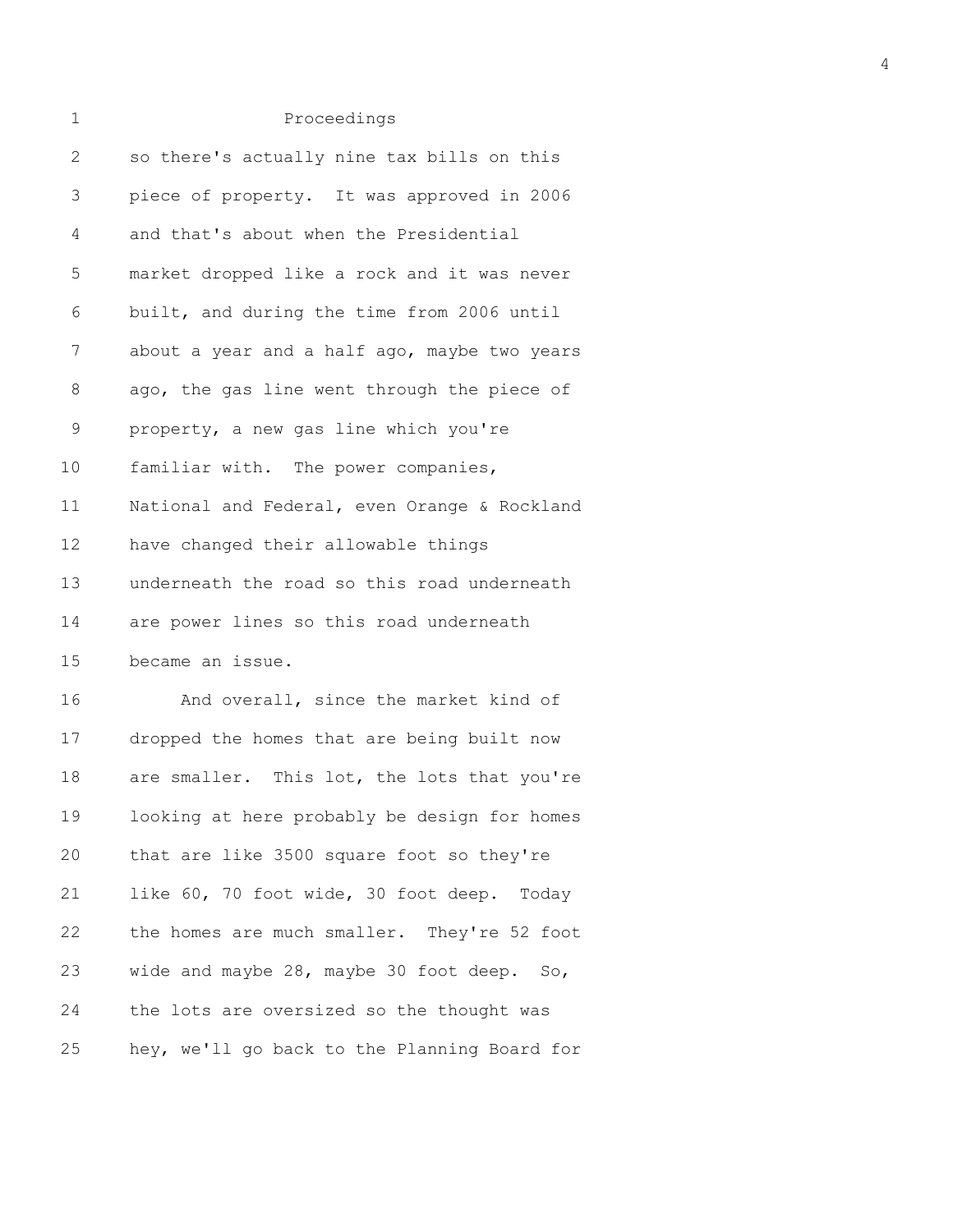| 1            | Proceedings                                  |
|--------------|----------------------------------------------|
| $\mathbf{2}$ | a cluster plan, reduce the size of the       |
| 3            | development, remove maybe two thirds of the  |
| 4            | roads and consider the back end of the       |
| 5            | development as a conservation easement or    |
| 6            | whatever. Meaning, it has limitations on     |
| 7            | what you can with it or you can do nothing   |
| 8            | and what you can do in it maybe landscape it |
| 9            | or it put a fence up, but that's it.         |
| 10           | So we took this area (indicating) which      |
| 11           | is -- that's the Orange & Rockland power     |
| 12           | lines I'll say to the south and then this is |
| 13           | Jessup. So we took this area here and we     |
| 14           | designed a subdivision. The subdivision      |
| 15           | that we're designing in this area covers     |
| 16           | about four and a half acres of disturbance.  |
| 17           | This plan that you're looking at probably    |
| 18           | has about 12 acres of disturbance including  |
| 19           | the road and including this portion of the   |
| 20           | road which is not constructed (indicating.)  |
| 21           | The benefit is it's a reduction in           |
| 22           | improvement, a reduction in maintenance of   |
| 23           | the road and lots that really suit today's   |
| 24           | needs with the smaller homes. So that idea,  |
| 25           | that process, we renamed it to Blanchard     |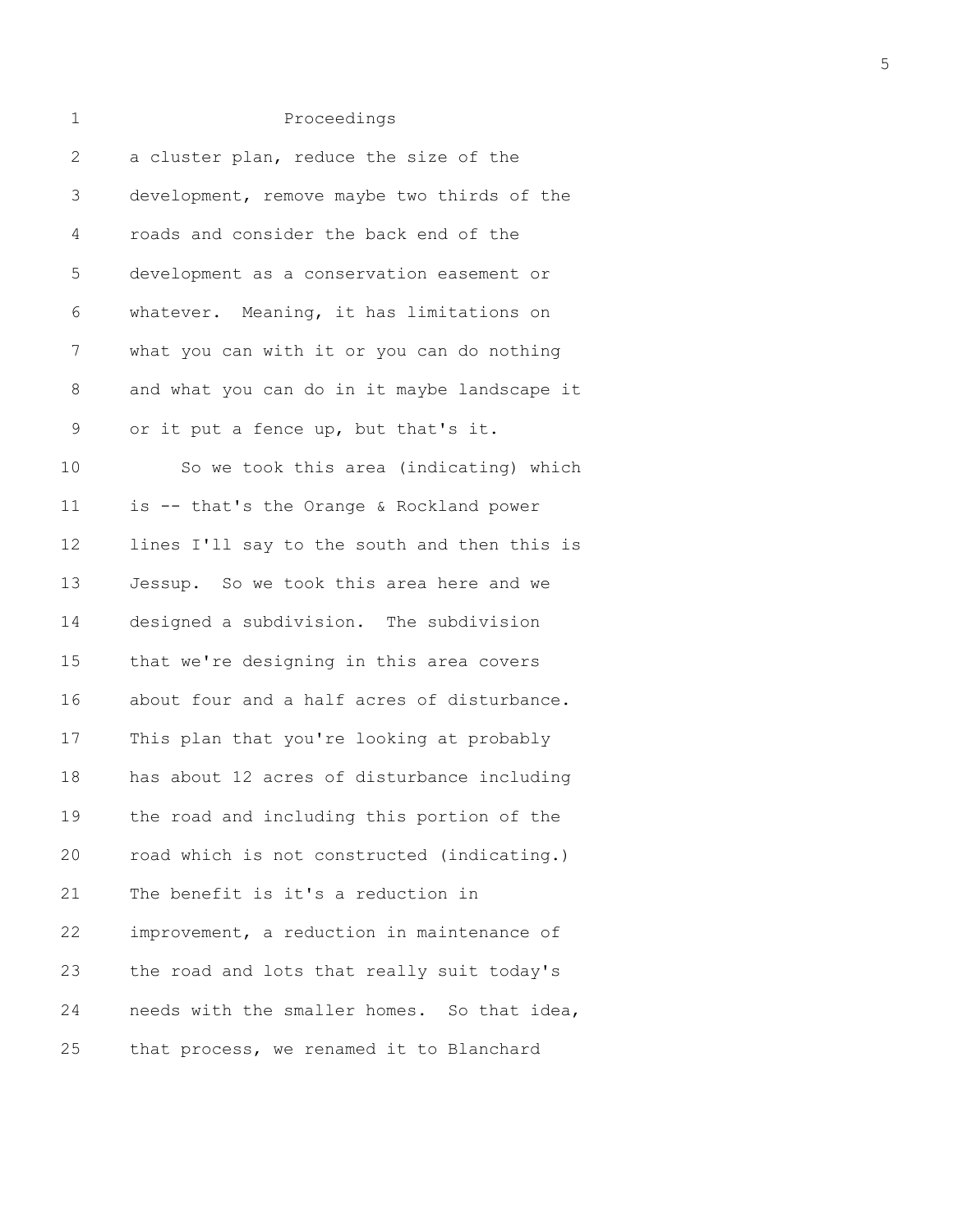2 Hollow so our map is called Blanchard 3 Hollow.

4 So what our intention is, that's the 5 standard, that's the lot count we started 6 with and we went to the Planning Board with 7 several layouts, several different ideas and 8 we come up with almost this one. That's it 9 right here (indicating.) So here's your 10 power lines (indicating) and this is Jessup 11 right here where it's now dedicated, this 12 portion of the road is dedicated to the Town 13 and the intention is to come in and make a 14 cul-de-sac. Over here is Conklin that you 15 were looking at before that wrapped up and 16 came into underneath the Orange & Rockland 17 utilities. This road now is stubbed so you 18 can see that there's much less road 19 maintenance dedicated to the Town. And then 20 here's the lots (indicating.) The lots all 21 bank around that cul-de-sac staying to the 22 south I'll say of the power lines. The lots 23 all are over -- 15,000 or over 15,000 and 24 the lots are designed to fit a home that's 25 50 to 52-foot wide, 24 maybe 28 foot deep.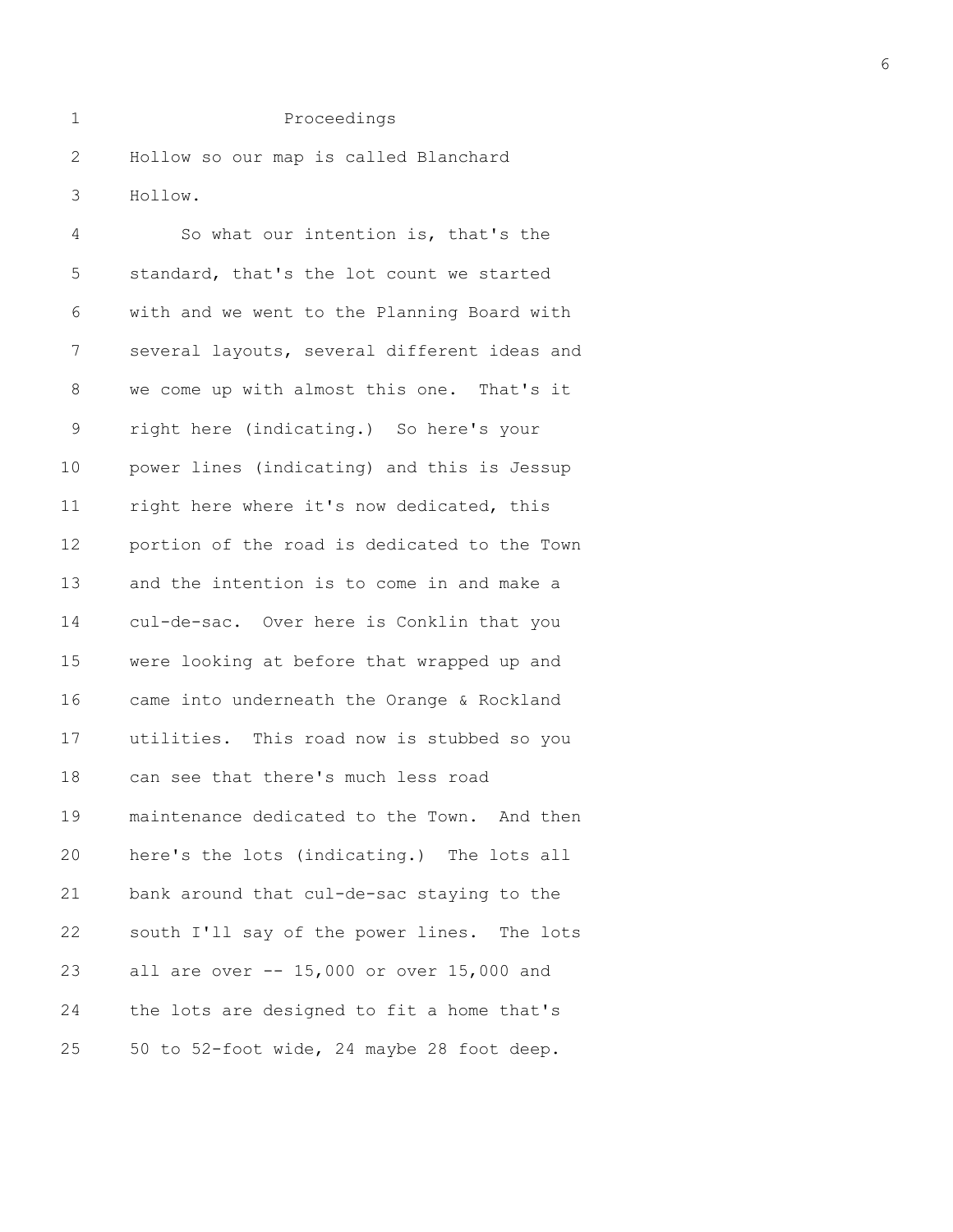| $\mathbf{2}$ | The width is what -- what creates the lots   |
|--------------|----------------------------------------------|
| 3            | and as you see the lots are wider as you     |
| 4            | come in and then everything is set around    |
| 5            | the cul-de-sac. This is a hump in the        |
| 6            | property right here (indicating) and so when |
| 7            | the road comes in this would be in a cut and |
| 8            | then these homes would sit up and look down  |
| 9            | on the road. The utilities would still come  |
| 10           | in off of Jessup, the sewer and water.       |
| 11           | There's two little weird pieces of           |
| 12           | property from the original layout. One is    |
| 13           | this corner which is actually owner by the   |
| 14           | applicant owner and then there's a piece     |
| 15           | over here where it physically it looked like |
| 16           | it belonged to the house. So Mrs. Mason has  |
| 17           | joined in at this time to accept this piece  |
| 18           | and an additional piece on the side of that  |
| 19           | house that will all be merged with her tax   |
| 20           | lot, so still have the eight lots and then   |
| 21           | this road would dedicated to the Town.       |
| 22           | Could you go to the grading plan? That's     |
| 23           | the subdivision map so it shows the whole    |
| 24           | thing. This whole area up in here is going   |
| 25           | to be a conservation easement.               |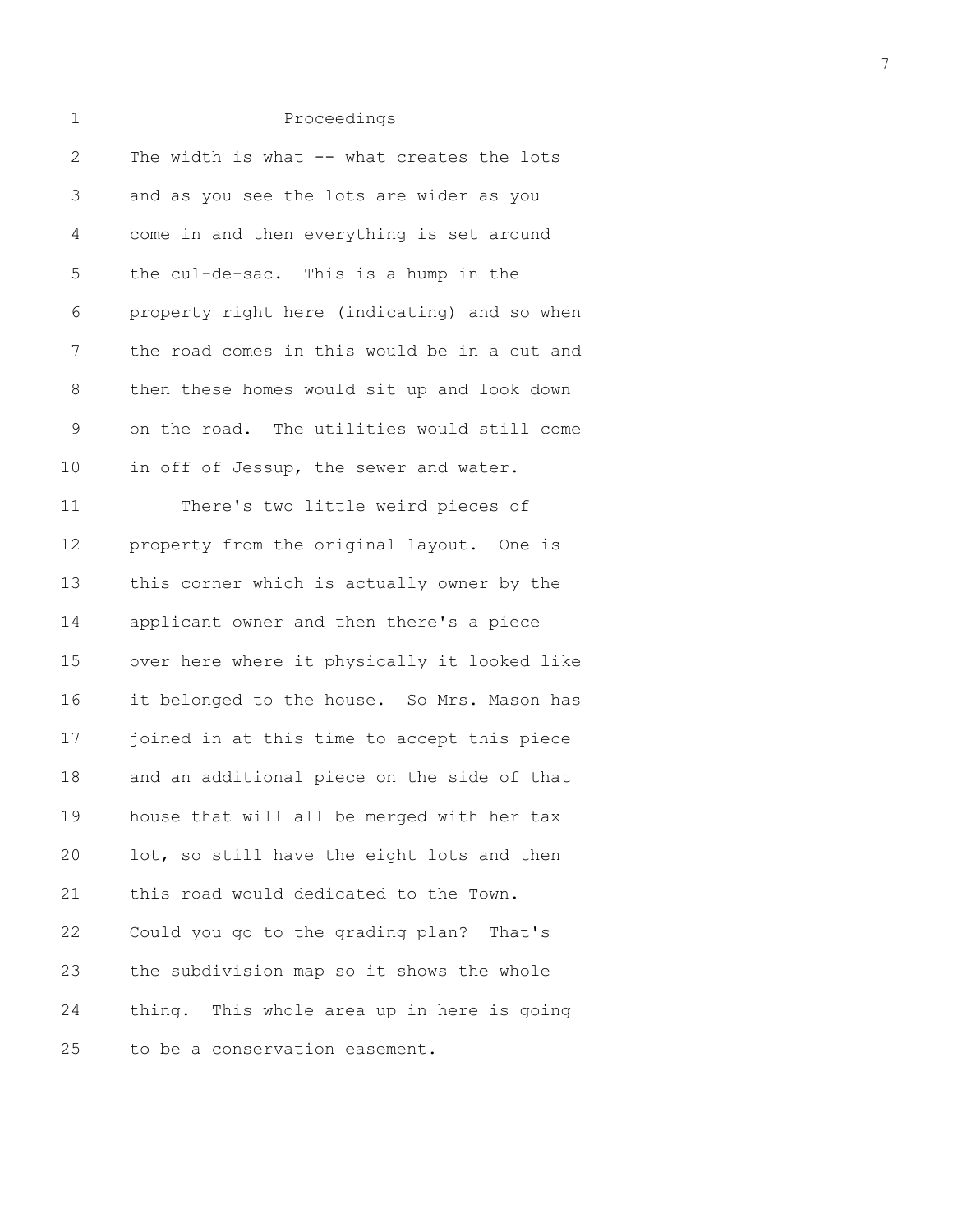| $\mathbf{2}$  | And that's your grading plan. It's           |
|---------------|----------------------------------------------|
| 3             | blown up to a larger scale details so you    |
| 4             | can see the details and the grade. You can   |
| 5             | see from the power lines going toward        |
| 6             | Jessup, all this is being disturbed, there's |
| 7             | a little area in here (indicating), but      |
| 8             | basically this is now roughly four and a     |
| $\mathcal{G}$ | half -- four and half acres and then here's  |
| 10            | Ms. Mason's house, this additional property  |
| 11            | here property and then this little weird pie |
| 12            | shape that goes out to the intersection that |
| 13            | would all merge with her lot and you then    |
| 14            | would either a new house here or somebody    |
| 15            | would redevelop that old house, which I      |
| 16            | doubt, but then you would a new house there  |
| 17            | and have these houses sit around the         |
| 18            | cul-de-sac and then you'd have one back,     |
| 19            | back in this corner which is accessed by a   |
| 20            | long 25-foot wide neck sometimes call a flag |
| 21            | lot or whatever, but that's our plan.        |
| 22            | Services, water, sewer still coming off of   |
| 23            | Jessup and drainage that's collected and     |
| 24            | goes out to Jessup in that one retention     |
| 25            | area would be modified here, cleaned up.     |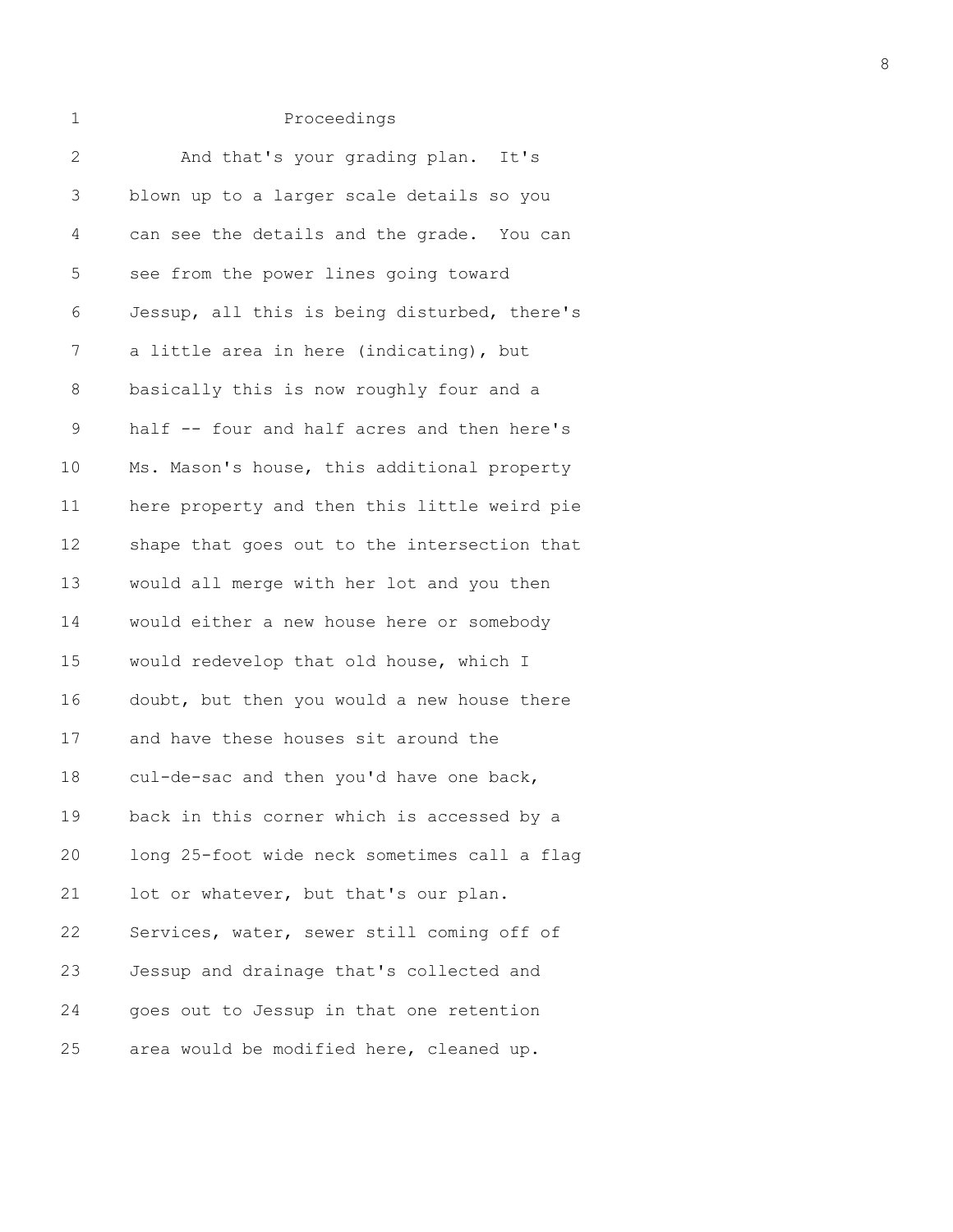| 1            | Proceedings                                  |
|--------------|----------------------------------------------|
| $\mathbf{2}$ | And then, of course, this road would be      |
| 3            | dedicated to the Town. That's the plan.      |
| 4            | We've been in front of the Board back        |
| 5            | and forth, we did some field trips out and   |
| 6            | we staked the road out and they looked at    |
| 7            | that, and we've had additional information   |
| 8            | that we've got for archeological studies,    |
| 9            | and we did some soil testing which didn't    |
| 10           | amount to much in here because it's all rock |
| 11           | in here, and so now we're here for a         |
| 12           | preliminary approval and public hearing.     |
| 13           | CHAIRMAN GUBITOSA: Dave, over I quess        |
| 14           | by lot one over the existing dwellings all   |
| 15           | way in the back on top the road is off to    |
| 16           | the right; isn't it?                         |
| 17           | MR. ZIGLER: Yeah, the road access it         |
| 18           | continues up this driveway, and over here in |
| 19           | the corner we're going to connect into the   |
| 20           | new road. So that would still -- actually    |
| 21           | what happens is when Jessup is extended it's |
| 22           | gonna go right through that telephone pole   |
| 23           | that's in the middle of the road.<br>That    |

25 24-foot wide, the new code requires a road

24 would be widened. The original plan had a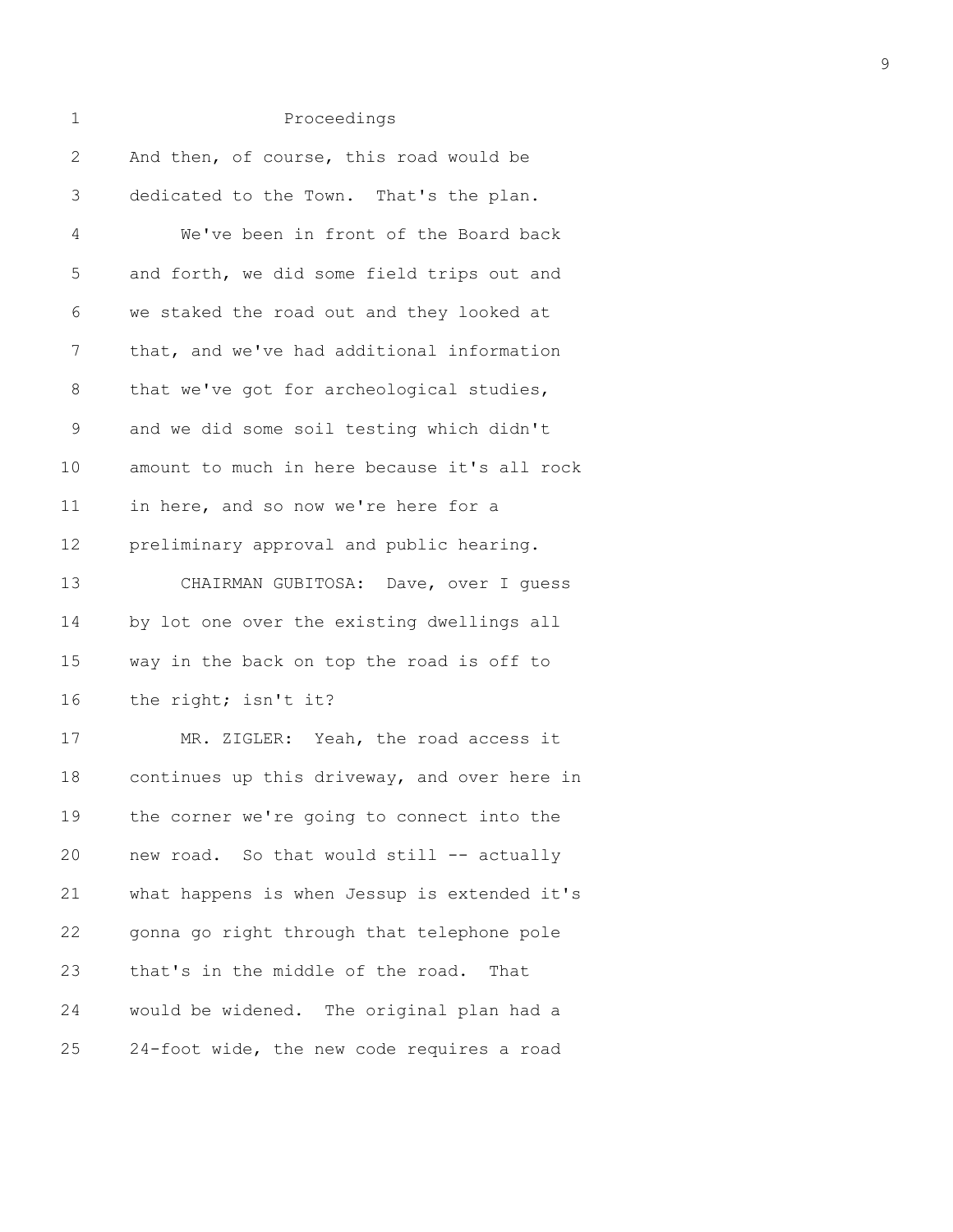| $\mathbf 1$  | Proceedings                                  |
|--------------|----------------------------------------------|
| $\mathbf{2}$ | of 30-foot with curbs. So there's a          |
| 3            | difference in Jessup and Blanchard with the  |
| 4            | road, but this road would have to be 30-foot |
| 5            | with curbs on both sides.                    |
| 6            | MR. MUELLER: Wasn't there a fire             |
| 7            | hydrant right in front of that? Wasn't that  |
| 8            | an issue when we did the site visit, right   |
| 9            | where the two upper lots are where you're    |
| 10           | gonna extend the road; do I recall that      |
| 11           | properly?                                    |
| 12           | MR. ZIGLER: I don't remember that to         |
| 13           | tell you the truth. There could've been. I   |
| 14           | know there's a fire hydrant --               |
| 15           | MR. MUELLER: We said there's going to        |
| 16           | be an issue with that.                       |
| 17           | MR. ZIGLER: No issue because if it's in      |
| 18           | the road then it'd have to be moved.         |
| 19           | CHAIRMAN GUBITOSA: I thought it was at       |
| 20           | the end of the dedicated road, but I'm not   |
| 21           | too sure.                                    |
| 22           | MR. MUELLER: Okay.                           |
| 23           | A VOICE: Mr. Chairman, can you ask the       |
| 24           | applicant to put a map up? There's no map    |
| 25           | up at all for the public to look at.         |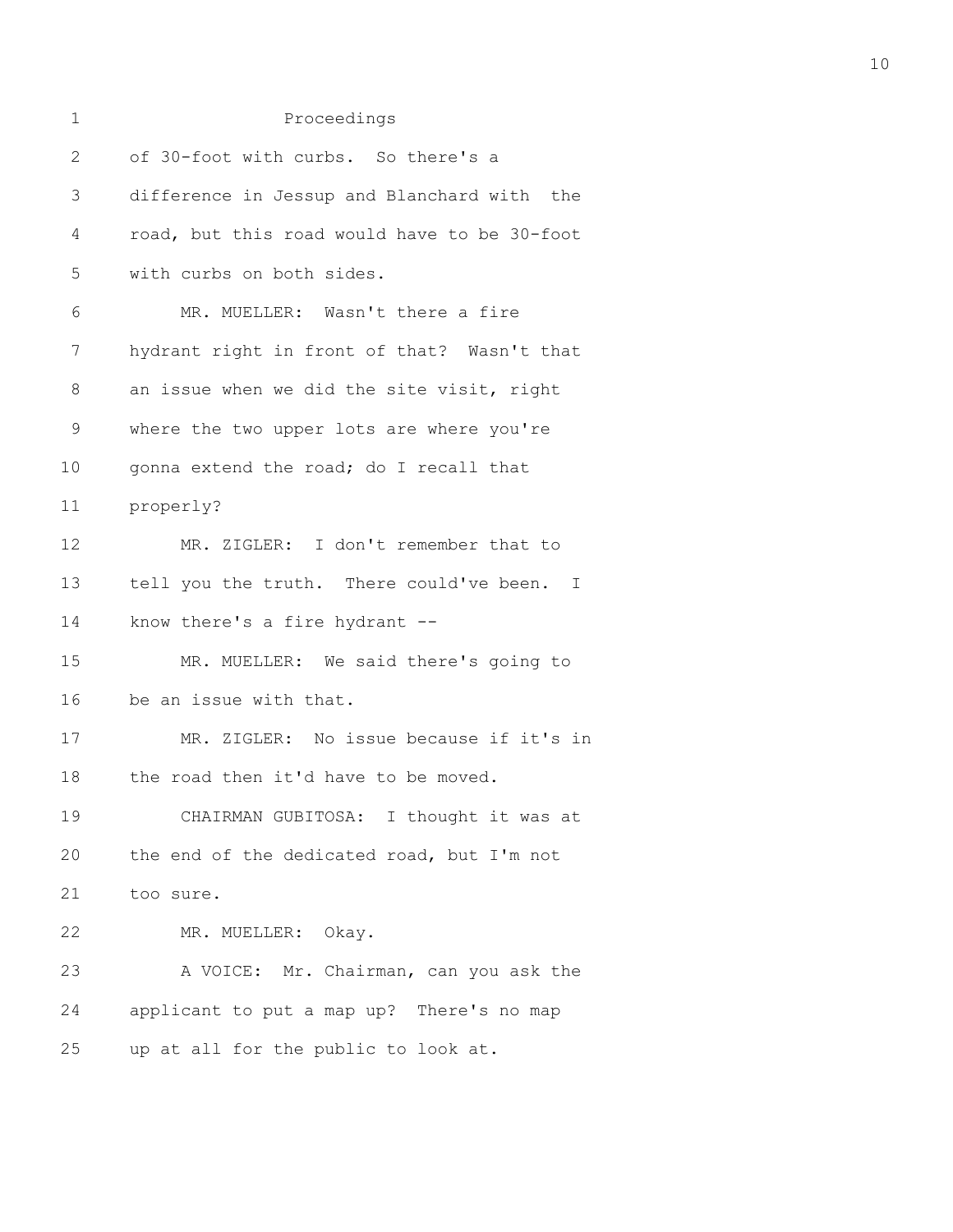| 1            | Proceedings                                  |
|--------------|----------------------------------------------|
| $\mathbf{2}$ | CHAIRMAN GUBITOSA: It should be in the       |
| 3            | back.                                        |
| 4            | A VOICE: I don't see one.                    |
| 5            | CHAIRMAN GUBITOSA: All right. Before I       |
| 6            | get to the public hearing, Bill, do you have |
| 7            | any comments yet or?                         |
| 8            | MR. SHEEHAN: No, I'll wait.                  |
| $\mathsf 9$  | CHAIRMAN GUBITOSA: Max, you want to          |
| 10           | wait?                                        |
| 11           | MR. STACH: I just have one question          |
| 12           | before, which is, how does this compare in   |
| 13           | terms of cut and fill with the original      |
| 14           | plan, and is blasting proposed?              |
| 15           | MR. ZIGLER: What was that? I'm sorry.        |
| 16           | MR. MUELLER: Cut and fill and blasting,      |
| 17           | how does to the compare to the original      |
| 18           | plan?                                        |
| 19           | MR. ZIGLER: What was that question           |
| 20           | again?                                       |
| 21           | MR. STACH: How does the cut and fill         |
| 22           | associated with this cluster plan compare    |
| 23           | with the original approved plan, the         |
| 24           | original subdivision, and in terms of, is    |
| 25           | blasting being proposed in this area?        |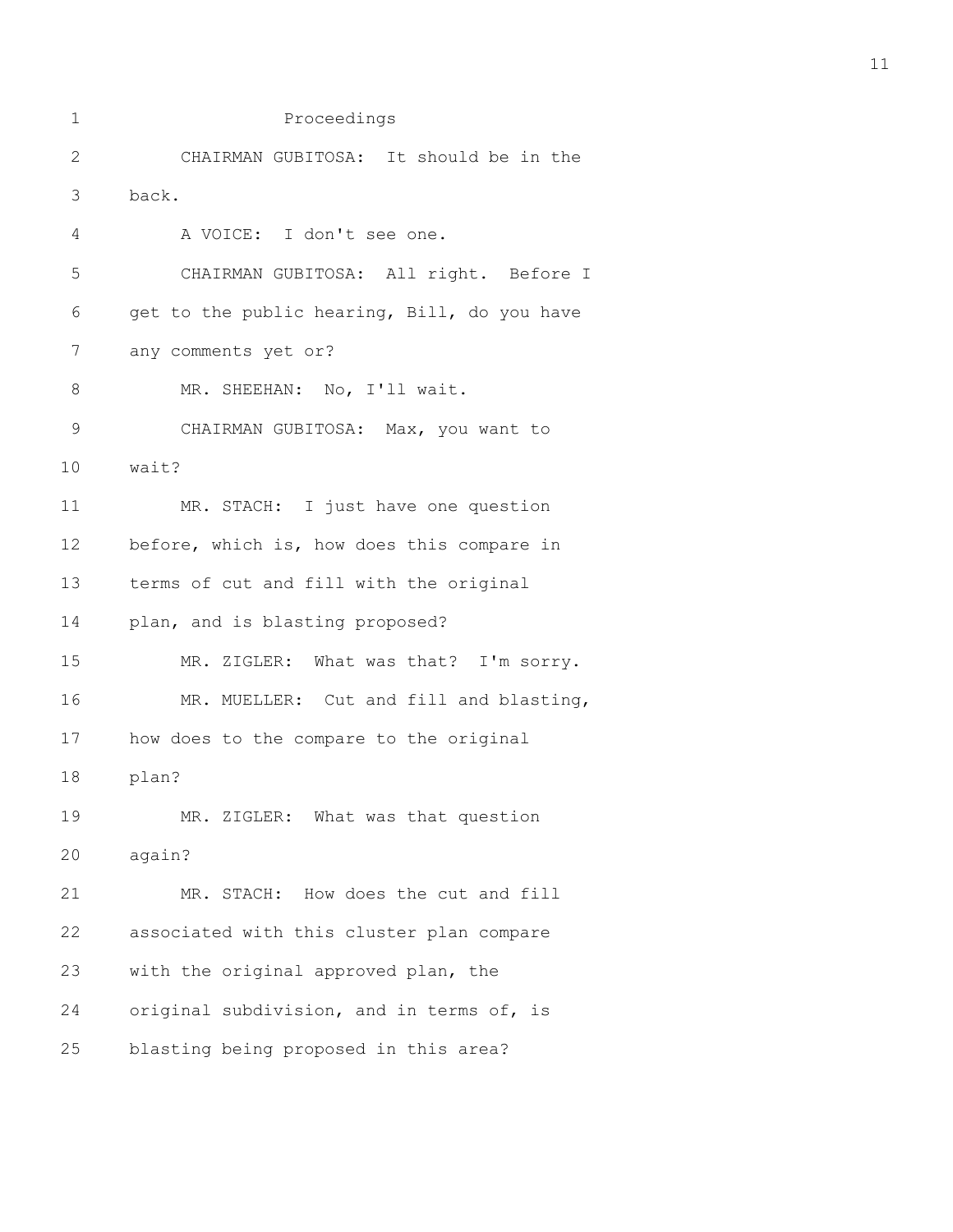| 1           | Proceedings                                   |
|-------------|-----------------------------------------------|
| 2           | MR. ZIGLER: I would two things to that,       |
| 3           | this road right here is probably 80 percent   |
| 4           | so whatever the grade was on the original     |
| 5           | plans would have to either match that or be   |
| 6           | slightly different so I don't think there's   |
| 7           | anymore cut on this piece of road. The        |
| 8           | difference is from here going to the power    |
| $\mathsf 9$ | lines and coming back out, this would all be  |
| 10          | a major cut underneath the power lines.<br>In |
| 11          | other words, the cut of the road as it's      |
| 12          | proposed is gonna be underneath the existing  |
| 13          | the gas main.                                 |
| 14          | What was the second question?                 |
| 15          | MR. STACH: The blasting, especially --        |
| 16          | MR. ZIGLER: No blasting.                      |
| 17          | MR. STACH: No blasting?                       |
| 18          | MR. ZIGLER: No, even if they hit rock         |
| 19          | they're gonna hammer. The blasting            |
| 20          | requirements in the Town of Stony Point with  |
| 21          | distances and insurances just -- it just      |
| 22          | doesn't work, not in an area where you have   |
| 23          | homes around it. So they would hammer.        |
| 24          | MR. STACH: Are you cutting the homes          |
| 25          | sites path within the subdivision             |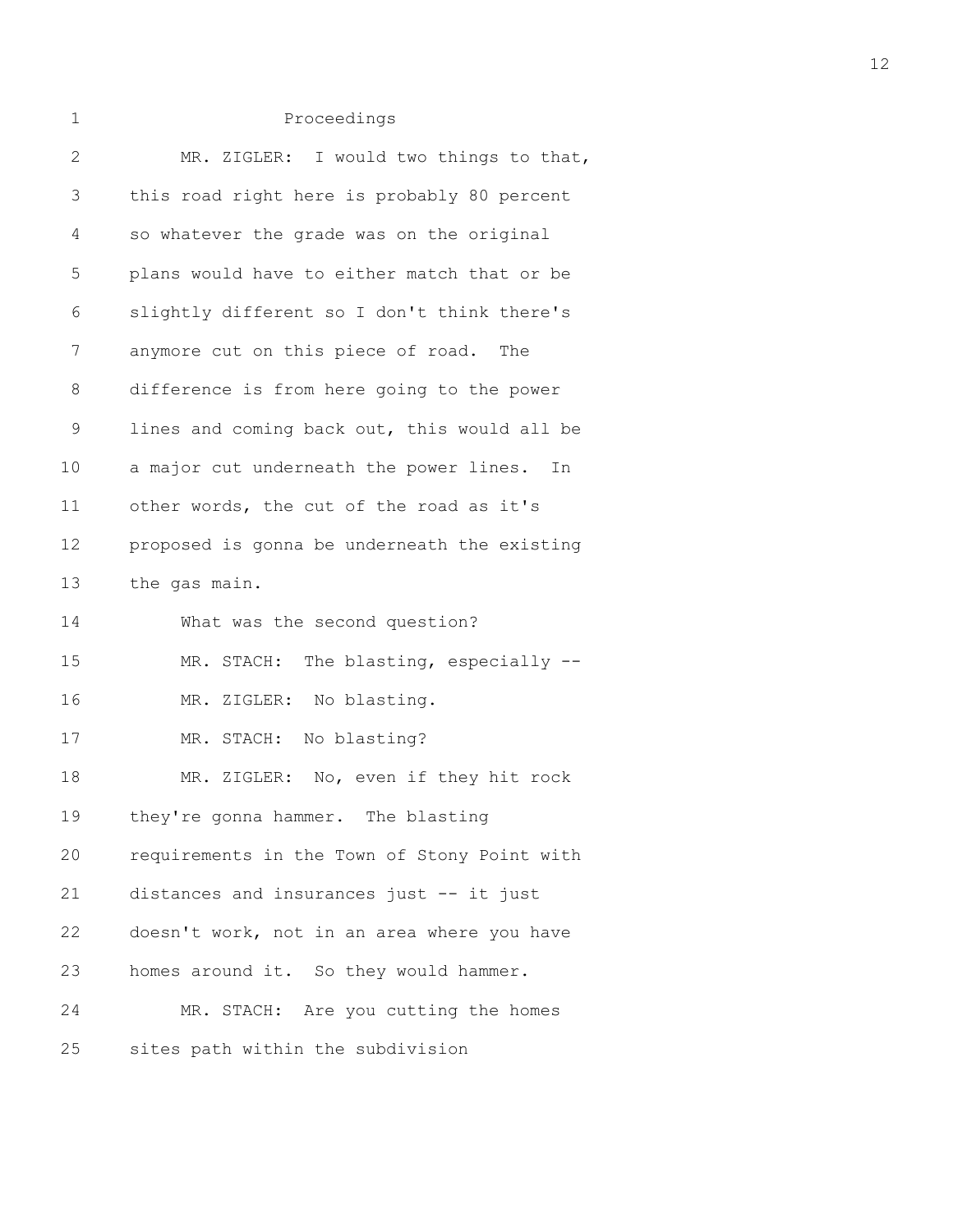2 improvement?

| 3  | MR. ZIGLER: All these lots basically         |
|----|----------------------------------------------|
| 4  | will drain to the road, that's how we had it |
| 5  | designed so, yes. This one not so much       |
| 6  | (indicating), but all these lots are cut so  |
| 7  | they drain toward the road and then the lots |
| 8  | on the left, that would be eight and seven   |
| 9  | as you come in, that's depressed so they     |
| 10 | would be filled so that they would also      |
| 11 | drain mostly to the road. I would say from   |
| 12 | one to six all of em are gonna drain to the  |
| 13 | road with six being the breaking point where |
| 14 | some of it would go towards the street.      |
| 15 | CHAIRMAN GUBITOSA: Dave, one other           |
| 16 | question, I know over by the two pieces that |
| 17 | are (inaudible) to Mrs. Mason's lot, the one |
| 18 | closer to the road, I know the one in the    |
| 19 | corner, I know we were talking about there's |
| 20 | a thing about site distance, right, of what  |
| 21 | can go there or what we can do with that     |
| 22 | piece?                                       |
| 23 | MR. ZIGLER: I mean, you can't really do      |
| 24 | anything because it's on a very sharp turn.  |
| 25 | Could you go to the other map?<br>The        |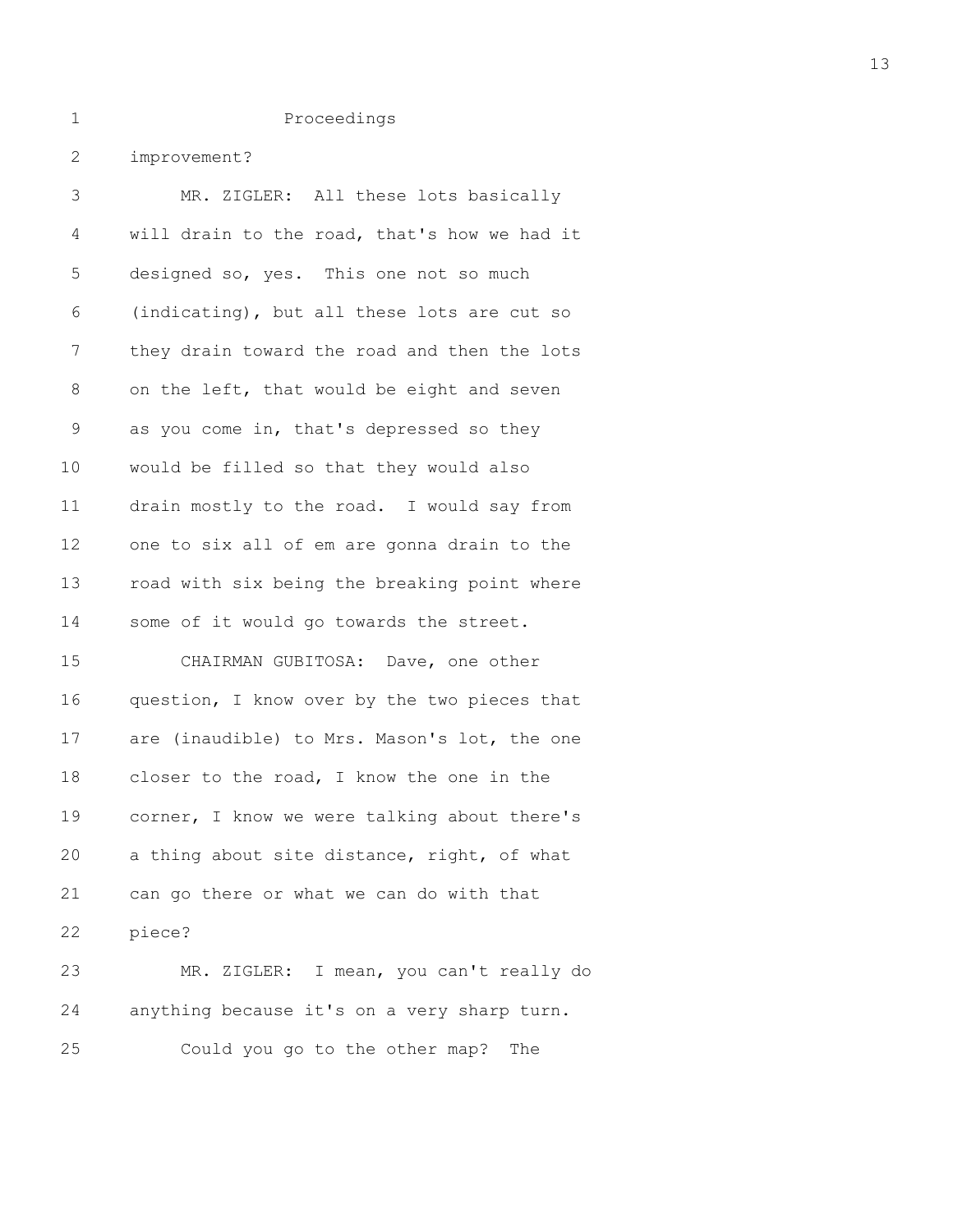2 other map has the intersection. Right 3 there.

4 That's a pretty sharp turn, you know, it 5 meets the code, but, I mean, if you're 6 exiting here (indicating) you would want to 7 see across this which is typical in the 8 Town. The Town does have a site line 9 easement, you should be very familiar with 10 that. On Central Highway there's a site 11 line easement and you can't grow anything in 12 that area and it's restricted by basically a 13 tangents. So if you drew a straight line 14 across here you wouldn't have anything there 15 that's over three-foot high. You could put 16 a small bush, but you couldn't put a let's 17 call it a shade tree like you have the along 18 the road.

19 CHAIRMAN GUBITOSA: Right. Does the 20 Board have any questions before I go to the 21 public hearing? All right. I'm going to 22 open the public hearing and one thing is if 23 you'd like to make a comment just, I guess, 24 sign in and state your name and address for 25 the Board and if you do make any comments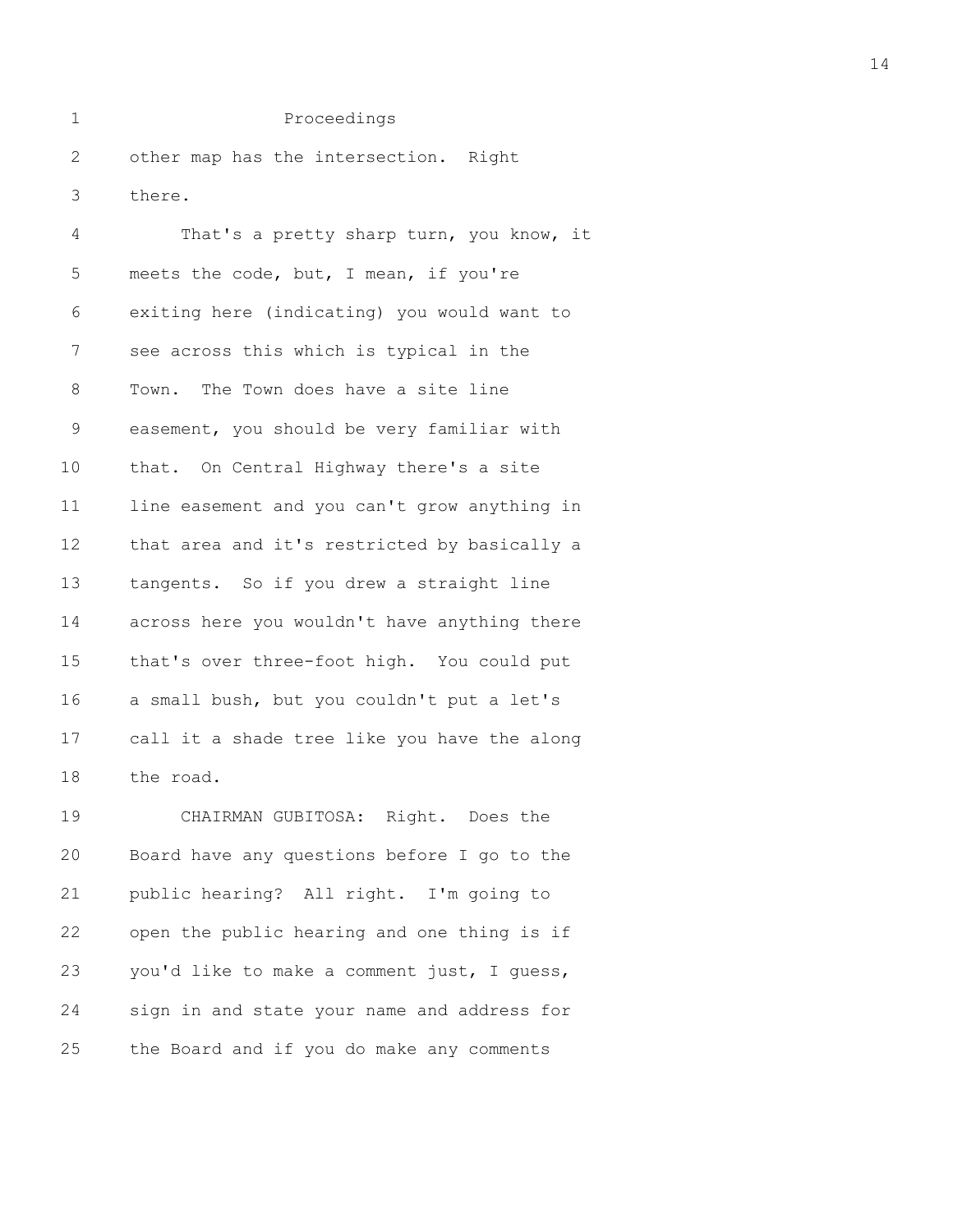| 1             | Proceedings                                  |
|---------------|----------------------------------------------|
| $\mathbf{2}$  | just make the comments to the Board. We      |
| 3             | have a Stenographer here so if you're facing |
| 4             | this way she can record you and if you can   |
| 5             | keep the -- the crowd keep the noise down so |
| 6             | they can get everything recorded. So at      |
| 7             | this time I'm going to open the public       |
| 8             | hearing. So if you're like to the make       |
| $\mathcal{G}$ | comments about Blanchard Hollow. You can     |
| 10            | sign in after you talk.                      |
| 11            | MS. MASON: A couple different things.        |
| 12            | CHAIRMAN GUBITOSA: Just to the Board.        |
| 13            | Give your name, please.                      |
| 14            | MS. MASON: Barbie Mason, this house          |
| 15            | (indicating.) I know he said no blasting, I  |
| 16            | feel that's a little unrealistic cause it's  |
| 17            | all stone. And that's what they said for     |
| 18            | the development that's over here, that there |
| 19            | was not going to blasting and then later on  |
| 20            | they did do blasting and cracked my house,   |
| 21            | but I know that's a separate subject.        |
| 22            | But anyhow, yeah, he took an extra piece     |
| 23            | of mine that I was getting to make the road  |
| 24            | wider so instead of my property being out    |
| 25            | here (indicating), it would go in quite a    |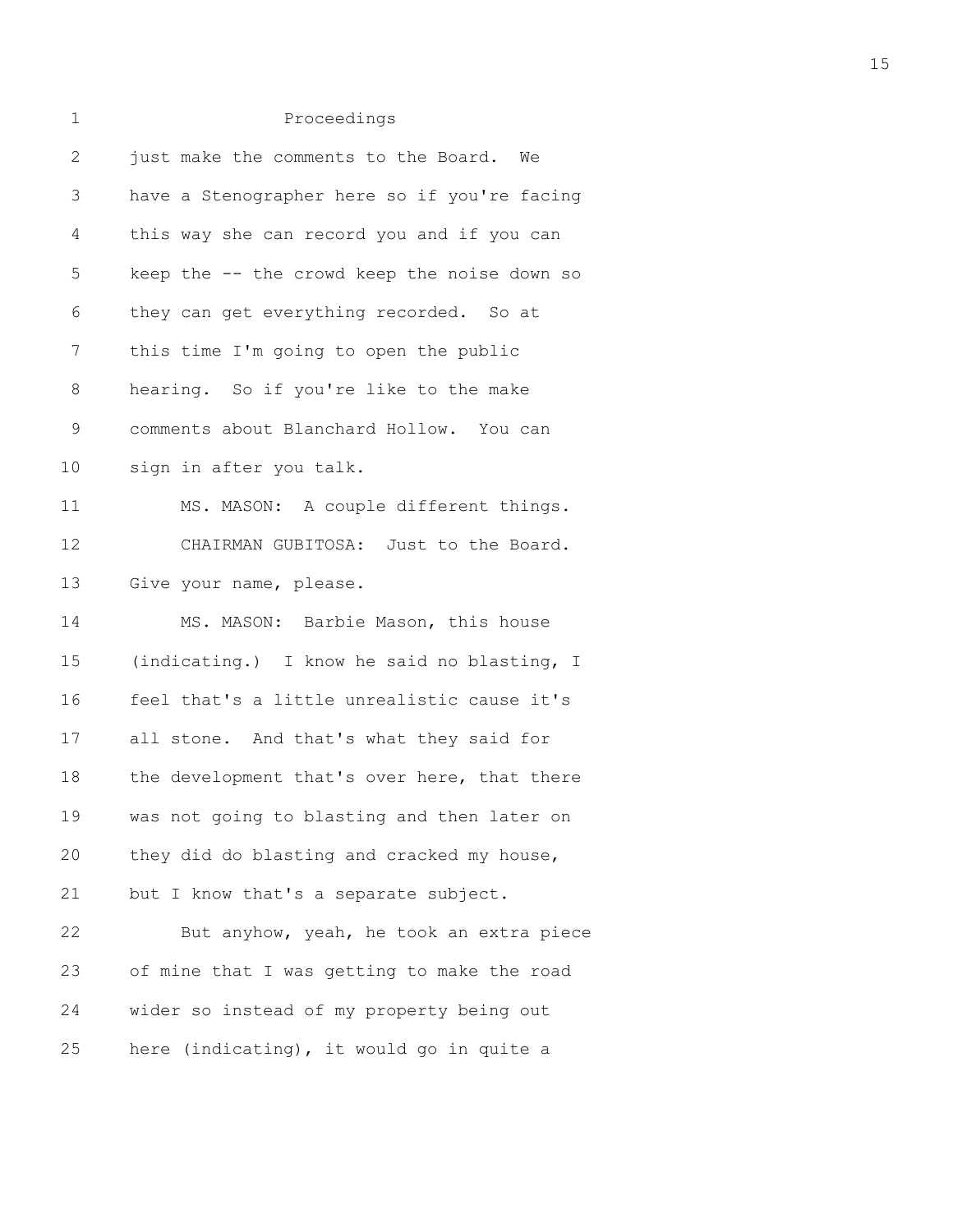| ۰. |     |
|----|-----|
|    |     |
|    |     |
|    | . . |

| $\mathbf{2}$ | bit. And I know they said nothing -- first   |
|--------------|----------------------------------------------|
| 3            | of all, there should be a stop sign there    |
| 4            | because that's going to be like another 25   |
| 5            | cars coming down the road onto Jessup so the |
| 6            | turn shouldn't be problem if there's a stop  |
| 7            | sign.                                        |
| 8            | Second, my concern is having -- well I       |
| 9            | know over here is saying there's a           |
| 10           | three-foot so a smaller car could see        |
| 11           | obviously. I have a smaller I understand,    |
| 12           | but I would like them to have some kind of   |
| 13           | wall if it's three foot here and they go up  |
| 14           | cause I'm concerned with another what, 25    |
| 15           | cars or whatever coming up the road here so  |
| 16           | close to my house. I mean, it doesn't look   |
| 17           | that close here, but it is pretty close. I   |
| 18           | have my table right here, the umbrella, et   |
| 19           | cetera, so I was asking em for a fence or    |
| 20           | stone wall, something, if that's three feet  |
| 21           | here and get a little taller up here and     |
| 22           | then up here I have a rock wall which not    |
| 23           | quite sure how they'd be in the road cause I |
| 24           | can't see any of the flags. Every time I've  |
| 25           | been there when they mark em it's not really |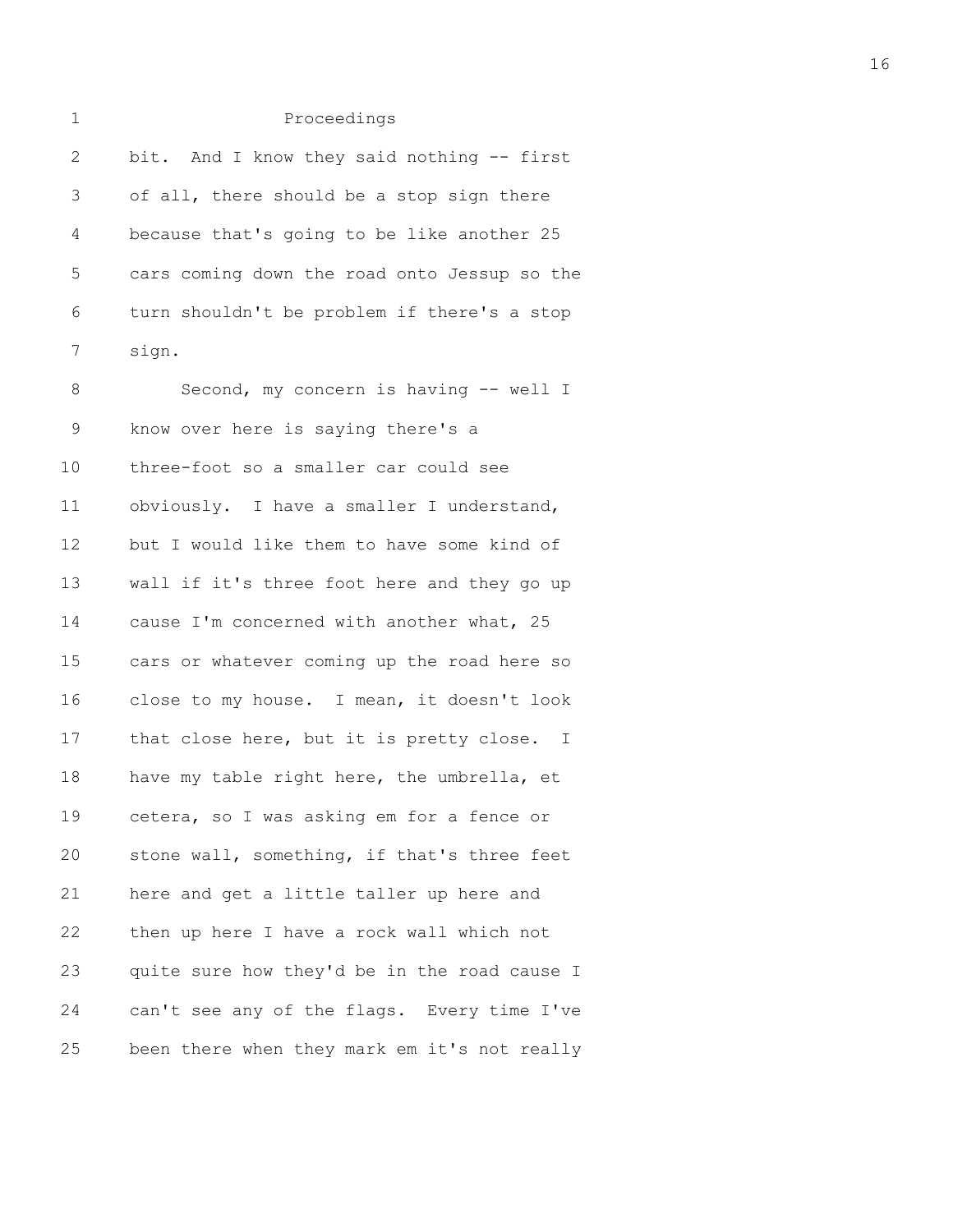| 2           | marked like how I could tell and the people  |
|-------------|----------------------------------------------|
| 3           | I asked that were doing it they had no idea, |
| 4           | they said they we're just putting the stakes |
| 5           | in so. Anyhow, I'm concerned about having,   |
| 6           | I guess, a stone -- I have a stone wall      |
| 7           | there now, something more solid in case the  |
| 8           | cars come down, I don't want them coming in  |
| $\mathsf 9$ | where me and my family are in the yard       |
| 10          | because my yard -- my yard will be right on  |
| 11          | that road basically so I'm worried about     |
| 12          | that.                                        |
| 13          | Also, originally my -- the property line     |
| 14          | that was supposedly mine was over here       |
| 15          | (indicating) and that's just so you know I   |
| 16          | did move it in because they wanted $-$ they  |
| 17          | needed more property so I am trying to work  |
| 18          | with them. So we moved it in from here to    |
| 19          | over to here (indicating) so they got more   |
| 20          | property there and they got more, I got less |
| 21          | there and I got less there. So I'm trying    |
| 22          | to just, you know, just work out an          |
| 23          | agreement to have a wall.                    |
| 24          | Originally -- I mean, Marty's not here,      |
| 25          | he never comes, I keep asking him to come    |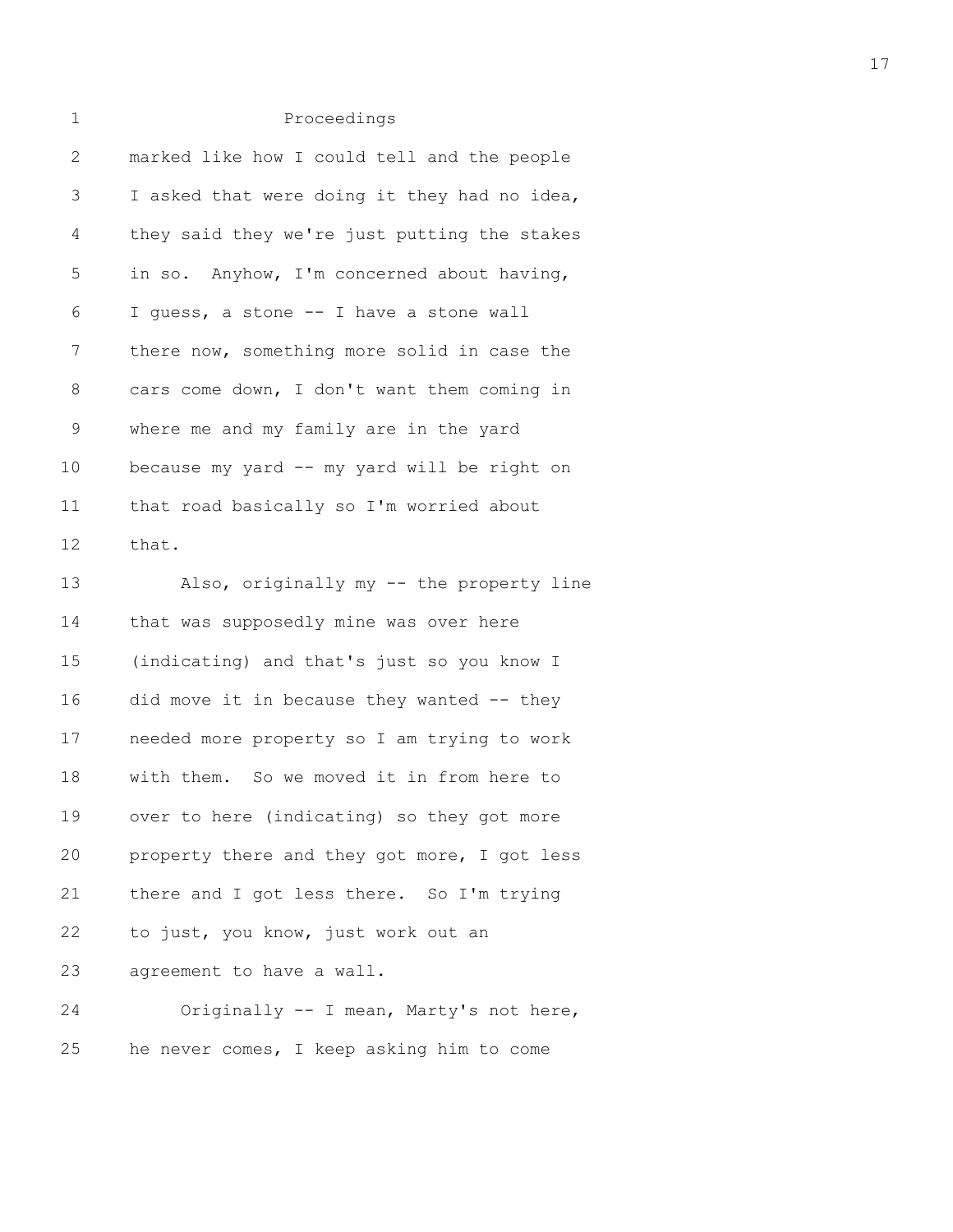| 1            | Proceedings                                  |
|--------------|----------------------------------------------|
| $\mathbf{2}$ | cause he tells me glorious things and then   |
| 3            | he tells Dave and the others different       |
| 4            | things. So originally he was telling me      |
| 5            | don't worry, I will make it so that you're   |
| 6            | not like in the middle of everything the     |
| 7            | cause I've been in the country for so long,  |
| 8            | I'll put the fence up for you here and here, |
| 9            | you know, we discussed it all this and from  |
| 10           | what I understand now, not from Marty, but   |
| 11           | from the other that's off the table, he's    |
| 12           | not doing any of that. So, I don't know,     |
| 13           | maybe I shouldn't have a fence here I should |
| 14           | have some kind of stone barrier or           |
| 15           | something, something stronger than a fence   |
| 16           | for the cars, and then here a fence because  |
| 17           | this house is actually like where I have the |
| 18           | kids' toys, the riding toys and stuff right  |
| 19           | here. So I don't know I guess that's it.     |
| 20           | I'm worried about the drainage which I       |
| 21           | told you guys before. I mean, cause I deal   |
| 22           | with there's a lot of springs up here        |
| 23           | (indicating.) I have a spring that comes     |
| 24           | through the rock wall right now, it's        |
| 25           | underground piped under -- through the rock  |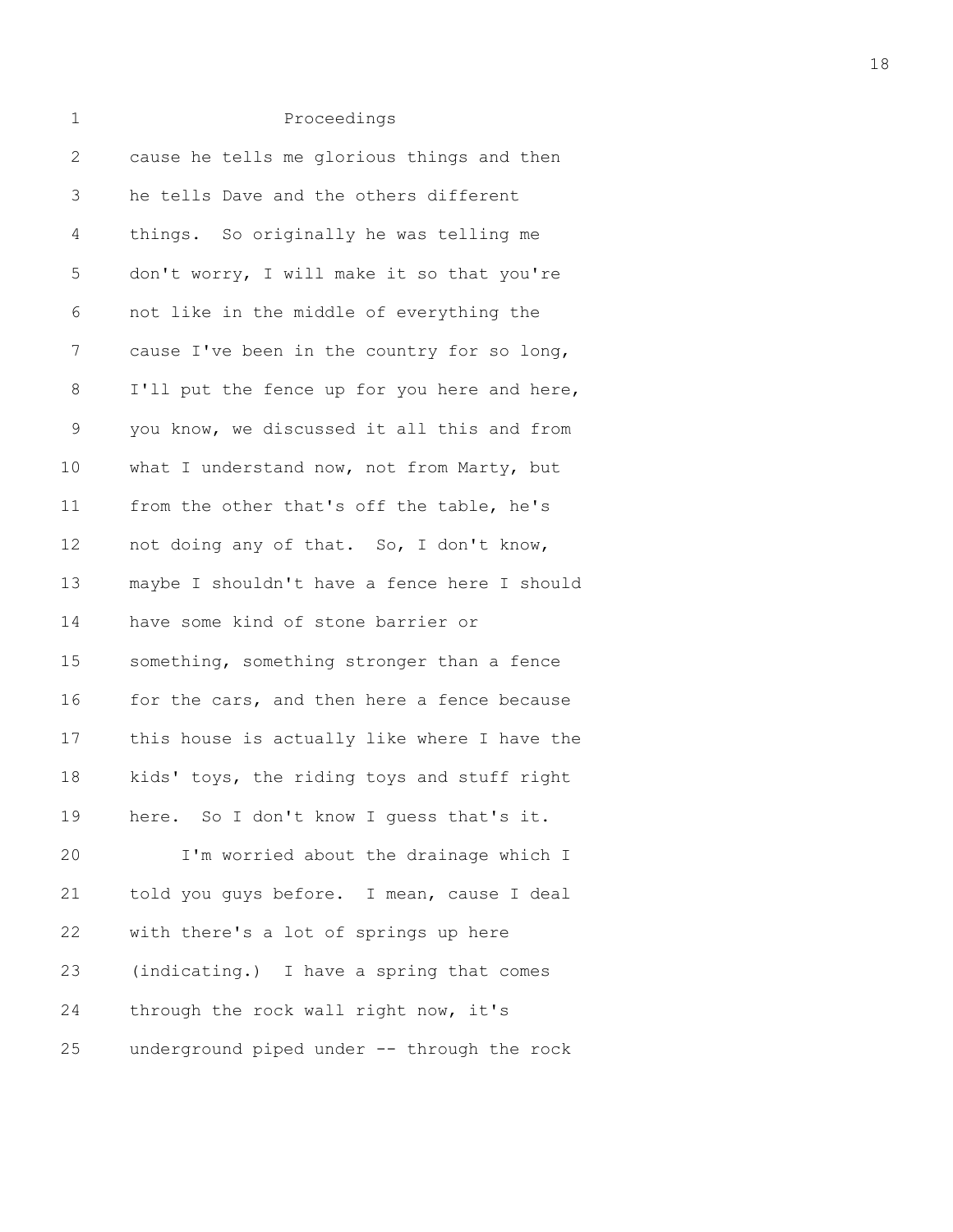| 1            | Proceedings                                  |
|--------------|----------------------------------------------|
| $\mathbf{2}$ | wall, comes into driveway here, into a       |
| 3            | drain, goes underneath, comes into another   |
| 4            | drain, goes out, back underneath again, into |
| 5            | the pond and then from the pond I have       |
| 6            | piping that goes into the street, and it's   |
| 7            | been flooding a lot especially today with    |
| 8            | the rain. It's $-$ I have $-$ it's           |
| $\mathsf 9$  | tremendously deep right now, like a foot or  |
| 10           | so. So there's lot of springs up there and   |
| 11           | that's why for here to have had the problem  |
| 12           | at the end here (indicating) because there's |
| 13           | also a spring in the ground here which water |
| 14           | constantly comes out of and always has       |
| 15           | broken up Jessup, which we've tried doing on |
| 16           | our own, but there's really -- the spring's  |
| 17           | so deep we can't really fix it. So I know    |
| 18           | they're saying they're gonna pipe all this   |
| 19           | out that way. I'm not sure how this is       |
| 20           | gonna hook in or I'm not really sure, are    |
| 21           | the pipes going to be over here too          |
| 22           | (indicating?) I'm mean, I'm not sure how     |
| 23           | that's going to be done. I guess, they can   |
| 24           | figure it out. I mean, my husband was in     |
| 25           | the business for 30 years and he, you know,  |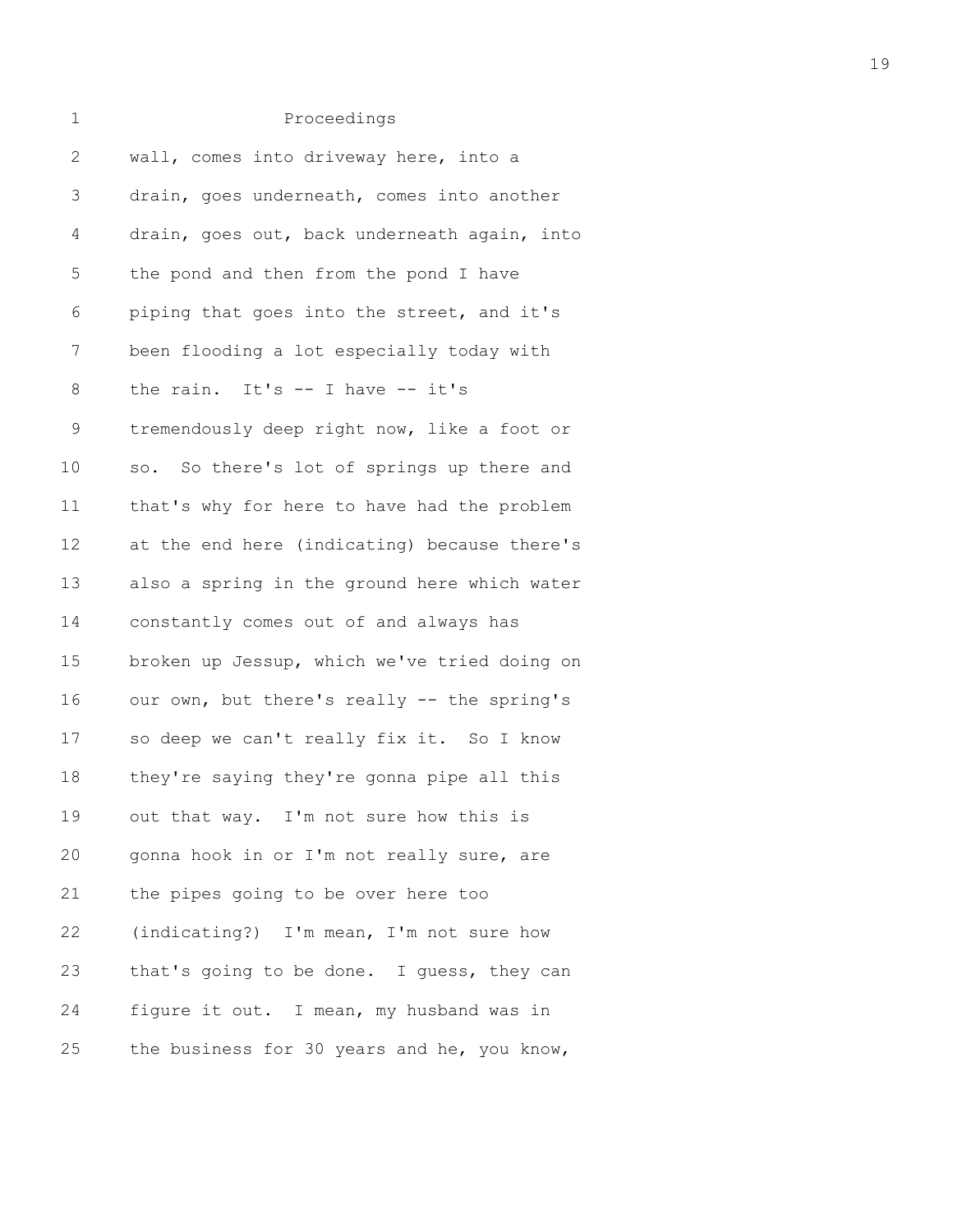| 1            | Proceedings                                   |
|--------------|-----------------------------------------------|
| $\mathbf{2}$ | did the best he could with our property for   |
| 3            | what we were allowed to touch, to do and we   |
| 4            | got all by code and everybody seemed --       |
| 5            | okayed everything cause you can't have        |
| 6            | certain water going down and hitting the      |
| 7            | spring so. I don't know there's a few         |
| 8            | different concerns. I mean, if they work      |
| $\mathsf 9$  | with me, great, you know, but I kind of get   |
| 10           | shunned off on a few things here and there    |
| 11           | SO.                                           |
| 12           | CHAIRMAN GUBITOSA: All right. Thank           |
| 13           | you.                                          |
| 14           | BOARD MEMBER JASLOW: I have a question,       |
| 15           | I just want to make it clear, they're not     |
| 16           | taking your property away, they're giving     |
| 17           | you property?                                 |
| 18           | MS. MASON: Well, they are, but they're        |
| 19           | not. Marty originally owed -- originally      |
| 20           | when we brought the property '99 this piece   |
| 21           | over to here and this piece (indicating) was  |
| 22           | ours, but it wasn't on the deed.              |
| 23           | BOARD MEMBER JASLOW: Okay.                    |
| 24           | MS. MASON: So before we built we did          |
| 25           | work for him, \$80,000 in work, and in return |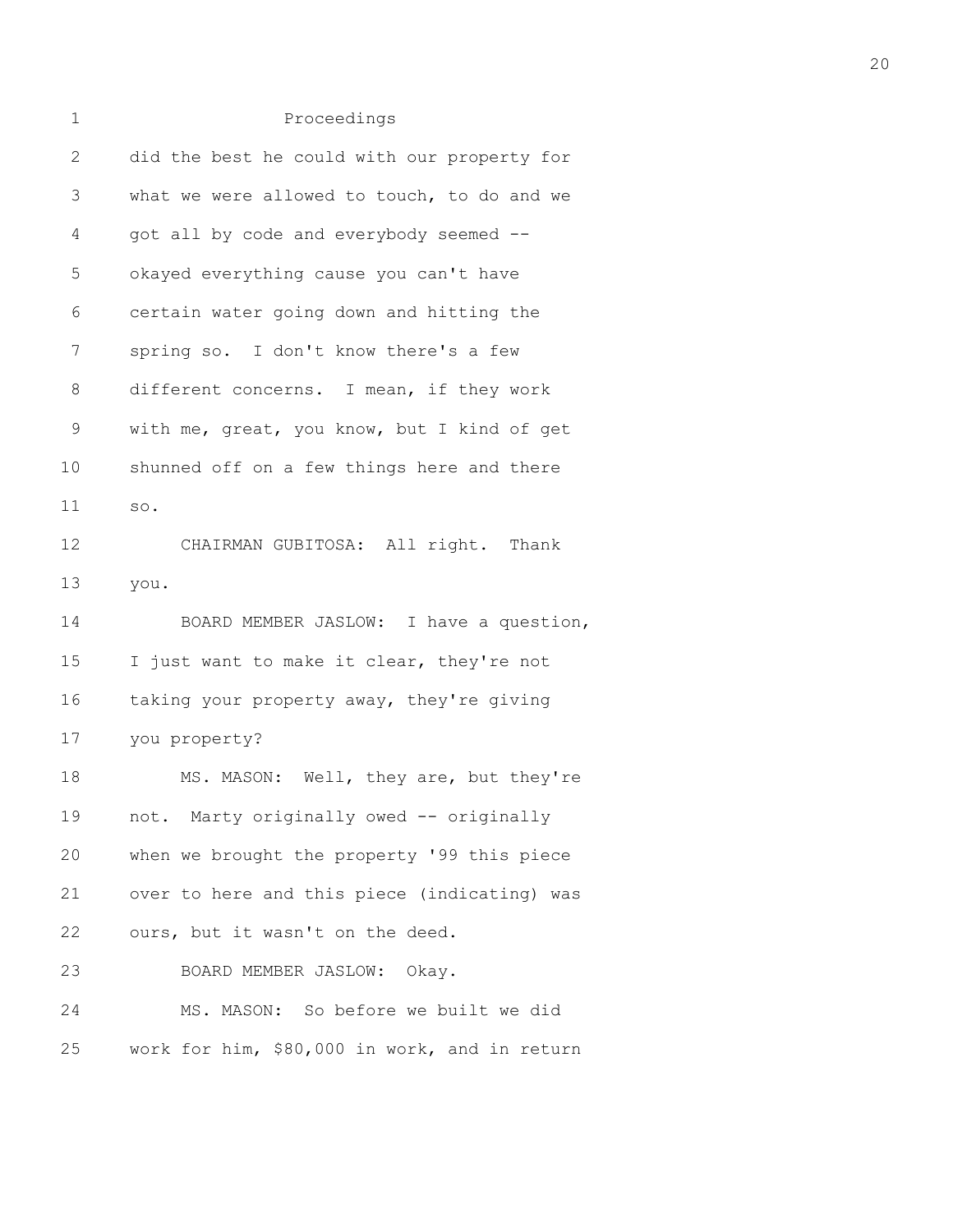| 1            | Proceedings                                  |
|--------------|----------------------------------------------|
| $\mathbf{2}$ | he said, I'll give you this property. So we  |
| 3            | had our fence here, we have our fence here   |
| 4            | now, we've had it there for eighteen years   |
| 5            | and we've maintained that for eighteen years |
| 6            | and it's just never -- he's always away or   |
| 7            | never --                                     |
| 8            | BOARD MEMBER JASLOW: So now it's gonna       |
| 9            | be your property.                            |
| 10           | MS. MASON: Yeah. And then he says with       |
| 11           | the tax -- but there was something I know we |
| 12           | had said I would not be taxed, like my taxes |
| 13           | wouldn't go up for this property, but if I   |
| 14           | am being taxed then I can use it for what I  |
| 15           | want to use it for, because the last time I  |
| 16           | was told I wouldn't be taxed. We put a wall  |
| 17           | there and I would maintain it as my          |
| 18           | property, you know, cutting the grass and    |
| 19           | everything I have my guys do, but I think    |
| 20           | they said now it would be part of my tax,    |
| 21           | does that mean I'm gonna be taxed for it     |
| 22           | now?                                         |
| 23           | BOARD MEMBER JASLOW: I don't know the        |
| 24           | answer to that.                              |
| 25           | MS. MASON:<br>There was some kind of word    |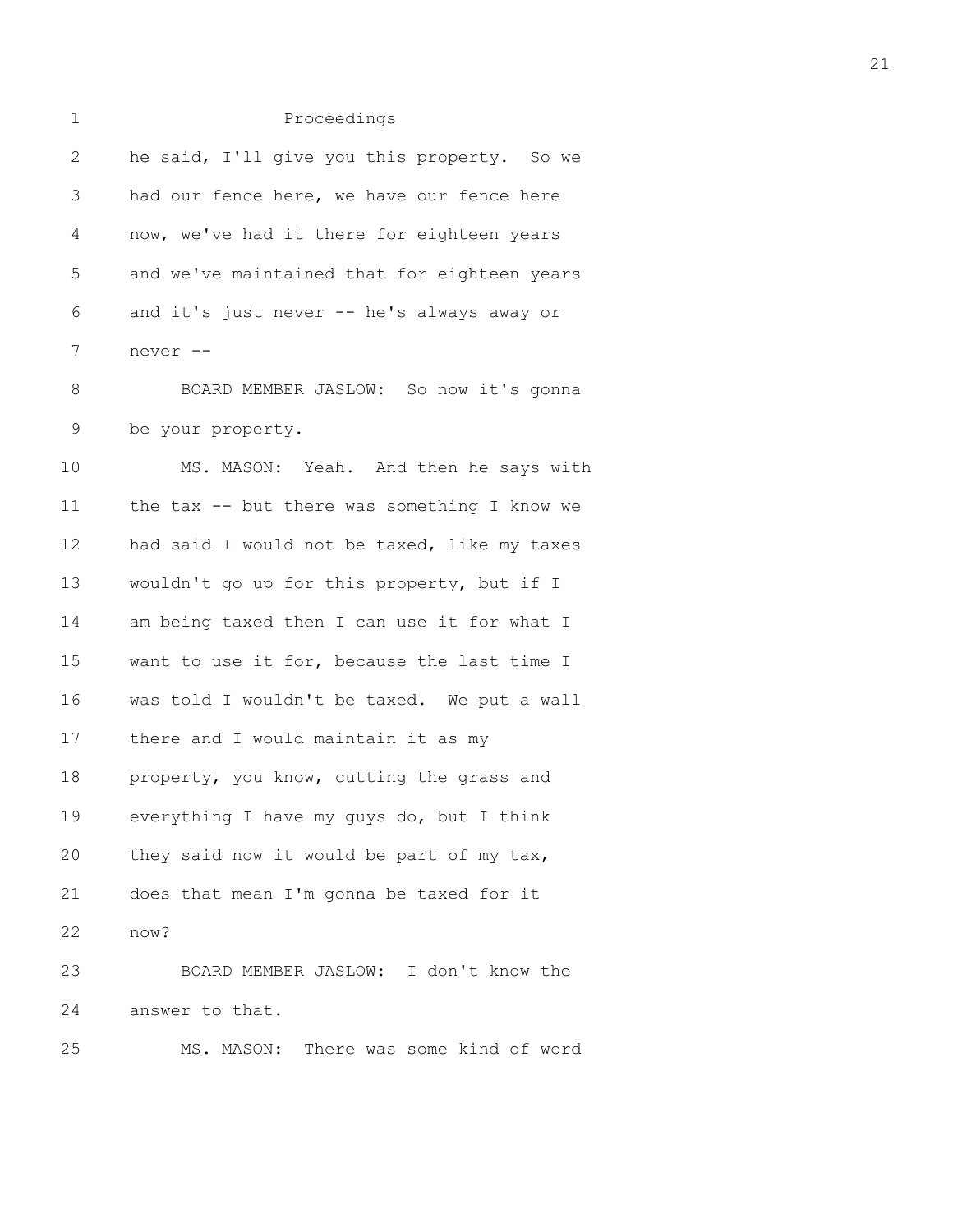| 1             | Proceedings                                  |
|---------------|----------------------------------------------|
| $\mathbf{2}$  | or some kind of stipulation where --         |
| 3             | MR. SHEEHAN: I think what she's              |
| 4             | probably referring to I think at one time, I |
| 5             | don't know if it's still true, there was     |
| 6             | going to be detention pond there.            |
| 7             | MR. ZIGLER: Right.                           |
| 8             | MS. MASON: Right.                            |
| $\mathcal{G}$ | MR. SHEEHAN: So the tax assessor would       |
| 10            | say that's basically unusable property.      |
| 11            | You're taxed on it, but at a lower rate, but |
| 12            | you really need to talk to the tax assessor  |
| 13            | about that.                                  |
| 14            | MS. MASON: So now there's gonna be not       |
| 15            | a detention pond?                            |
| 16            | MR. SHEEHAN: I don't see a drainage          |
| 17            | pond.                                        |
| 18            | MS. MASON: All right. Cause if there's       |
| 19            | a drainage pond then I don't pay taxes and   |
| 20            |                                              |
| 21            | MR. SHEEHAN: I didn't say that. What I       |
| 22            | was saying is they value it lower because    |
| 23            | you can't do anything with it. It will       |
| 24            | become part of your tax lot so your whole    |
| 25            | lot will be taxes, but your value of that    |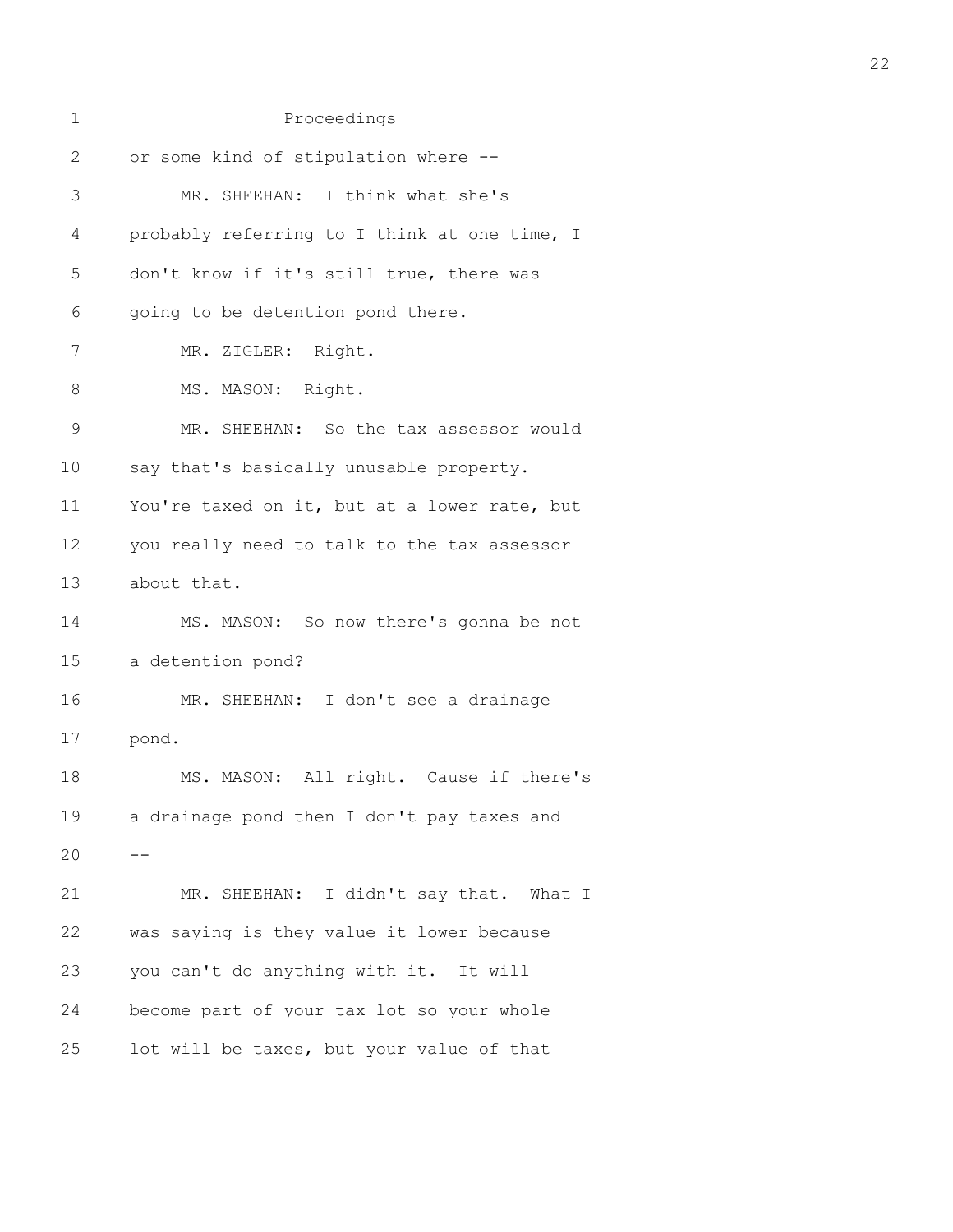| 1            | Proceedings                                  |
|--------------|----------------------------------------------|
| $\mathbf{2}$ | part of the lot is very low because that is  |
| 3            | unusable, but that you need to talk to the   |
| 4            | tax assessor about.                          |
| 5            | MS. MASON: Okay.                             |
| 6            | MR. SHEEHAN: Not the Planning Board.         |
| 7            | MS. MASON: So, does the Planning Board       |
| 8            | know, is there gonna be a retaining pond     |
| $\mathsf 9$  | cause there's lot where a lot of the         |
| 10           | drainage goes top cause there's springs all  |
| 11           | up in here (indicating) and it all comes     |
| 12           | down in here and that's why this is a main   |
| 13           | spot also up on Jessup that comes down       |
| 14           | underground.                                 |
| 15           | MR. O'ROURKE: Right now there's no           |
| 16           | detention basin proposed in that area.       |
| 17           | MS. MASON: So which in case there won't      |
| 18           | be a retention pond I'll be taxed and then I |
| 19           | can use the property for what I want?        |
| 20           | MR. O'ROURKE: I am just stating that         |
| 21           | there's no detention basin. How you get      |
| 22           | taxed is beyond this Board.                  |
| 23           | MS. MASON: Cause I would want to make        |
| 24           | sure before I sign everything off that       |
| 25           | that's -- I have it straight on, you know -- |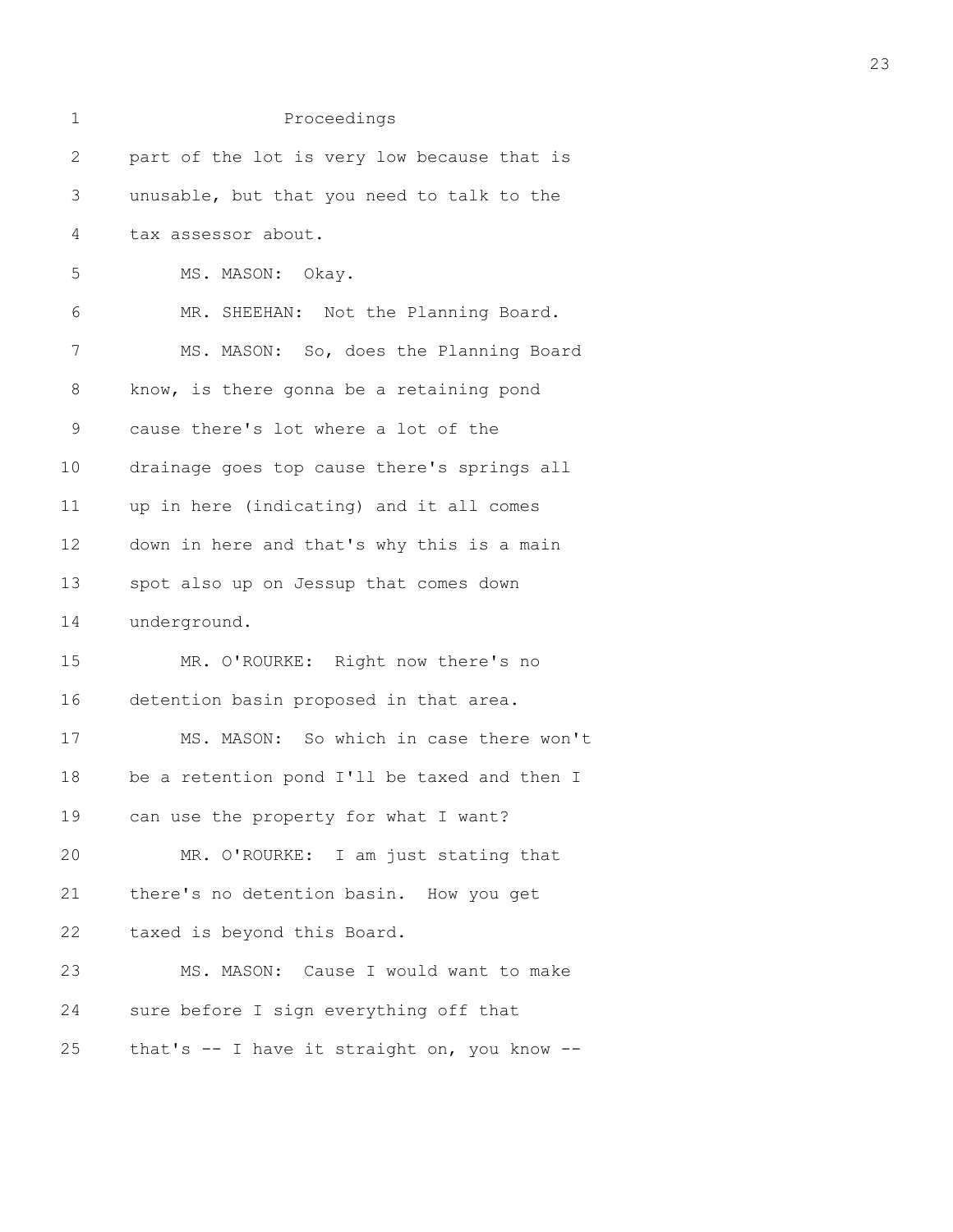| 1  | Proceedings                                  |
|----|----------------------------------------------|
| 2  | BOARD MEMBER KRAESE: It seems to me          |
| 3  | that you have a lot of questions regarding   |
| 4  | credibility of a verbal conversation you had |
| 5  | with the developer and what you're actually  |
| 6  | getting. I think the first thing you gotta   |
| 7  | settle with him and get --                   |
| 8  | MS. MASON: I know. He tells me he's          |
| 9  | gonna give me everything.                    |
| 10 | BOARD MEMBER KRAESE: I know that, but        |
| 11 | you know, this has been around for years.    |
| 12 | MS. MASON: I know. It's been killing         |
| 13 | me. I've been coming here eighteen years.    |
| 14 | MR. SHEEHAN: You are a co-applicant; is      |
| 15 | that correct?                                |
| 16 | MR. ZIGLER: Yes.                             |
| 17 | MS. MASON: I'm a what?                       |
| 18 | MR. SHEEHAN: You're part of the              |
| 19 | application, you're a co-applicant.          |
| 20 | MS. MASON: So, I'm not dealing with          |
| 21 | Marty anymore, I'm just dealing with trying  |
| 22 | to working out with Dave.                    |
| 23 | MR. STACH: You understand what that          |
| 24 | means? That means you're proposing this and  |
| 25 | if this is not something you want you have   |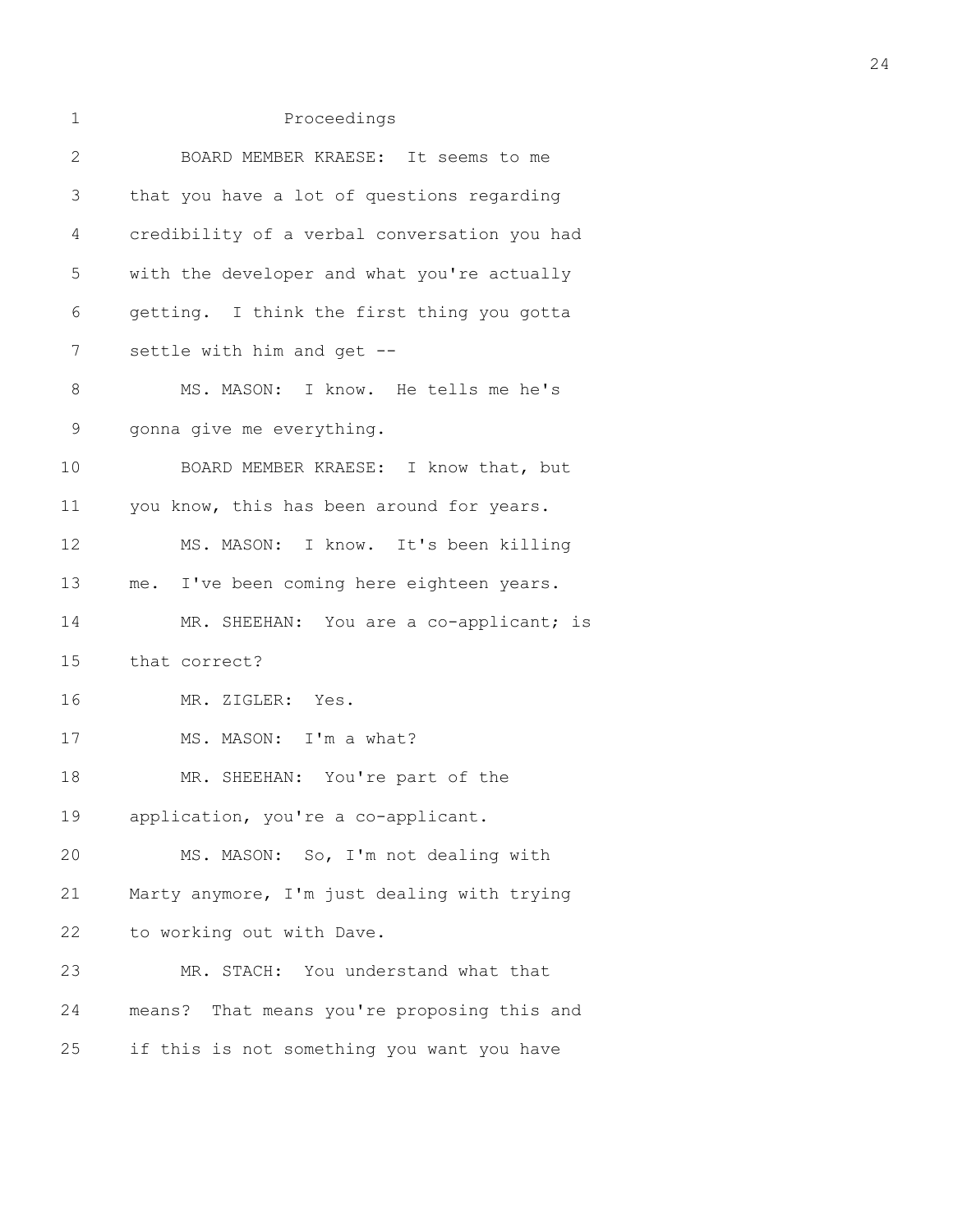| 1            | Proceedings                                  |
|--------------|----------------------------------------------|
| $\mathbf{2}$ | to talk to Dave about that.                  |
| 3            | MR. ZIGLER: No, not Dave. She's gotta        |
| 4            | talk to her attorney.                        |
| 5            | MR. STACH: Well, you have to tell the        |
| 6            | Board that you --                            |
| 7            | MS. MASON: There is a bit of confusion.      |
| 8            | Marty tells me -- he comes over and tells me |
| $\mathsf 9$  | yes, yes, yes, Marty tells me tell Dave put  |
| 10           | it on, then I talk to Dave and Dave says,    |
| 11           | no, Marty he didn't tell me that.            |
| 12           | MR. SHEEHAN: I think what we're trying       |
| 13           | to tell you is since you're an applicant     |
| 14           | it's kind of unusual when an applicant comes |
| 15           | in and talks bad their own map.              |
| 16           | MS. MASON: Well I'm not really talking       |
| 17           | bad about it, but after eighteen years --    |
| 18           | MR. SHEEHAN: Well, probably a bad            |
| 19           | choice of words but.                         |
| 20           | MS. MASON: Well, you have to realize I       |
| 21           | got this property and I was supposed to have |
| 22           | this all signed over to me when I was        |
| 23           | pregnant with my son and he's in college now |
| 24           | SO.                                          |
| 25           | MR. SHEEHAN: I understand all that, but      |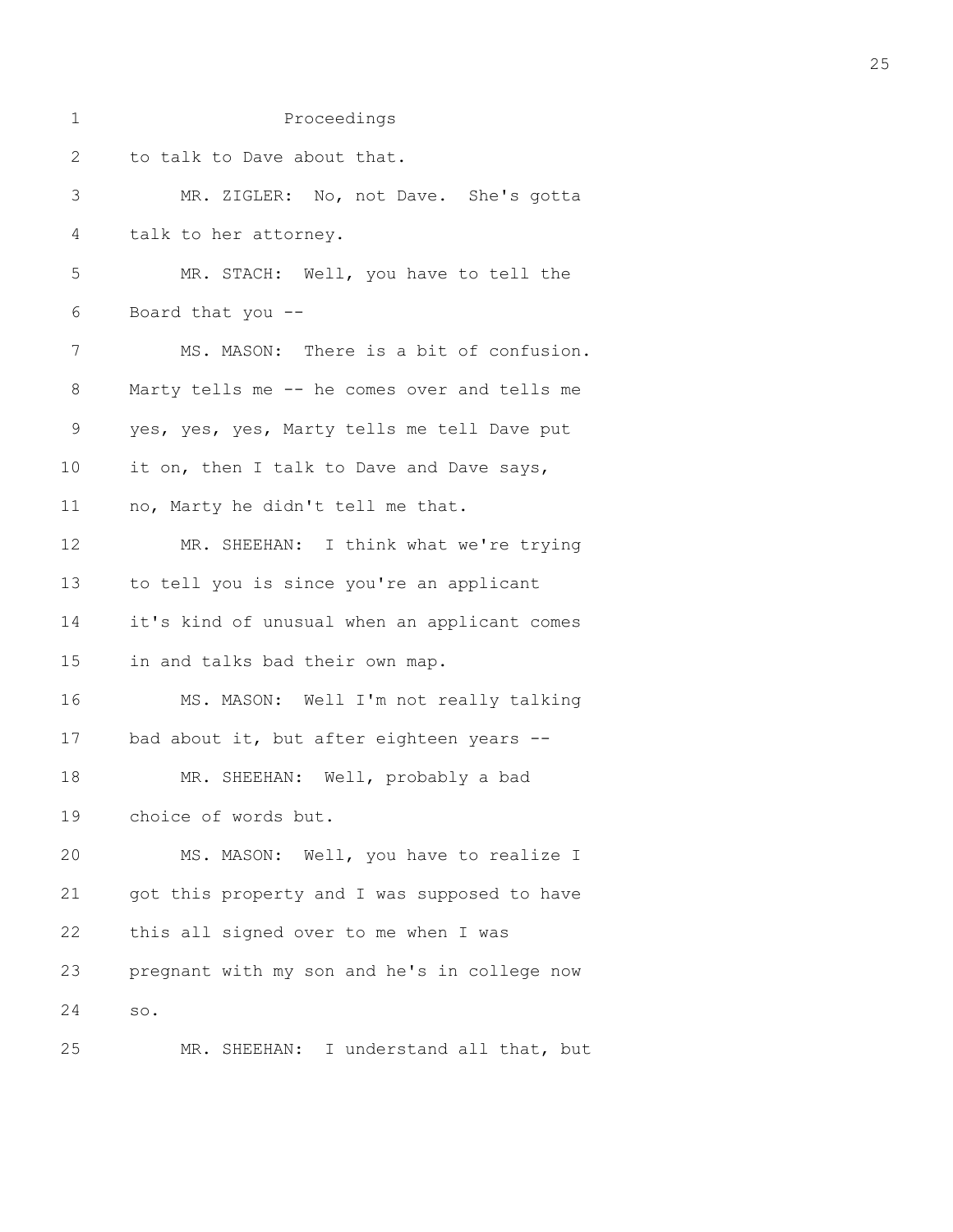| 1            | Proceedings                                  |
|--------------|----------------------------------------------|
| $\mathbf{2}$ | I thought at this point that was all worked  |
| 3            | out and that was why we're back here today.  |
| 4            | If you're not satisfied as Max and John and  |
| 5            | the Board had said you really need to        |
| 6            | discuss that with your co-applicants or      |
| 7            | their lawyers or whatever before you present |
| 8            | the map to us.                               |
| $\mathsf 9$  | MS. MASON: All right. So --                  |
| 10           | MR. SHEEHAN: It's hard for the Board to      |
| 11           |                                              |
| 12           | MS. MASON: I'm not quite sure. So, do        |
| 13           | we have on there the wall, a retaining wall, |
| 14           | do we have that on there?                    |
| 15           | MR. ZIGLER: I think that's a discussion      |
| 16           | you need to have as an applicant with your   |
| 17           | attorney.                                    |
| 18           | MS. MASON: Well, I don't understand.         |
| 19           | First of all, I can barely --                |
| 20           | MR. ZIGLER: I think you have attorney        |
| 21           | and I think you need to discuss that with    |
| 22           | your attorney.                               |
| 23           | MS. MASON: Well he tells me to discuss       |
| 24           | it here.                                     |
| 25           | MR. ZIGLER: Ma'am, you're way beyond         |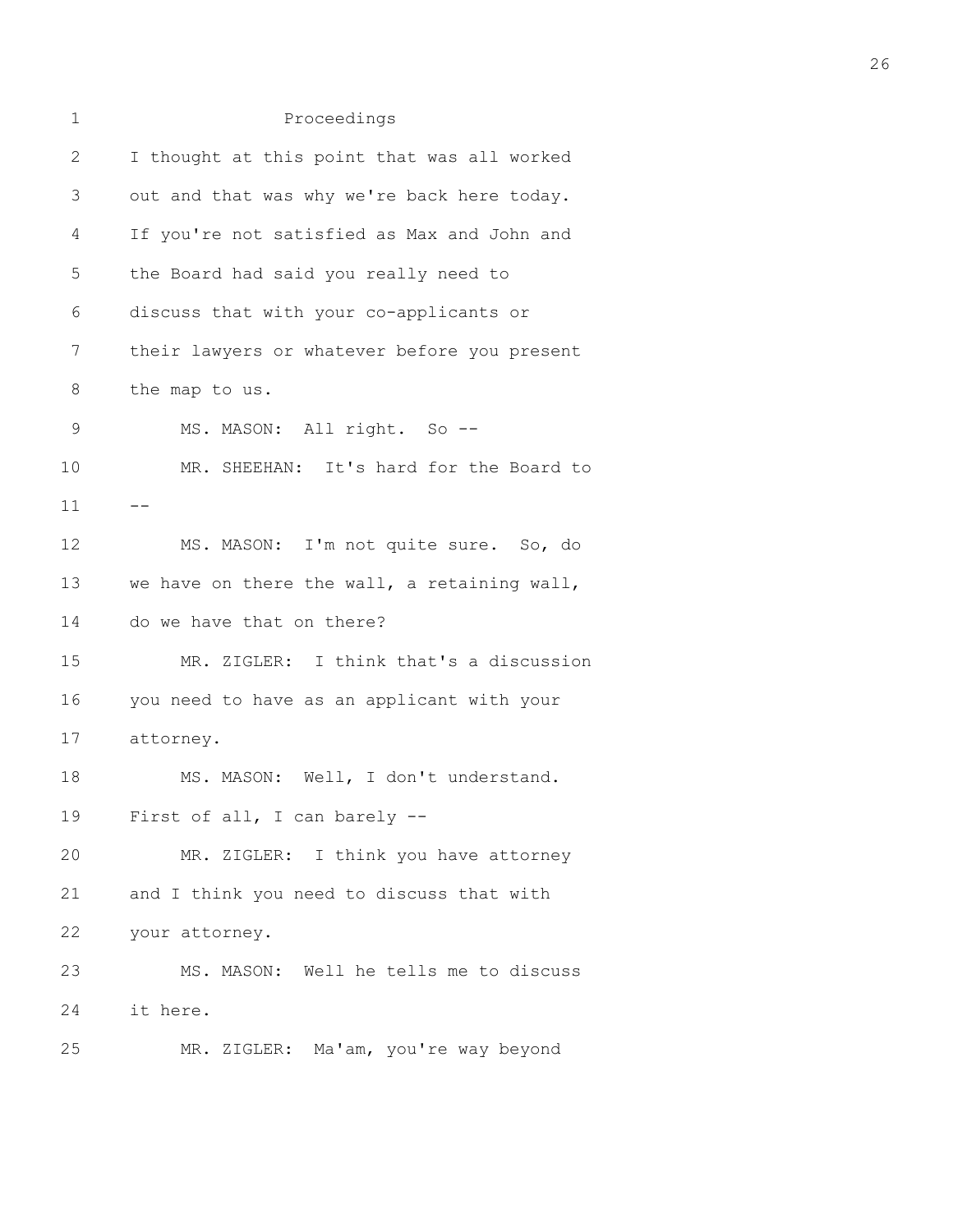| $\mathbf 1$  | Proceedings                                  |
|--------------|----------------------------------------------|
| $\mathbf{2}$ | anything I've ever been involved in.         |
| 3            | MS. MASON: Anyhow, we're waiting on it.      |
| 4            | We're not doing anything yet.                |
| 5            | MR. STACH: This cannot be approved           |
| 6            | without your consent. If you don't consent   |
| 7            | to this plan this Board cannot approve it.   |
| 8            | MS. MASON: Okay.                             |
| $\mathsf 9$  | MR. STACH: Okay? So if you're telling        |
| 10           | is you do not consent to this plan then this |
| 11           | Board doesn't have to consider it.           |
| 12           | MS. MASON: Okay. Because I'm not being       |
| 13           | told if there's a wall.                      |
| 14           | MR. STACH: You are the applicant so if       |
| 15           | you say I do not consent to my lot, my land, |
| 16           | being part of this subdivision then Dave has |
| 17           | to go back to Mr. Feldy and tell him that.   |
| 18           | But that's between you and your              |
| 19           | co-applicant. In other words, this is all    |
| 20           | in your court. You get a hundred percent     |
| 21           | satisfaction or he doesn't get to show your  |
| 22           | property on his map.                         |
| 23           | MS. MASON: So, when we come here, he         |
| 24           | would say I have a retaining wall for        |
| 25           | Mrs. Mason, he would say those things and    |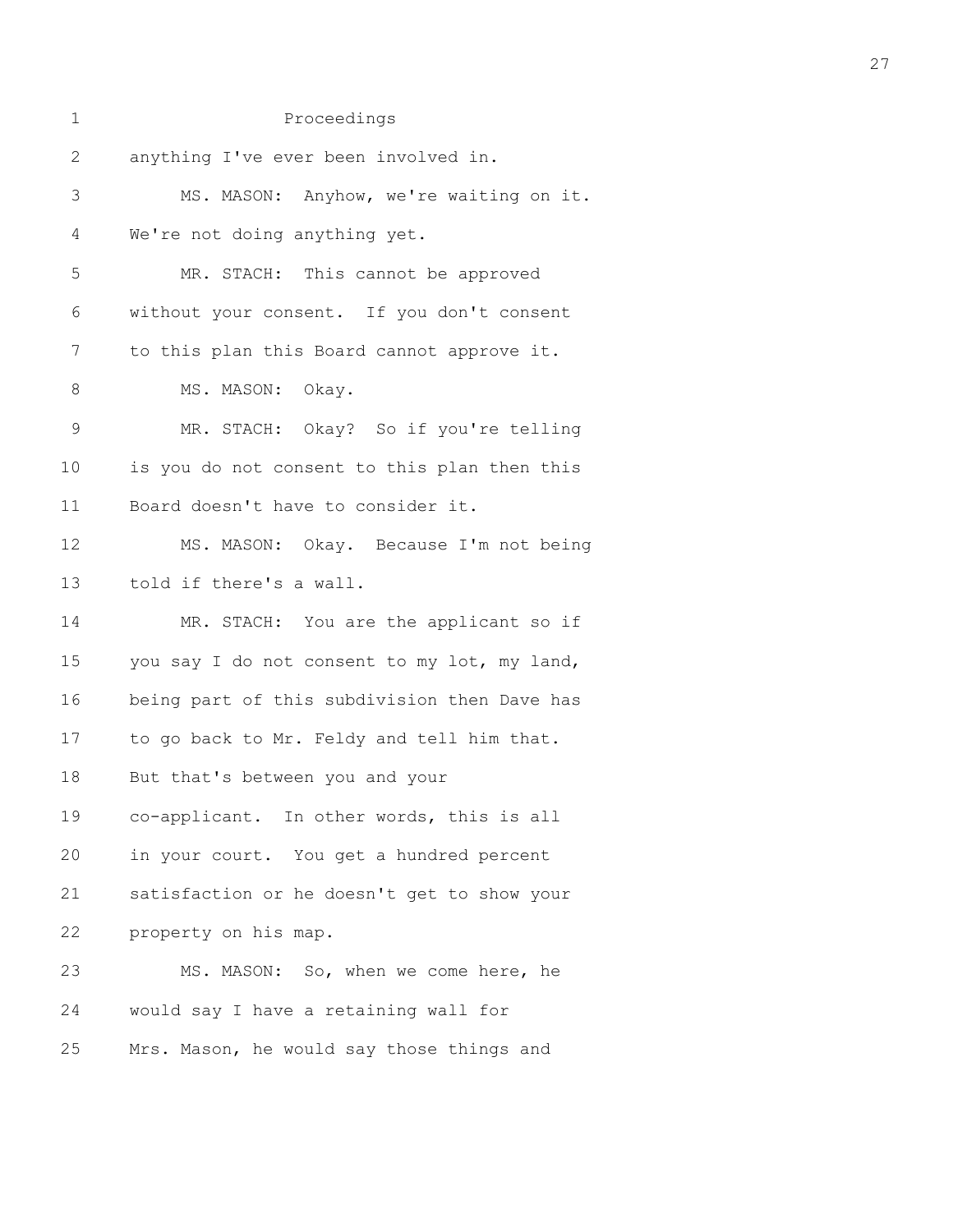| 1              | Proceedings                                  |
|----------------|----------------------------------------------|
| $\overline{2}$ | then I would say yes.                        |
| 3              | CHAIRMAN GUBITOSA: Between you and him,      |
| 4              | if you work that out.                        |
| 5              | MR. STACH: Has nothing to do with the        |
| 6              | Board. The Board considers the map, and      |
| 7              | none of that's shown on this map.            |
| 8              | CHAIRMAN GUBITOSA: He'd have to come         |
| $\mathsf 9$    | with a new map. You work with him and say,   |
| 10             | I need a wall, I need this, you have to sit  |
| 11             | with him, with your attorney, with them and  |
| 12             | say this is what we have and then you bring  |
| 13             | the map back the way you like it. If it's    |
| 14             | not the way you like it then, you know.      |
| 15             | MS. MASON: Okay. So then I need to           |
| 16             | meet with you to get --                      |
| 17             | MR. ZIGLER: No, not in a million years.      |
| 18             | You have to talk to your attorneys.          |
| 19             | MR. SHEEHAN: Mrs. Mason, the reason          |
| 20             | you're an applicant on this subdivision is   |
| 21             | because they're giving you property. If      |
| 22             | they're not giving you property you're not a |
| 23             | part of the application.                     |
| 24             | MS. MASON: Right, but I'm giving --          |
| 25             | MR. SHEEHAN: I just want to make sure        |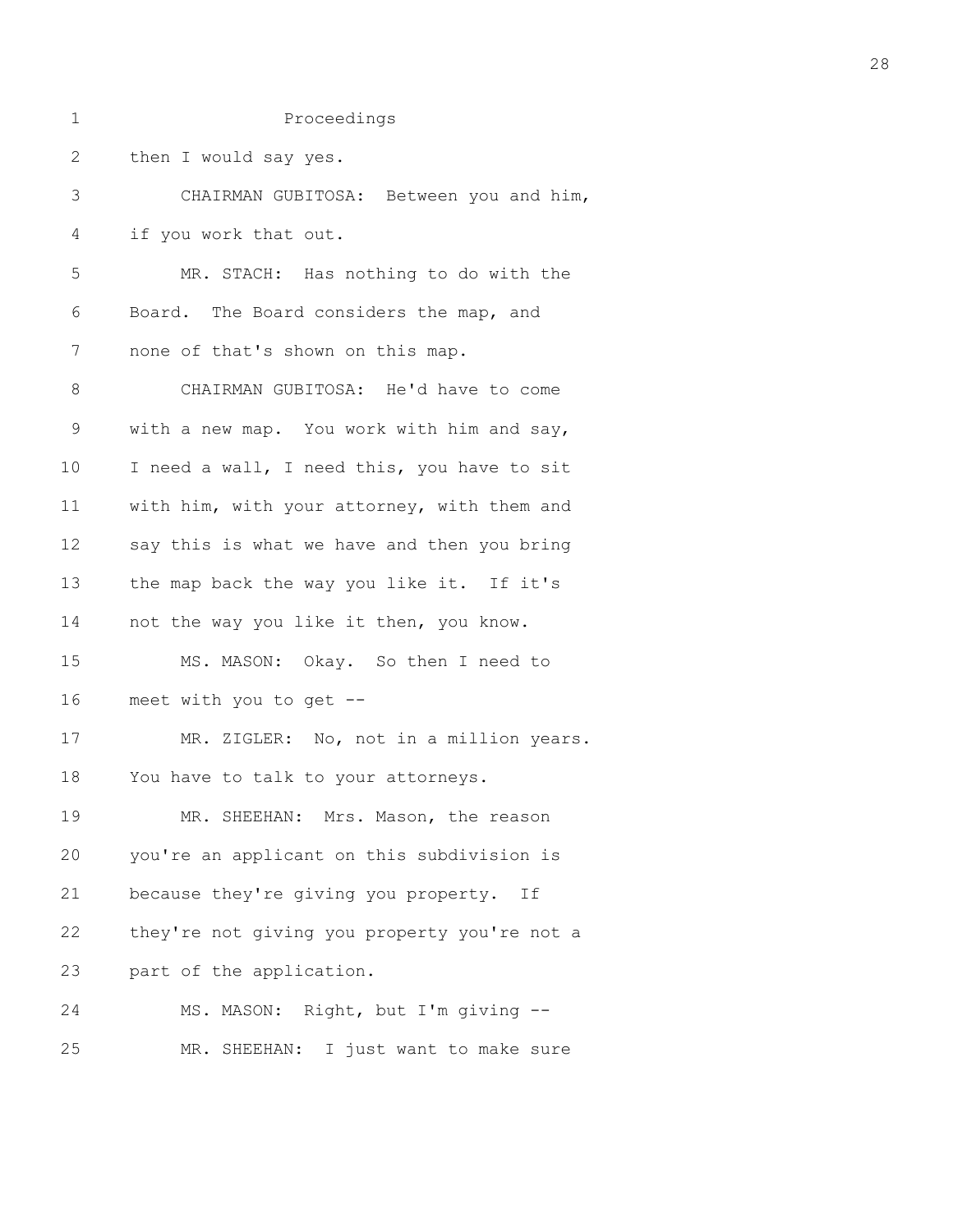| 1            | Proceedings                                  |
|--------------|----------------------------------------------|
| $\mathbf{2}$ | you understand.                              |
| 3            | MS. MASON: Right, but you have to also       |
| 4            | understand it was my property. My property   |
| 5            | I've used it, I've had it, he owed it to me. |
| 6            | MR. SHEEHAN: Again, I'm telling you why      |
| 7            | you're part a of the application is cause    |
| 8            | you're getting property that's not owned by  |
| $\mathsf 9$  | you right now.                               |
| 10           | MS. MASON: Well -- well I gave him back      |
| 11           | property too.                                |
| 12           | MR. SHEEHAN: I just want you to              |
| 13           | understand.                                  |
| 14           | MS. MASON: Yeah, I understand that, but      |
| 15           | I also gave back property too. So we don't   |
| 16           | need to discuss anything else, we're just    |
| 17           | going to wait till we discuss the rest of    |
| 18           | the stuff up there before we sign; right?    |
| 19           | MR. STACH: Mr. Chairman we have to be        |
| 20           | clear that this applicant is consenting to   |
| 21           | this plan before we open the public hearing. |
| 22           | If she does not consent then it doesn't make |
| 23           | sense to hear from the public because things |
| 24           | will change.                                 |
| 25           | MR. HONAN: Why don't we give the             |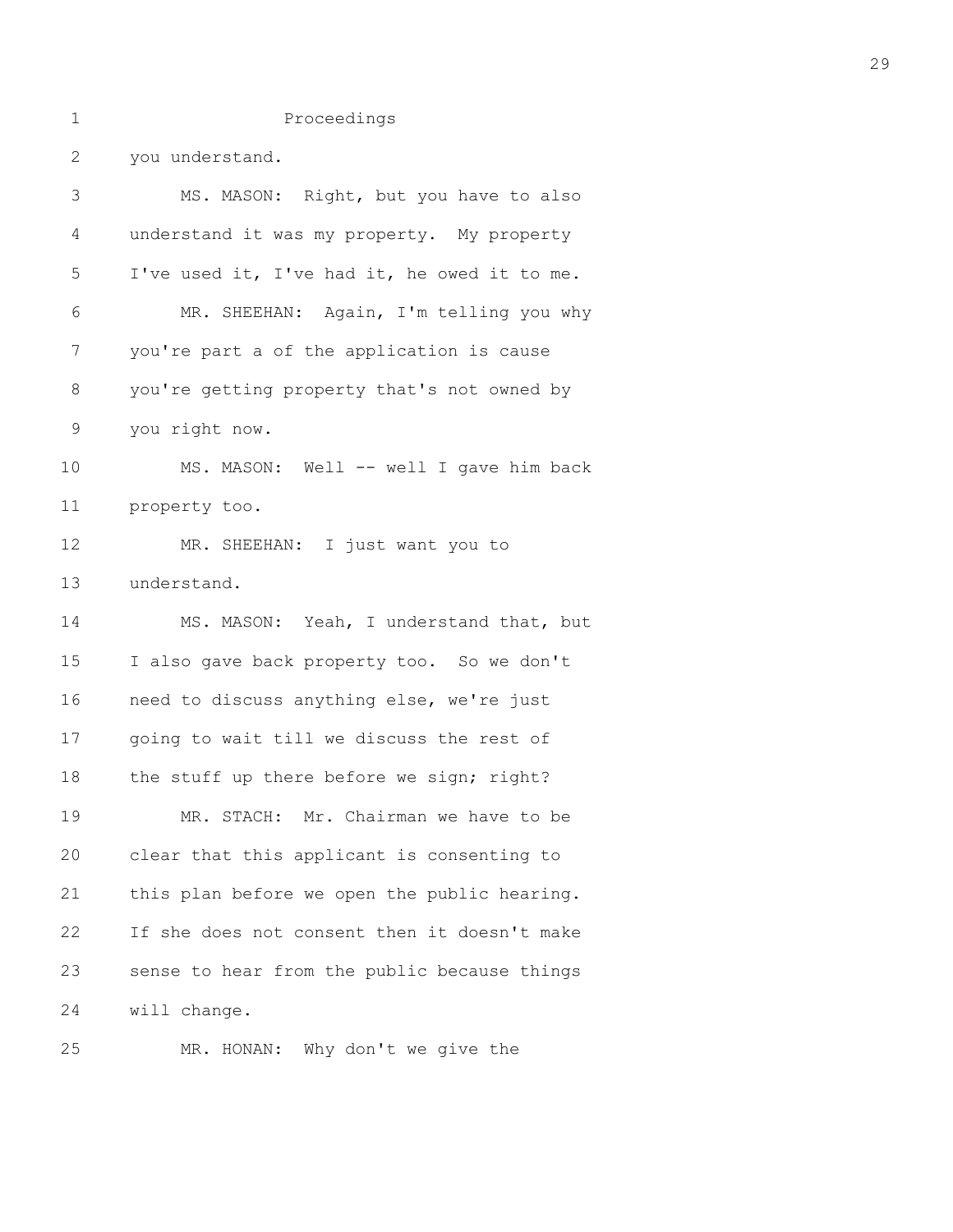| $\mathbf 1$  | Proceedings                                  |
|--------------|----------------------------------------------|
| $\mathbf{2}$ | applicant the option to continue this public |
| 3            | hearing to the next date, and perhaps in     |
| 4            | that time the plan may change, it may not    |
| 5            | change, but at least the applicants will     |
| 6            | have a clear path and advise this Board      |
| 7            | whether their plan is ready to be            |
| 8            | considered.                                  |
| $\mathsf 9$  | MR. ZIGLER: That's all well and good         |
| 10           | and I totally agree with that, but we have   |
| 11           | people here that want to make comments so    |
| 12           | when I modify this map I would like to       |
| 13           | address any comments that the public has and |
| 14           | I'd appreciate if you opened it up and let   |
| 15           | em speak.                                    |
| 16           | MR. HONAN: As long as your applicant         |
| 17           | agrees. She's gotta agree too.               |
| 18           | MR. ZIGLER: That's fine.                     |
| 19           | CHAIRMAN GUBITOSA: Mrs. Mason, do you        |
| 20           | agree to that we get more comments from the  |
| 21           | public before we --                          |
| 22           | MS. MASON: Yeah, that's fine to hear         |
| 23           | whatever they think also.                    |
| 24           | CHAIRMAN GUBITOSA: All right.<br>Then        |
| 25           | we'll do that. So well keep the public       |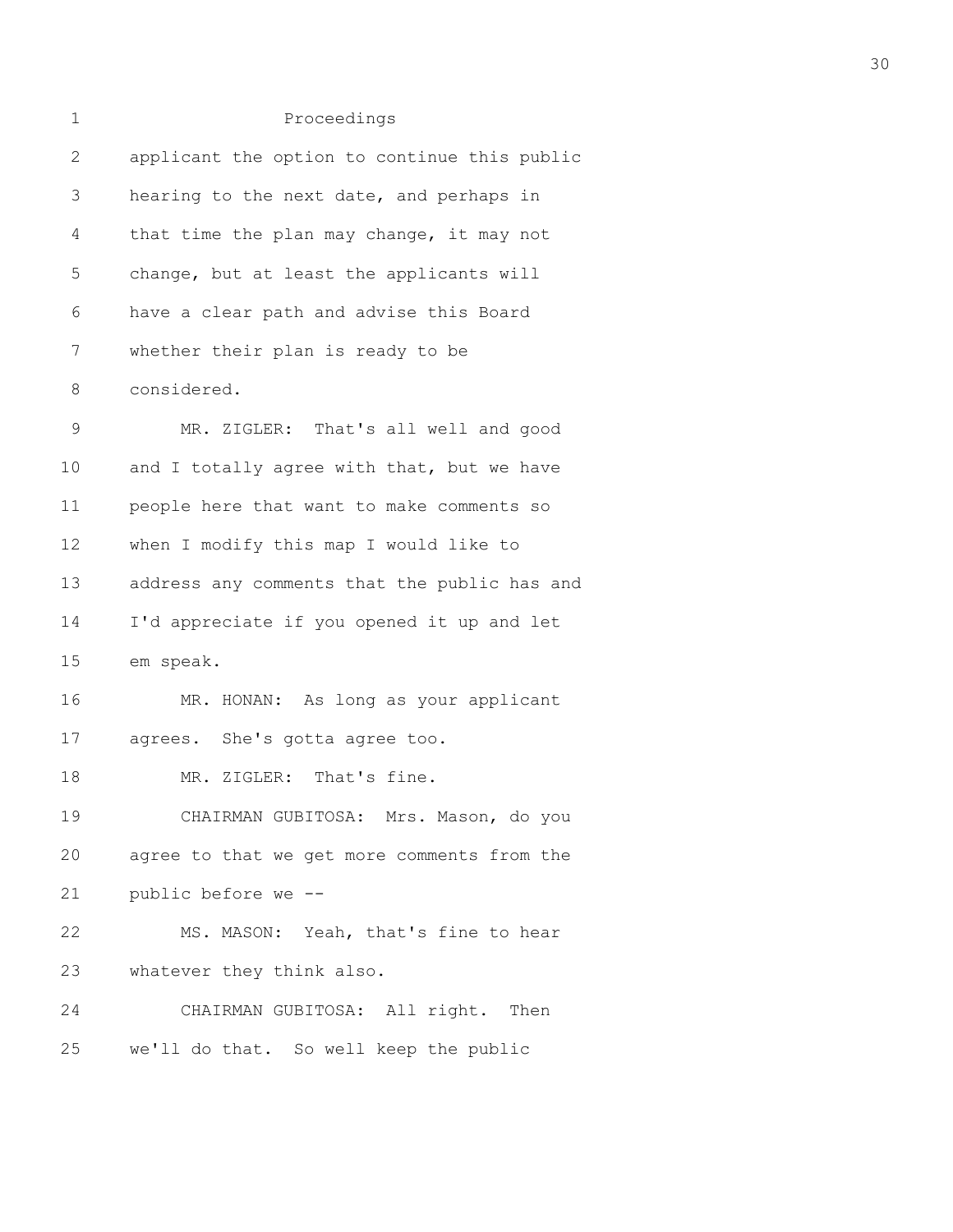| $\mathbf 1$ | Proceedings                                  |
|-------------|----------------------------------------------|
| 2           | hearing open. Anyone else that would like    |
| 3           | -- George, I know you could sign in after,   |
| 4           | George, just state your name.                |
| 5           | MR. O'HARA: George O'Hara, 597 Old           |
| 6           | Union Road (inaudible). I think we have a    |
| 7           | unique situation where a resident should     |
| 8           | really get satisfaction from a development   |
| 9           | that's happening around her. In this fact    |
| 10          | it seems that she doesn't really understand  |
| 11          | her important part in this application as    |
| 12          | being a co-applicant where she can actually  |
| 13          | have direct input into what this plan is as  |
| 14          | opposed to going to ask the other applicant  |
| 15          | for changes that she wants. So I'm finding   |
| 16          | that interesting that she's just finding     |
| 17          | this out now or it wasn't clear to her       |
| 18          | earlier because I think some of these issues |
| 19          | could have been resolved in this map and     |
| 20          | perhaps included in this proposed            |
| 21          | development. So it seemed like an unusual    |
| 22          | situation. I can't remember other ones that  |
| 23          | have come before the Board like this. So I   |
| 24          | think incumbent upon the Board to let the    |
| 25          | applicant know, she's new to this, it's not  |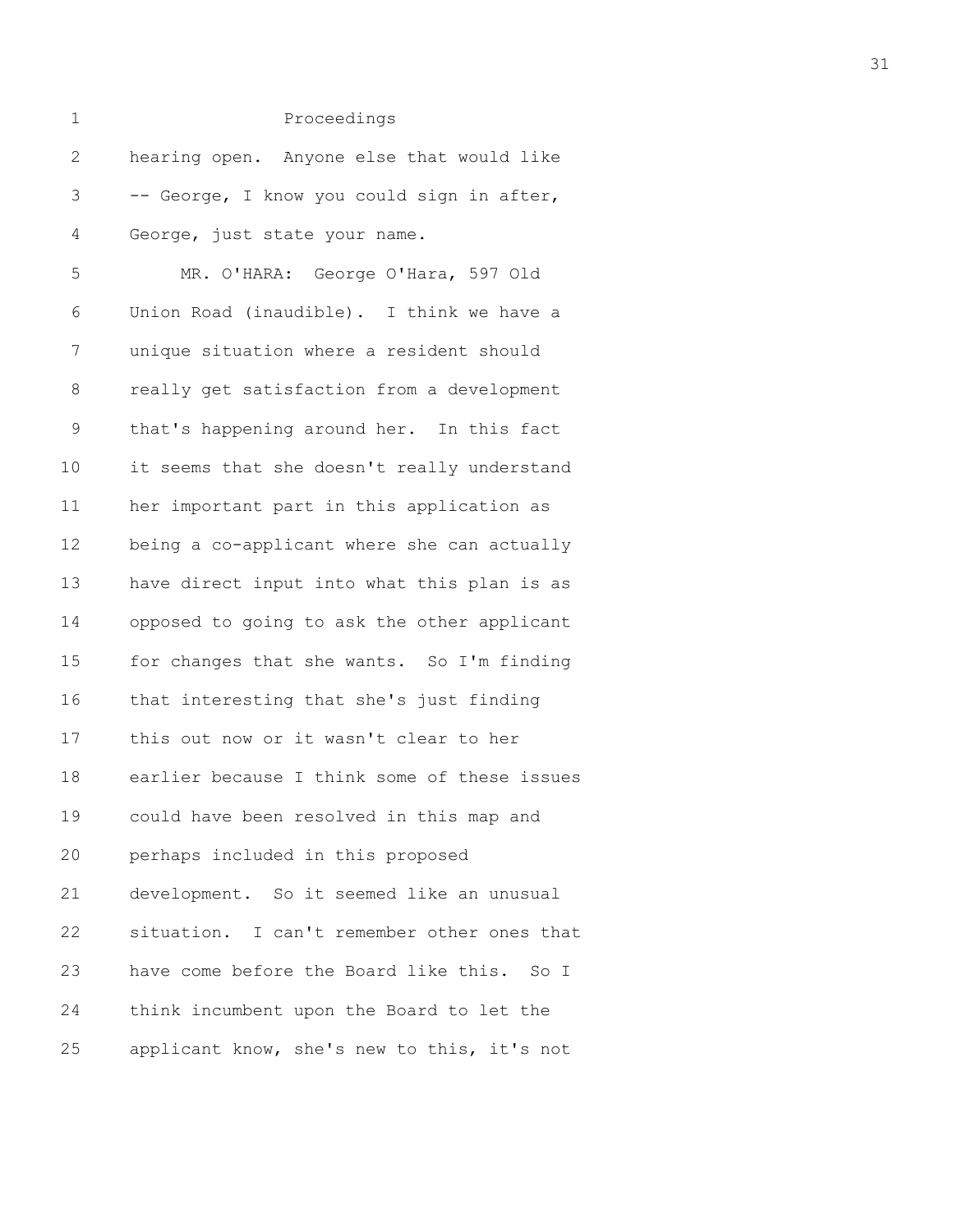| $\mathbf 1$  | Proceedings                                  |
|--------------|----------------------------------------------|
| $\mathbf{2}$ | something that she does everyday, she has    |
| 3            | property, she wants to protect it, and I     |
| 4            | don't think we should be developing          |
| 5            | properties and injuring current residents    |
| 6            | and try to accommodate them, if not, even    |
| 7            | improve their property if possible through   |
| 8            | new development.                             |
| $\mathsf 9$  | I have not had the time to go and look       |
| 10           | at the folder or the file on this, but I do  |
| 11           | remember some of the discussions we've had   |
| 12           | in previous meetings. One had to do the      |
| 13           | kind of condenses driveways along this       |
| 14           | cul-de-sac. It seems more congested and      |
| 15           | more dense than I remember. Many of them     |
| 16           | being -- has that been raised as an issue or |
| 17           | do you feel that those -- that issue was     |
| 18           | resolve in terms of whether it's snowplowing |
| 19           | or maintenance of the road or the fact that  |
| 20           | all these driveways come into basically a    |

21 small circle. You know, six of the lots, I 22 guess, six of the seven. You got eight 23 lots. Six of them at least are coming into 24 that cul-de-sac.

25 I also want to ask you if there were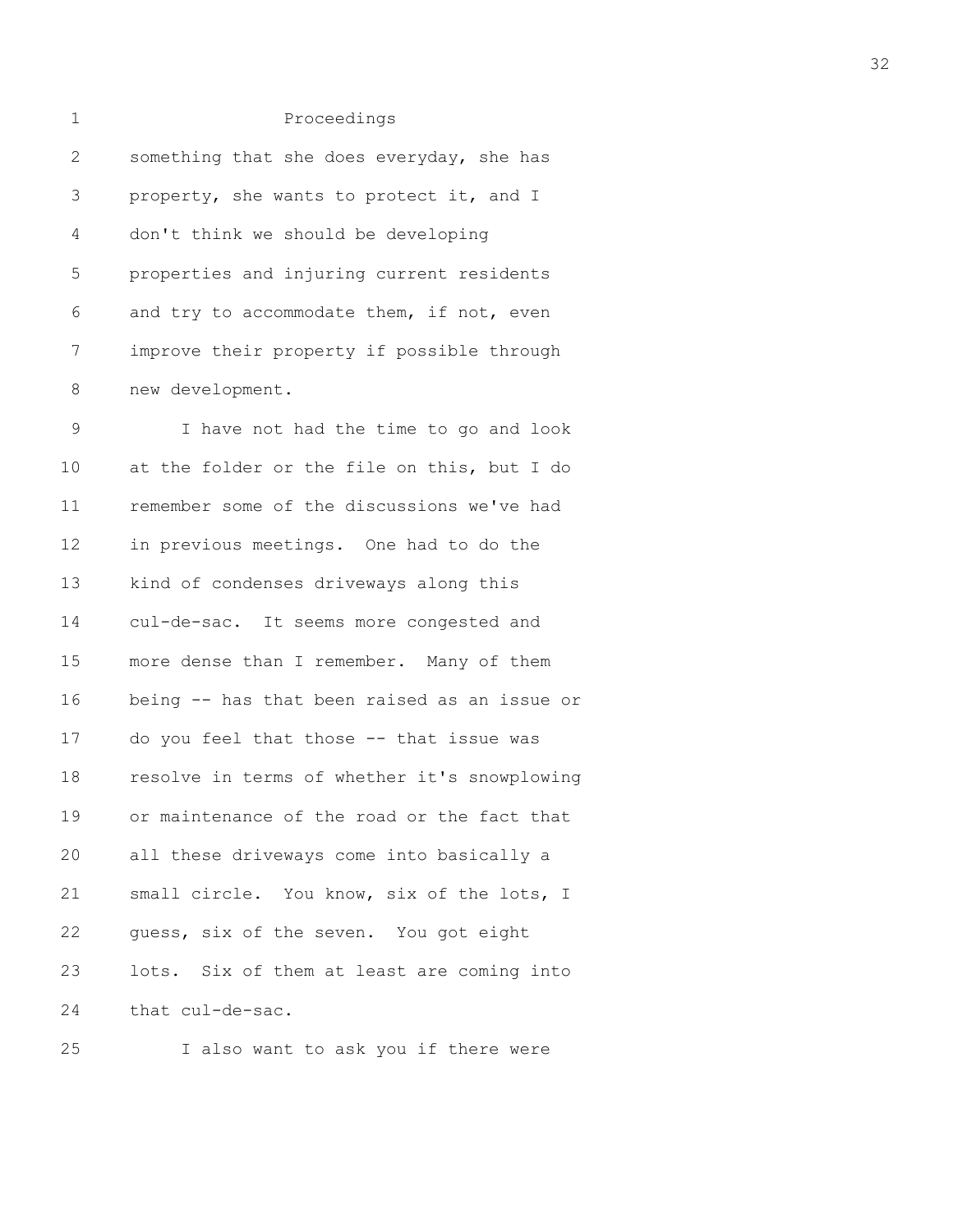1 Proceedings 2 specific concerns or comments raised by the 3 Rockland County Department of Planning and 4 Drainage Agency if you could identify what 5 those were, what those comments are and how 6 you're planning to address them. 7 As far as Mrs. Mason goes, if I there's 8 certain changes that she wants to this plan 9 whether it's a wall or fence or whatever I 10 think she has to realize she can ask for 11 that as part of this application and should 12 look at it as part her application. This is 13 her application they're saying, this map and 14 that it could stop right now if you're 15 saying you don't concur with this 16 application. 17 CHAIRMAN GUBITOSA: George, just talk 18 this way so that -- 19 MR. O'HARA: And get them to make the 20 changes that you feel are needed. In a 21 previous meeting I thought that it was said 22 that blasting was going to be required, did 23 I hear correctly that blasting was now not 24 going to be required, is that true? 25 BOARD MEMBER KRAESE: That's the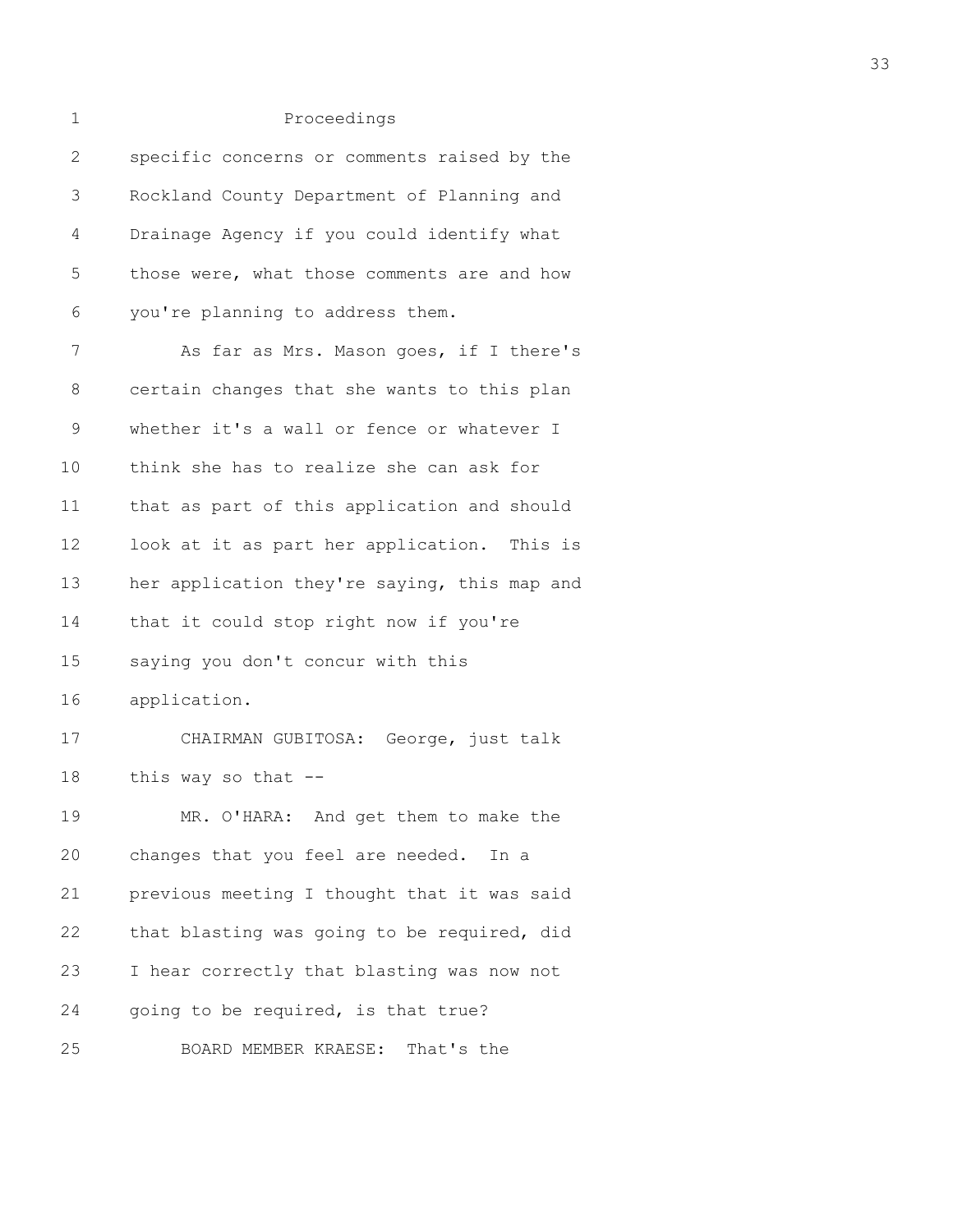| 1       | Proceedings                                  |
|---------|----------------------------------------------|
| 2       | statement he made tonight.                   |
| 3       | MR. O'HARA: Yeah, but at the previous        |
| 4       | meeting, just last time, as recently as last |
| 5       | meeting he said blasting would be required.  |
| 6       | BOARD MEMBER MUELLER: I don't think the      |
| 7       | word required is what is at issue. He said   |
| $\,8\,$ | it wasn't feasible to do because of the      |
| 9       | codes, because of the Town requirements,     |
| 10      | because of the other homes in the area so    |
| 11      | it's just not something they're looking to   |
| 12      | do, they're looking to jackhammer, but I     |
| 13      | imagine if they get into a position if they  |

| 17 | tonight us is that that's not the course    |
|----|---------------------------------------------|
| 18 | that they're looking to take.               |
| 19 | MR. O'HARA: Okay. Having Mrs. Mason         |
| 20 | here as someone that lives on this property |
| 21 | who's identifying much of the drainage      |
| 22 | problems, the existing underground springs, |
| 23 | has the Rockland County Drainage Agency     |
| 24 | commented on that at all, do you have       |
|    |                                             |

14 need to it is available to them and they

16 necessary, but what they're telling us

15 would have to follow the procedures that are

25 comments from them, did they raise any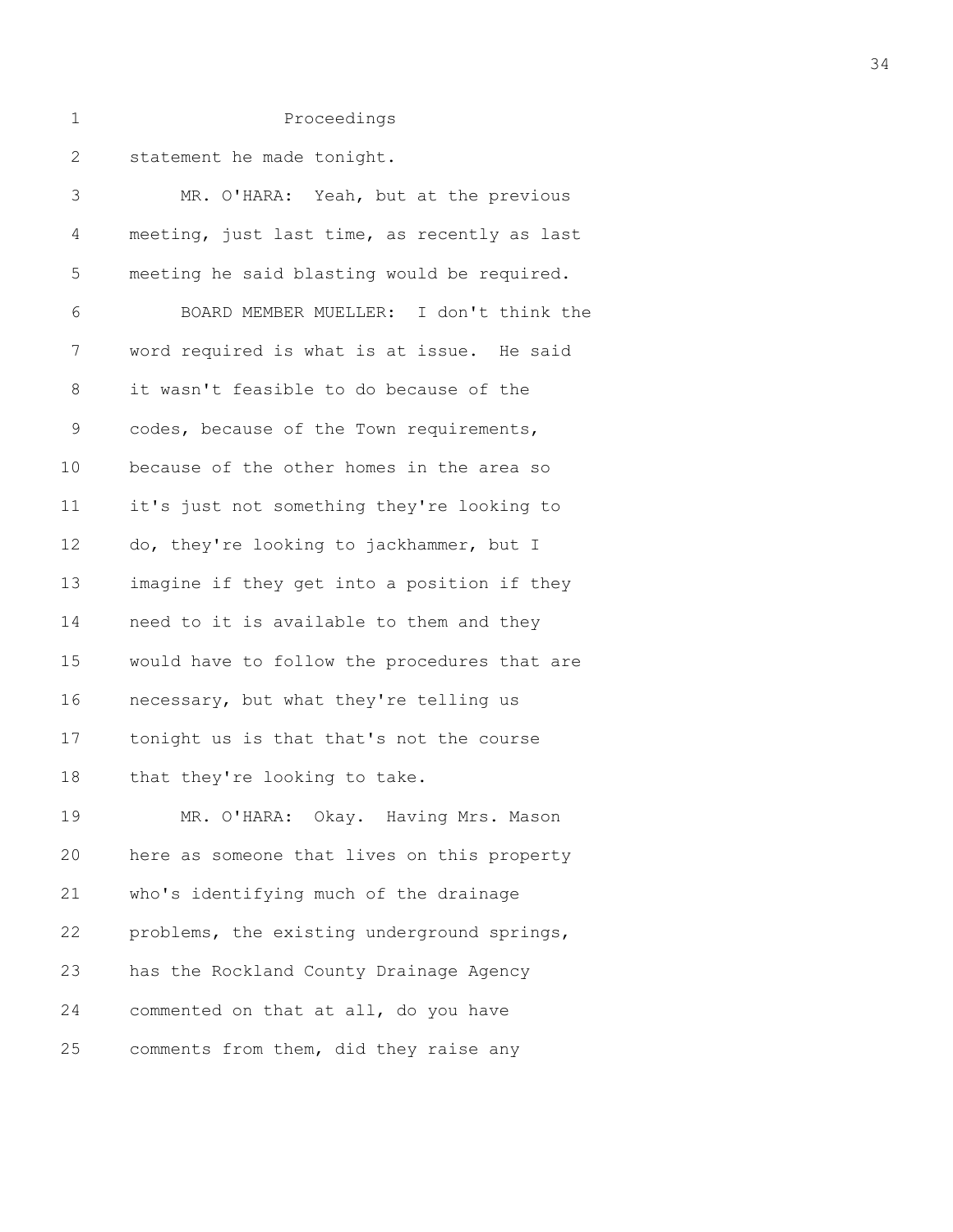| 1           | Proceedings                                  |
|-------------|----------------------------------------------|
| 2           | concerns that you're planning to address,    |
| 3           | can you identify what they are?              |
| 4           | MR. ZIGLER: It's not in they're              |
| 5           | jurisdiction.                                |
| 6           | MR. O'HARA: It's not in their                |
| 7           | jurisdiction. So the Rockland County         |
| 8           | Department of Drainage, how about the        |
| $\mathsf 9$ | Rockland County Department of Planning, did  |
| 10          | the Rockland County Department of Planning   |
| 11          | raise any issues concerning this development |
| 12          | that seemed important? It's helpful to get   |
| 13          | information from other interested agencies.  |
| 14          | CHAIRMAN GUBITOSA: The meeting's still       |
| 15          | going to continue so we're still reviewing a |
| 16          | lot of the documents, George, we'll get it   |
| 17          | down.                                        |
| 18          | MR. O'HARA: I understand. Lot number         |
| 19          | four was brought up as a potential problem.  |
| 20          | I guess, Mr. Zigler was calling it a flag    |
| 21          | lot. It's good to have the projection of     |
| 22          | these maps up here, but the problem is the   |
| 23          | resolution of them is not very good. That's  |
| 24          | why I think it's important that you post     |
| 25          | those maps so you can actually read them you |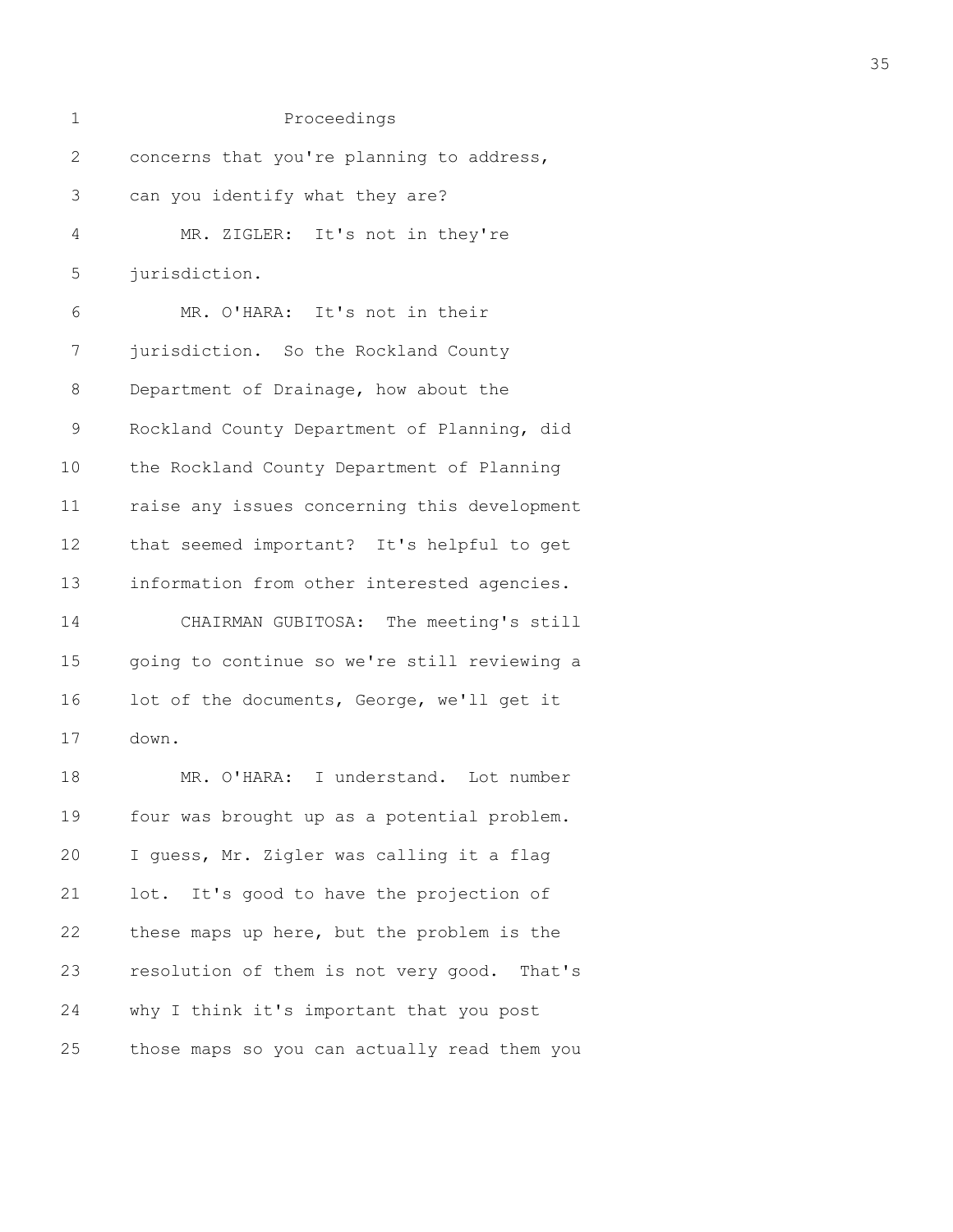| 1            | Proceedings                                  |
|--------------|----------------------------------------------|
| $\mathbf{2}$ | can't read any detail on here on at all.     |
| 3            | But I think lot number four is this lot here |
| 4            | (indicating) and there were some issues      |
| 5            | raised at the last meeting regarding lot     |
| 6            | number four, are there concerns that you     |
| 7            | have concerning lot number four, and which   |
| 8            | lot -- the easement that you're talking      |
| 9            | about as the buffer or the easement and who  |
| 10           | would retain the ownership of that buffer or |
| 11           | easement, and how would it be defined for as |
| 12           | potential use or not use or maintenance, are |
| 13           | you considering it as a buffer or easement?  |
| 14           | A conservation easement I believe is more    |
| 15           | restrictive than a conservation buffer. And  |
| 16           | would that be associated with one of the     |
| 17           | lots, would one of the lots actually own     |
| 18           | that conservation easement? I think that's   |
| 19           | the way it was done in Stony Ridge. I think  |
| 20           | they did about 20 acres up there, I think    |
| 21           | it's associated with one of the lots, do you |
| 22           | know that at this point, if one of the lots  |
| 23           | would be the owner of that easement or of    |
| 24           | that buffer? We're talking about the         |
| 25           | property I think on the left up here.        |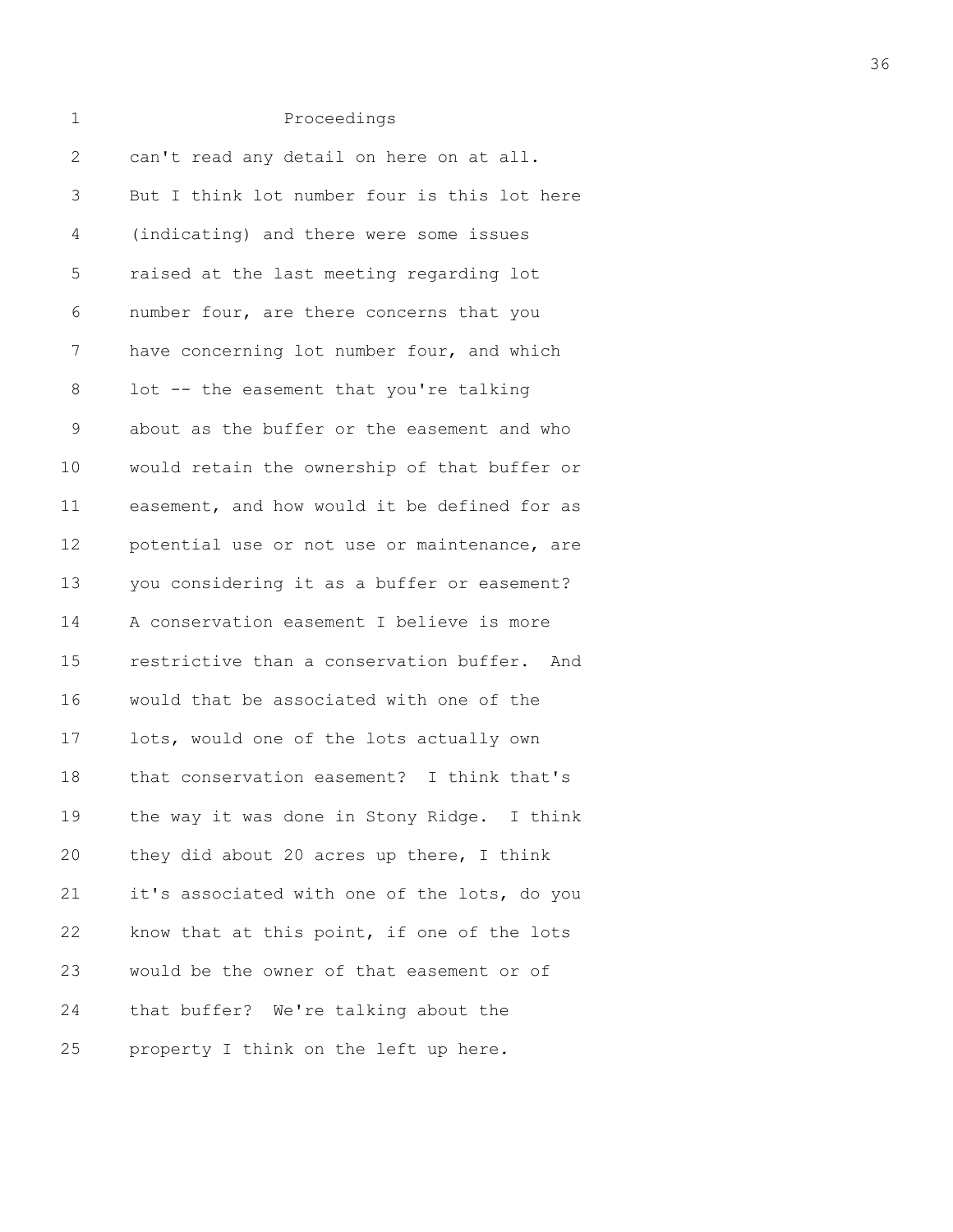| 1            | Proceedings                                  |
|--------------|----------------------------------------------|
| $\mathbf{2}$ | MR. SHEEHAN: It's part of lot four.          |
| 3            | MR. O'HARA: So lot four would own that       |
| 4            | conservation easement.                       |
| 5            | CHAIRMAN GUBITOSA: George, probably --       |
| 6            | after the public hearing when we go over it  |
| 7            | as Board we're going to be able to answer a  |
| 8            | lot of your questions. We're not gonna be    |
| $\mathsf 9$  | able to do question and answer. We           |
| 10           | understand your concerns. A lot of the       |
| 11           | stuff you're talking about they're already   |
| 12           | going through and reviewing, but before we   |
| 13           | give you answers we want to make sure we     |
| 14           | have the documents first that's all.         |
| 15           | MR. O'HARA: Okay. I understand. Okay.        |
| 16           | Then I'll hold out any further questions I   |
| 17           | have until the public hearing is continued.  |
| 18           | Thanks very for your attention.              |
| 19           | CHAIRMAN GUBITOSA: Thank, George.            |
| 20           | Anyone else who would like to speak?         |
| 21           | MR. ELLIS: Wayne Ellis, 5 Stacy Court.       |
| 22           | I just want to confirm that there is no plan |
| 23           | to connect Conklin to this new road or       |
| 24           | Jessup in any manner because there is -- the |
| 25           | road that goes here (indicating) does not    |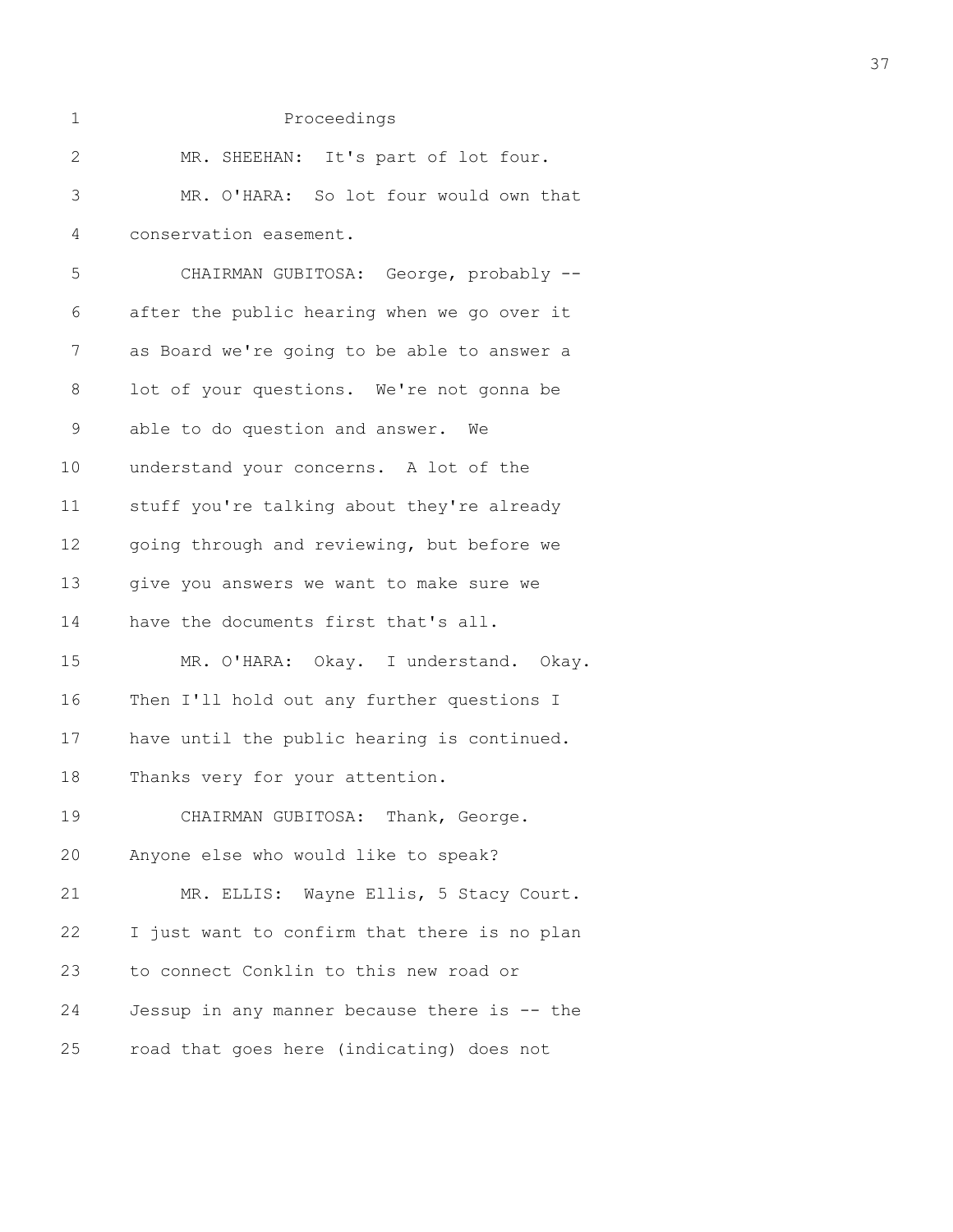| $\mathbf 1$ | Proceedings                                  |
|-------------|----------------------------------------------|
| 2           | exist. It stops right at the end of Jessup   |
| 3           | -- right at the end Conklin. I stood before  |
| 4           | this Board ten years ago and was promised    |
| 5           | that those roads would never be connected    |
| 6           | because Jessup is still a private road and   |
| 7           | it would create a major traffic issue with   |
| 8           | people trying to cut off going around the    |
| 9           | bend.                                        |
| 10          | CHAIRMAN GUBITOSA: Show us on the map        |
| 11          | what you're looking at.                      |
| 12          | MR. ELLIS: Well, there's roads and           |
| 13          | there's not -- the roads not connected cause |
| 14          | obviously there's a stump now, but there is  |
| 15          | roads on this map drawn that does not exist  |
| 16          | right now.                                   |
| 17          | MR. SHEEHAN: Actually, the approved map      |
| 18          | connects them.                               |
| 19          | MR. ELLIS: Exactly.                          |
| 20          | MR. SHEEHAN: The approved map that's         |
| 21          | filed connects them. They're proposing not   |
| 22          | to connect on this map.                      |
| 23          | CHAIRMAN GUBITOSA: That's the old map,       |
| 24          | right.                                       |
| 25          | MR. ELLIS: During the time of the            |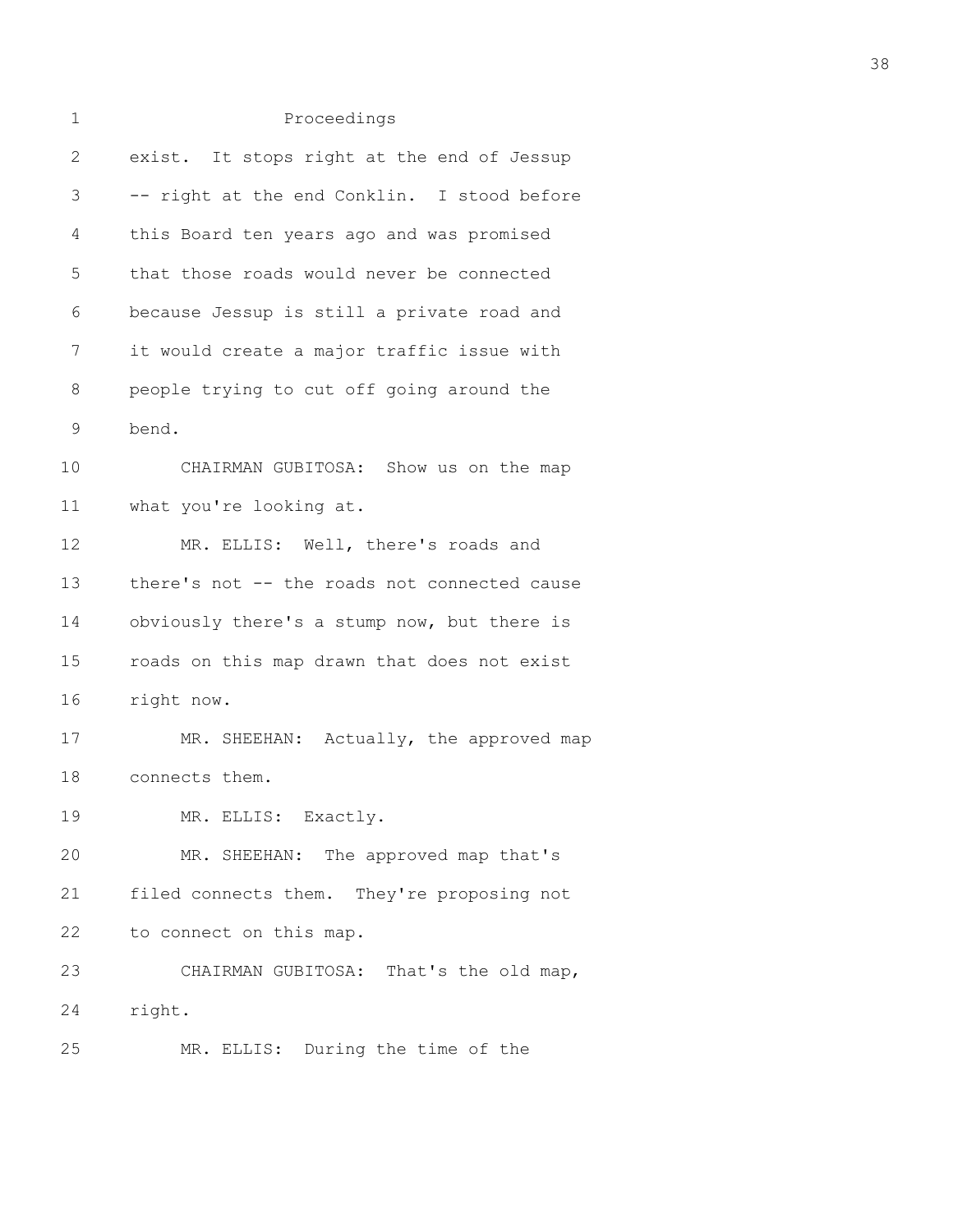| 1  | Proceedings                                  |
|----|----------------------------------------------|
| 2  | Margarita extension this Board promised that |
| 3  | those two roads, Conklin and Jessup, would   |
| 4  | never meet.                                  |
| 5  | MR. SHEEHAN: If this map's approved and      |
| 6  | filed and built there would be no physical   |
| 7  | way to connect them.                         |
| 8  | MR. ELLIS: Okay. Also, I have a              |
| 9  | question I think, so what, these lot size    |
| 10 | are about a third of an acre?                |
| 11 | MR. ZIGLER: Yes.                             |
| 12 | MR. ELLIS: And how big -- you gave the       |
| 13 | dimensions -- what are the --                |
| 14 | MR. ZIGLER: The homes that we have on        |
| 15 | there mostly 52x26 I think.                  |
| 16 | MR. ELLIS: I can't do that math, what        |
| 17 | is that roughly square footage?              |
| 18 | BOARD MEMBER KRAESE: We can't have           |
| 19 | private conversation, can you address the    |
| 20 | Board, please?                               |
| 21 | MR. ELLIS: Sorry. My question is, what       |
| 22 | is the rough square footage of the proposed  |
| 23 | houses? The property is much smaller than    |
| 24 | any other surrounding property to it so I    |
| 25 | want to make sure it's not bringing down     |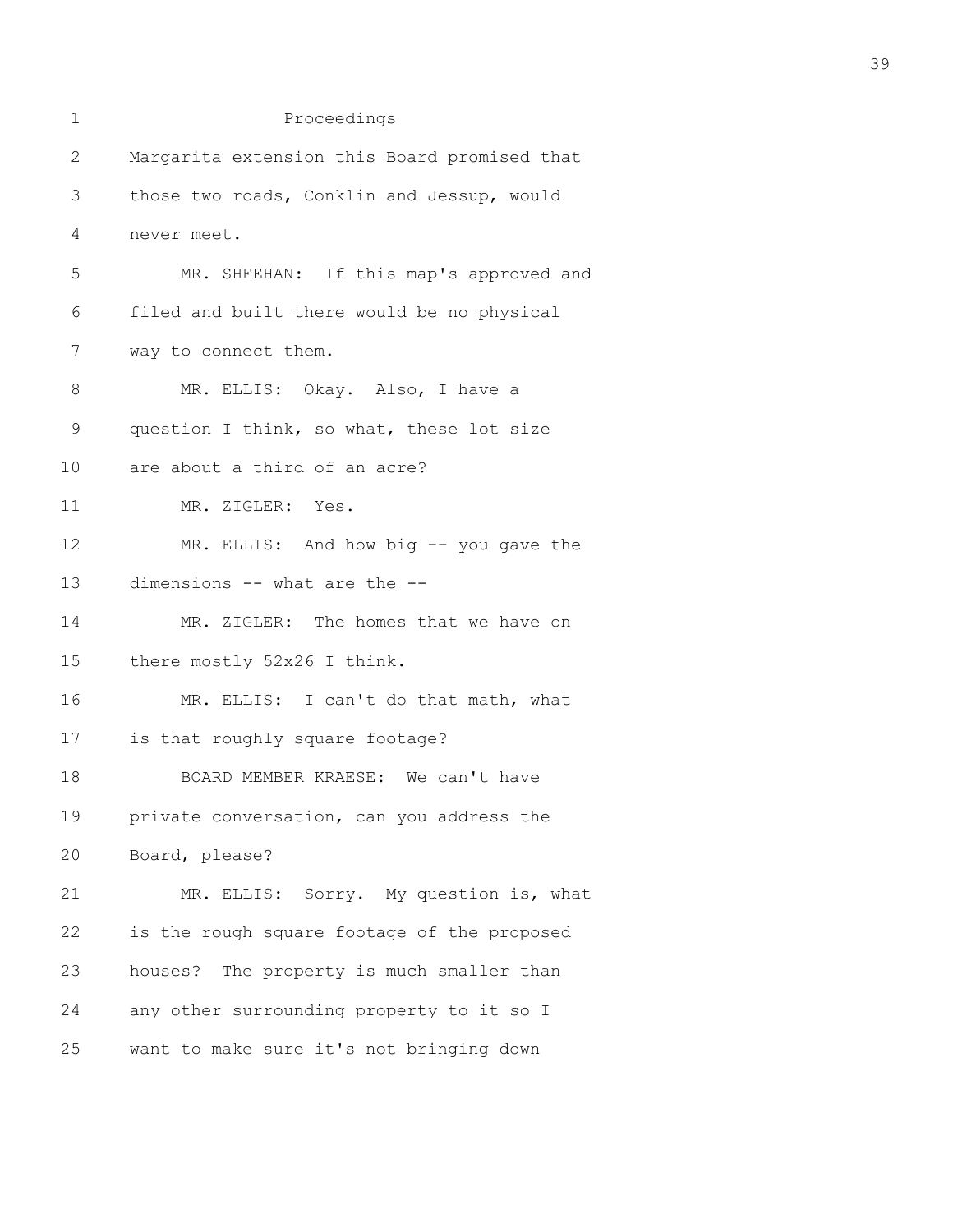| 1            | Proceedings                                  |
|--------------|----------------------------------------------|
| $\mathbf{2}$ | property values of the houses around it.     |
| 3            | CHAIRMAN GUBITOSA: I think whatever --       |
| 4            | before, Dave -- cause I don't want to make   |
| 5            | it a question and answer. Whatever is        |
| 6            | allowed on that lot; right, Bill?            |
| 7            | MR. SHEEHAN: Floor area ratio.               |
| $8\,$        | CHAIRMAN GUBITOSA: There'll be floor         |
| 9            | area ratio so whatever is allowed on that    |
| 10           | lot is what can be built.                    |
| 11           | MR. ELLIS: Okay. Thank you.                  |
| 12           | CHAIRMAN GUBITOSA: Thank you. Just           |
| 13           | sign on the paper. Anyone else like to       |
| 14           | speak? All right. If not, I just need to     |
| 15           | motion to continue the public -- oh, Dave?   |
| 16           | MR. ZIGLER: Just to answer some              |
| 17           | questions, these houses will be 2200, 2300-  |
| 18           | square foot basically same that you have on  |
| 19           | Margarita Road. And the County had           |
| 20           | comments, they sent it to us and I responded |
| 21           | to the comments. I think the only            |
| 22           | significant County comment was kind of, you  |
| 23           | know, this was already approved site plan -- |
| 24           | subdivision. So they're actually making      |
| 25           | comments on an approved subdivision, but the |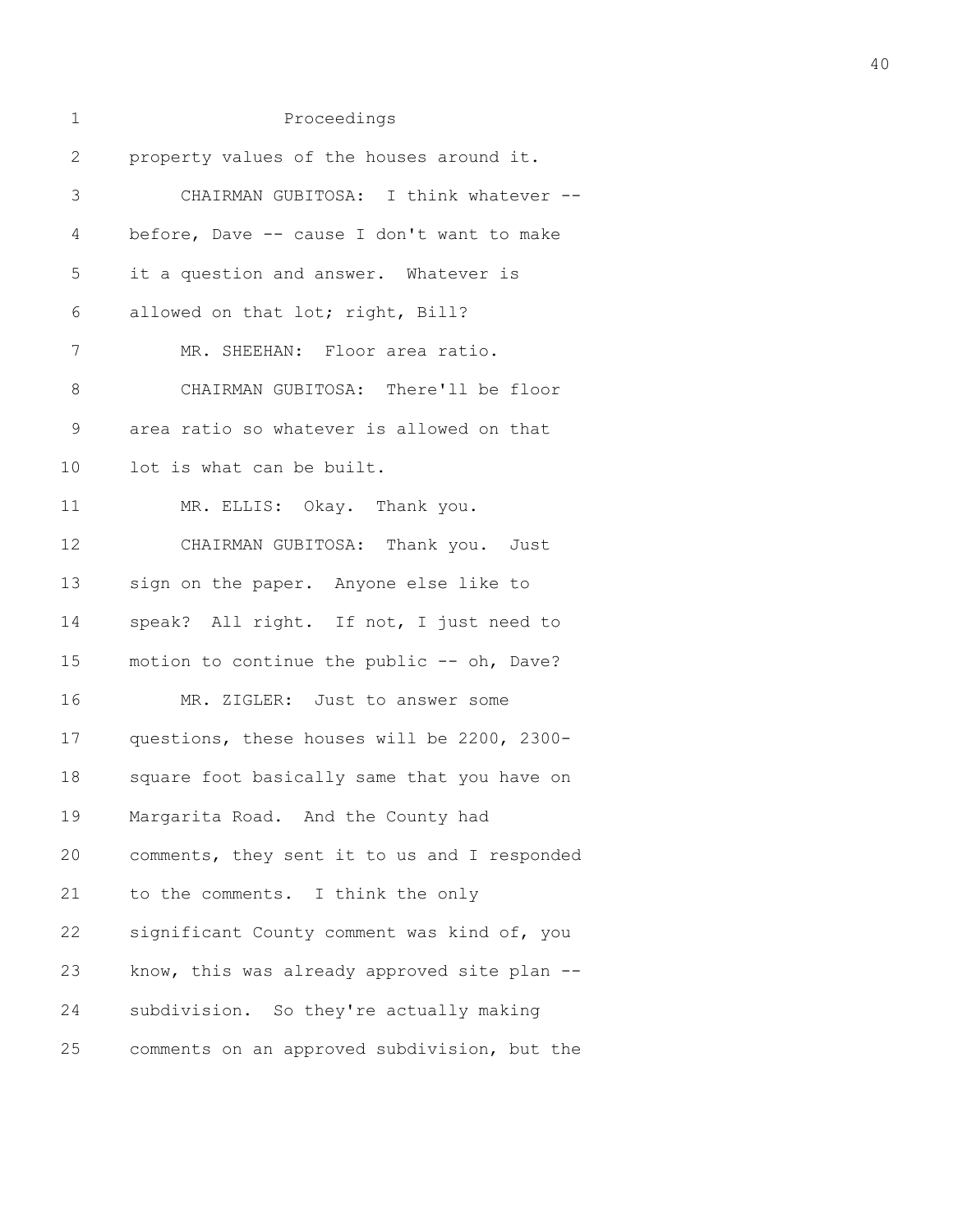| 1            | Proceedings                                  |
|--------------|----------------------------------------------|
| $\mathbf{2}$ | only comments that had any substance was two |
| 3            | many homes on a dead end street and if this  |
| 4            | street was not dedicated to the Town of      |
| 5            | Stony Point it was need a variance, but this |
| 6            | is an offer of dedication so we answered     |
| 7            | that, and that's about it.                   |
| 8            | I think what I would do for the next         |
| $\mathsf 9$  | meeting is answer the new County comment, I  |
| 10           | have comments from John O'Rourke, the Town   |
| 11           | Engineer that we have to answer then we'll   |
| 12           | make a decision on applicants here and come  |
| 13           | back to the Board.                           |
| 14           | CHAIRMAN GUBITOSA: Thank you, Dave.          |
| 15           | BOARD MEMBER MUELLER: Dave, is there         |
| 16           | anyway the homeowner who is a part of this   |
| 17           | application and the builder somehow when you |
| 18           | come back there's map that she's aware of    |
| 19           | and $--$                                     |
| 20           | MR. ZIGLER: I've sat down with the           |
| 21           | applicant more than once, I sat down with    |
| 22           | her attorney and her attorney understood     |
| 23           | there's certain things you can do in the     |
| 24           | front of your yard even though it's your     |
| 25           | yard and certain things you can't. So, to    |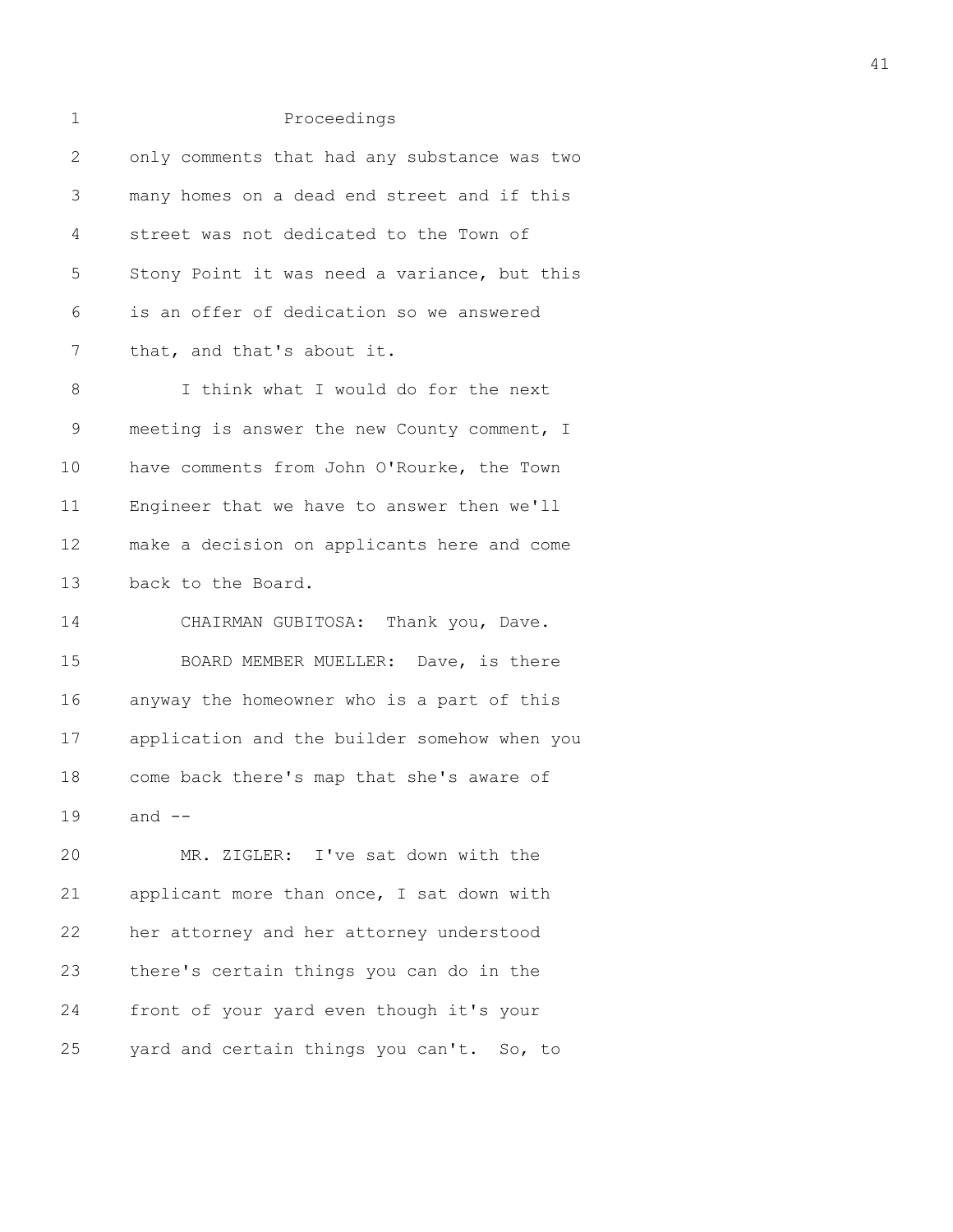| 2           | worry about items that would be solved in a |
|-------------|---------------------------------------------|
| 3           | construction of the road is one thing, but  |
| 4           | whatever if you're an applicant or whoever  |
| 5           | you are we cannot do certain things in a    |
| 6           | front yard, so that was discussed. It needs |
| 7           | to be discussed with her attorney and it's  |
| 8           | gotta come to an end here because, as you   |
| $\mathsf 9$ | know, we've been on this project for a year |
| $10$        | and a half and we've been waiting for this  |
| 11          | agreement. The offer is this piece of       |
| 12          | property to be attached to that piece of    |
| 13          | property. The next offer would be this      |
| 14          | would go back to maybe lot one and this     |
| 15          | would go back to lot eight, but, you know,  |
| 16          | we can't keep running a private business to |
| 17          | a public forum.                             |
| 18          | MR. MUELLER: I have one question if you     |
| 19          | don't mind, would a guardrail right where   |
| 20          | the road is so close to where her house is, |
| 21          | would a section guardrail be a              |
| 22          | consideration?                              |
| 23          | MR. ZIGLER: Her house is no closer to       |
| 24          | the road than any other house. Look how     |
| 25          | close that road is to the house             |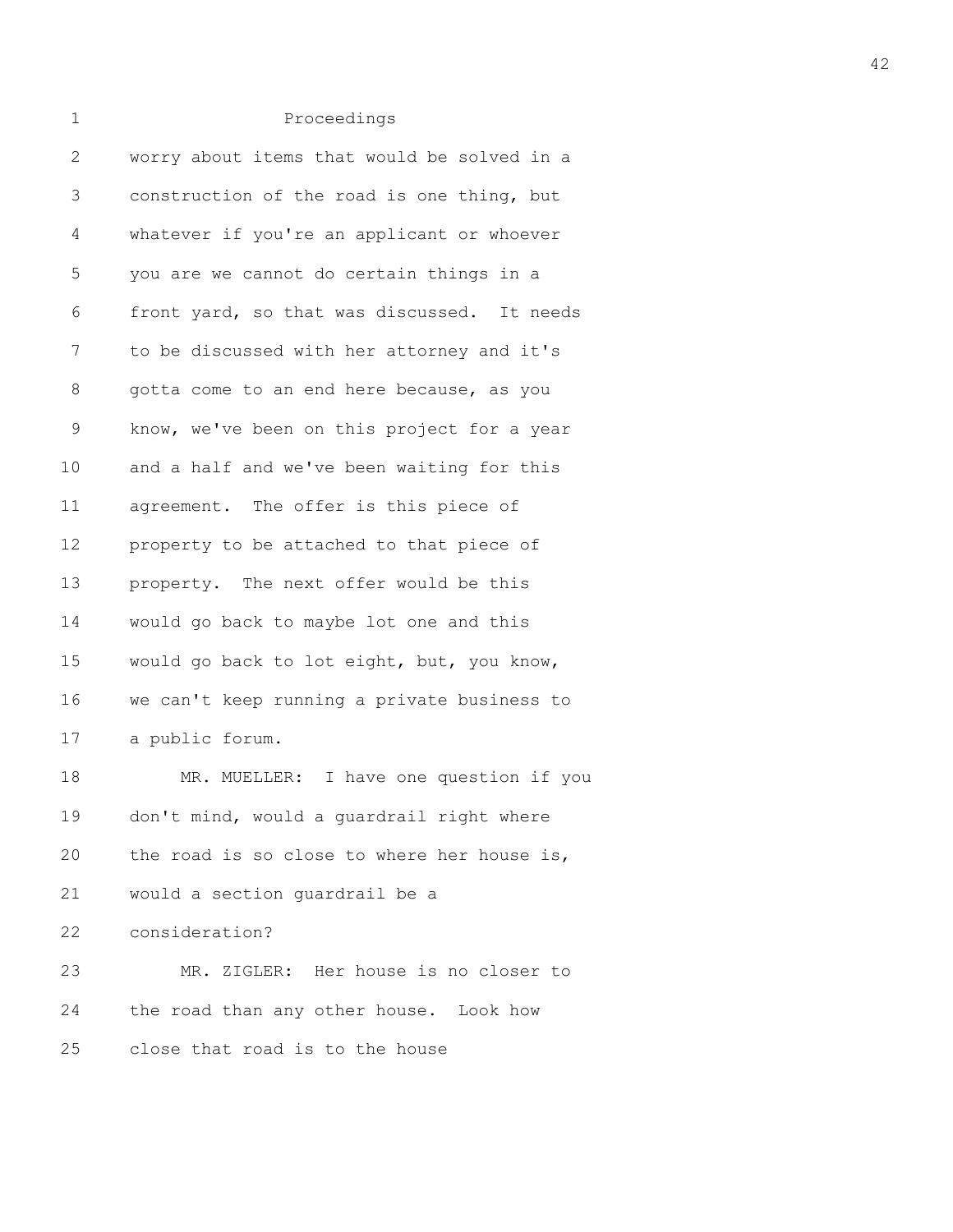| $\mathbf 1$ | Proceedings                                  |
|-------------|----------------------------------------------|
| 2           | (indicating?) If you ask me, to put a        |
| 3           | quardrail in the front of somebody's house   |
| 4           | in a residential neighborhood is a blight    |
| 5           | and that house is no closer that the ones    |
| 6           | we're proposing. I'm not saying somebody     |
| 7           | couldn't run off the road and run into the   |
| 8           | front of her house, anybody could do that to |
| $\mathsf 9$ | any house along the road, but to put a       |
| 10          | quardrail up that wouldn't -- it just        |
| 11          | wouldn't look good.                          |
| 12          | MR. SHEEHAN: You're looking at a             |
| 13          | 50-foot right-of-way. There's 30-foot        |
| 14          | paving so that house is gonna be actually    |
| 15          | like all the homes up there will be another  |
| 16          | ten feet off the actual road.                |
| 17          | MR. MUELLER: Just a consideration            |
| 18          | because she was concerned about vehicles     |
| 19          | coming into her yard. It is on the bend in   |
| 20          | the cul-de-sac, and I was just wondering if  |
| 21          | that would be a possibility, that's all.     |
| 22          | MR. ZIGLER: Yeah. And then to state          |
| 23          | the dimensions of this cul-de-sac it's one   |
| 24          | of the largest ones in Stony Point, that's   |
| 25          | over 60 foot in radius. So, over 60, most    |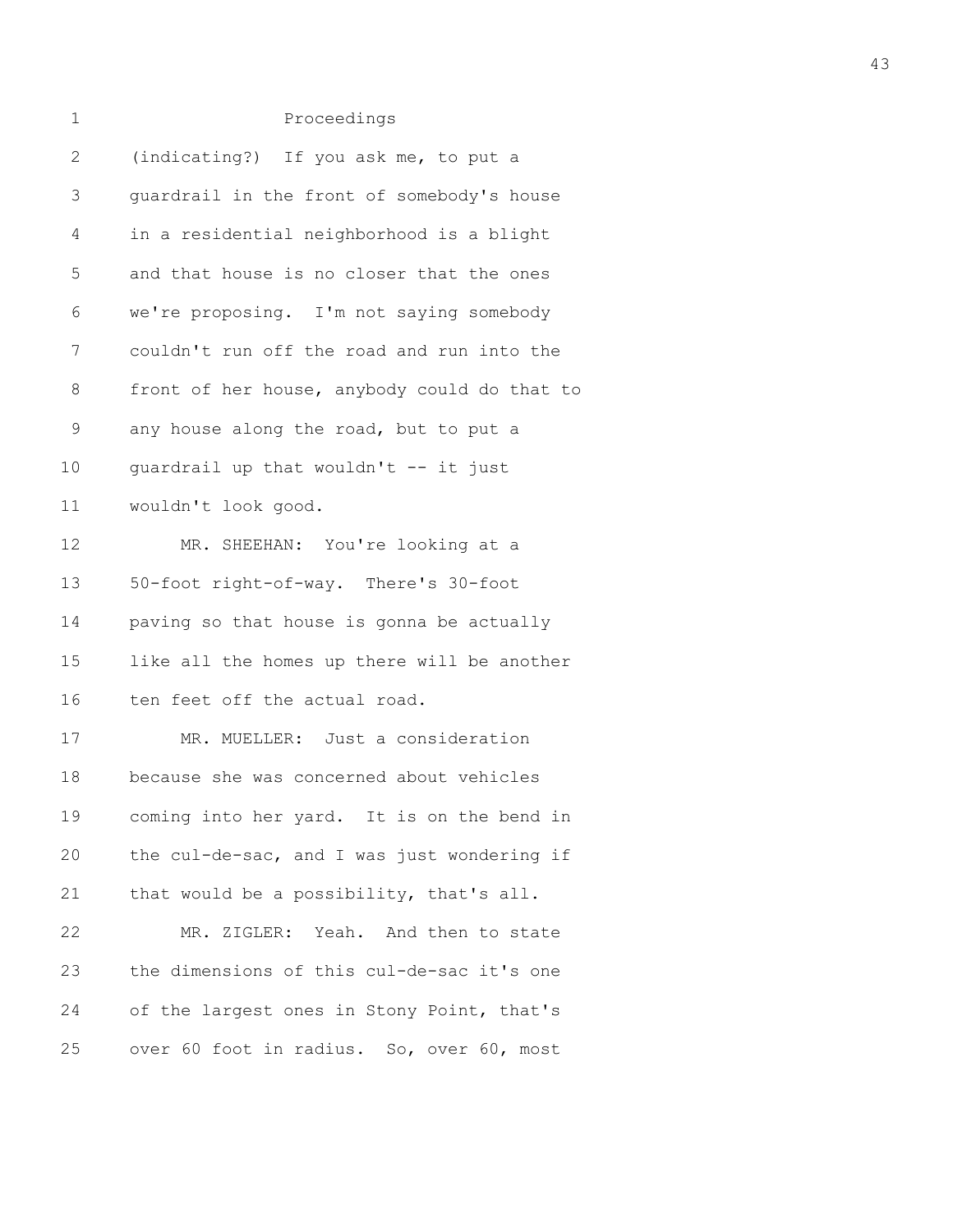| 1            | Proceedings                                 |
|--------------|---------------------------------------------|
| $\mathbf{2}$ | of them are 55 or 50-foot of pavement in    |
| 3            | Stony Point.                                |
| 4            | MR. ROGERS: Just one thing, Dave, just      |
| 5            | curious, is there anything in writing       |
| 6            | between yourself and Mrs. Mason on          |
| 7            | construction, what you're going to do and   |
| $8\,$        | what she expects?                           |
| $\mathsf 9$  | MR. ZIGLER: It was all explained to her     |
| 10           | attorney and he digressed it and, you know, |
| 11           | I can't promise things anything more than   |
| 12           | you can promise anybody else, you know.     |
| 13           | MR. ROGERS: Okay. No, I understand.         |
| 14           | MR. ZIGLER: There's certain things when     |
| 15           | you do construction, if hit a spring you    |
| 16           | have to connect a spring, it's just normal  |
| 17           | things that happen during construction, but |
| 18           | it's not gonna look that way it does today  |
| 19           | and the water is not gonna run the way it   |
| 20           | does today when that thing is finished.     |
| 21           | CHAIRMAN GUBITOSA: Do you have a            |
| 22           | comment?                                    |
| 23           | MR. SCHMOEGER: Yep, yep.                    |
| 24           | CHAIRMAN GUBITOSA: Just state your          |
| 25           | name.                                       |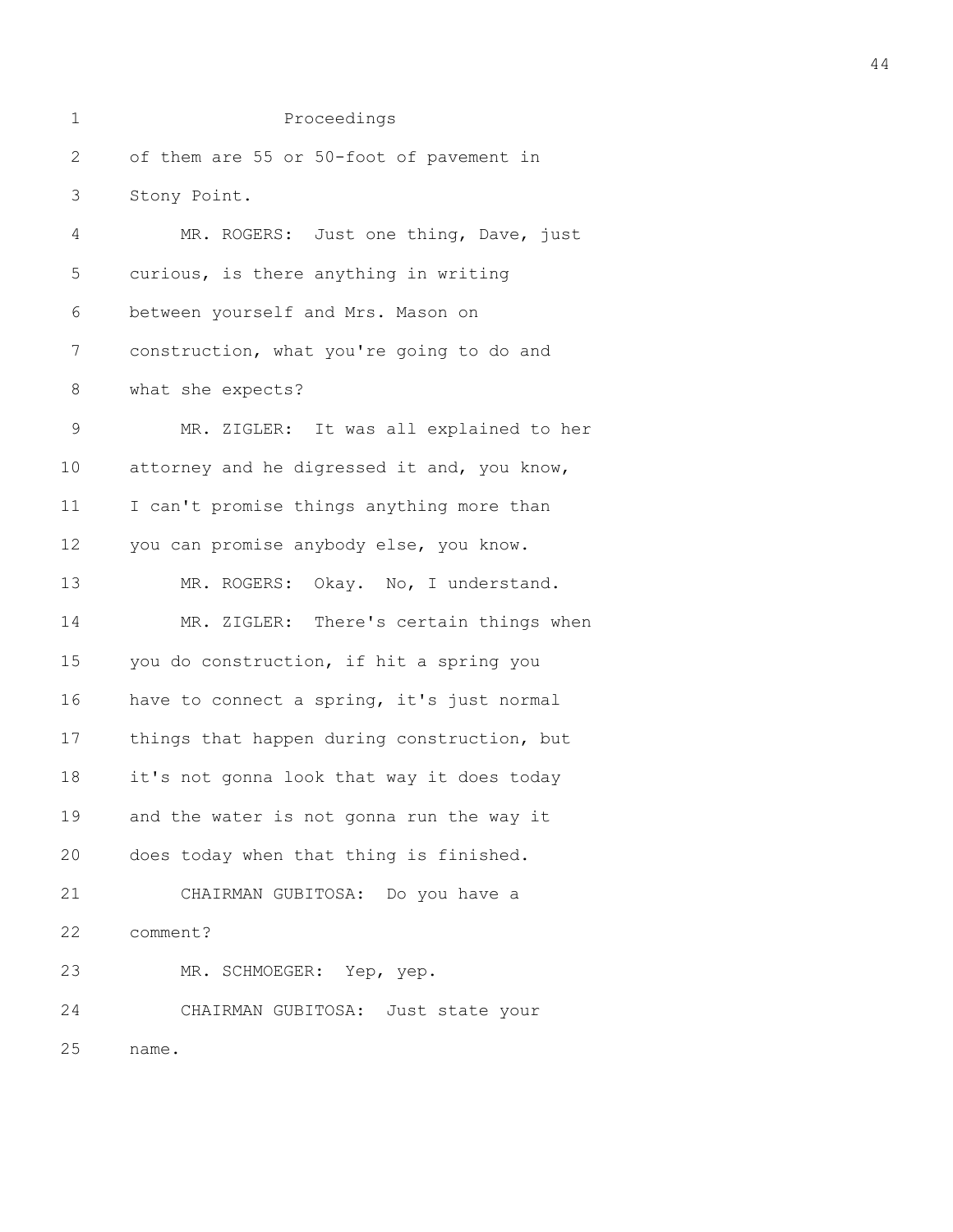| 1            | Proceedings                                  |
|--------------|----------------------------------------------|
| $\mathbf{2}$ | MR. SCHMOEGER: Don Schmoeger.                |
| 3            | CHAIRMAN GUBITOSA: What is it?               |
| 4            | MR. SCHMOEGER: Don Schmoeger.                |
| 5            | CHAIRMAN GUBITOSA: And where do you          |
| 6            | live?                                        |
| 7            | MR. SCHMOEGER: 29 Jessup. I see all          |
| 8            | this. When I sold Feldy --                   |
| $\mathsf 9$  | CHAIRMAN GUBITOSA: You know what, can        |
| 10           | you just turn around so the Stenographer can |
| 11           | hear you.                                    |
| 12           | MR. SCHMOEGER: When I sold Feldy this        |
| 13           | piece in here for him to start all this,     |
| 14           | there's a bank here, probably about ten feet |
| 15           | high goes all along there, what are they     |
| 16           | going to do about that bank?                 |
| 17           | Second question, when I sold this Feldy      |
| 18           | supposed to give me sewer, water to my       |
| 19           | property. I don't know if this shows in or   |
| 20           | not, I'm not sure. I got that all on paper   |
| 21           | from Gruman, but whatever. So I got          |
| 22           | questions about this (indicating,) I got     |
| 23           | question about my driveway that comes down   |
| 24           | in here, I got here, but I got that and      |
| 25           | everything so (indicating.)                  |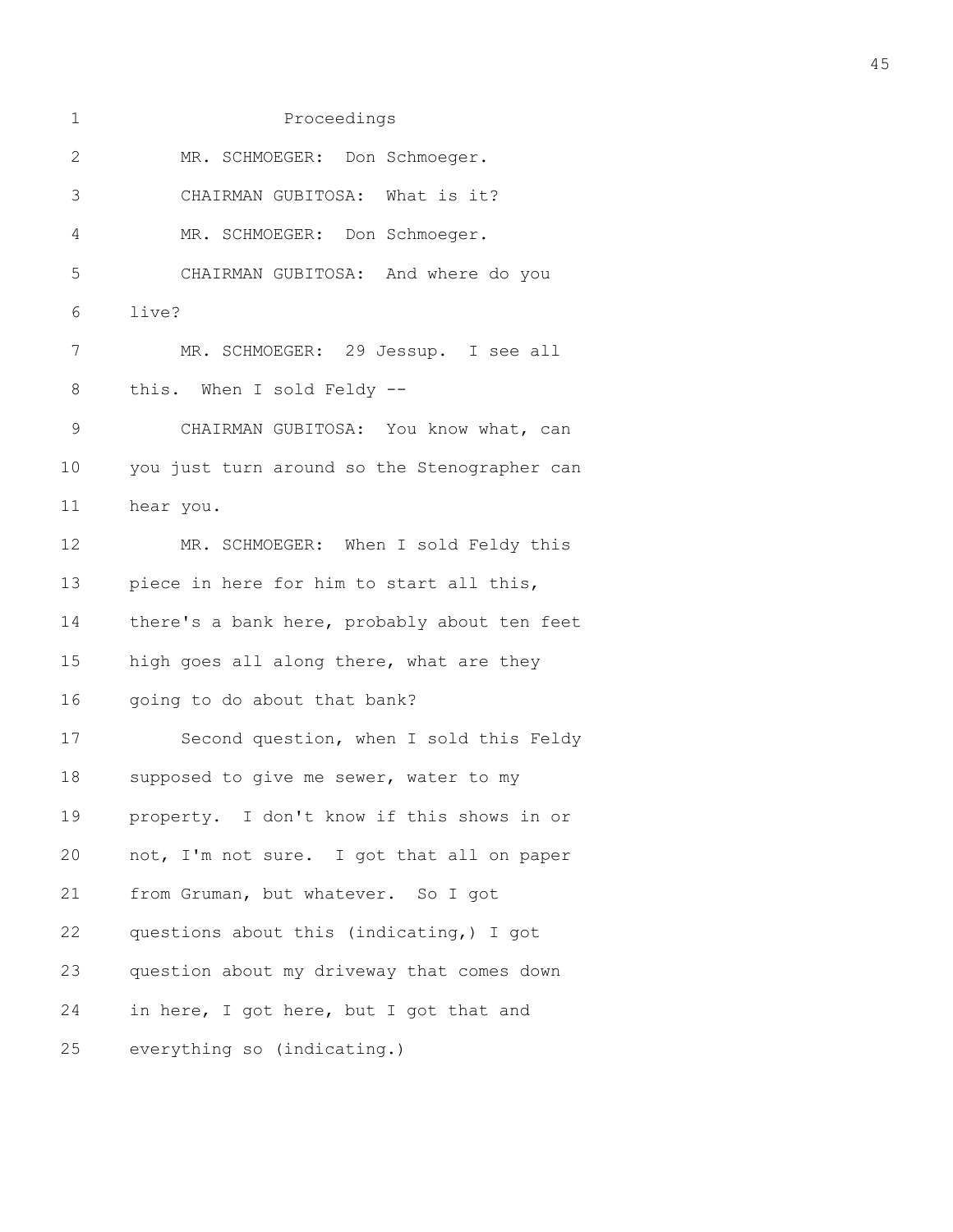| CHAIRMAN GUBITOSA: Okay. Dave will |  |
|------------------------------------|--|
| 3 answer after you're done.        |  |

4 MR. ZIGLER: Basically like I said, the 5 intent is Jessup Lane will be extended and 6 goes right into that telephone pole and so 7 the bank that you're talking about will be 8 over here on the right (indicating) and 9 that's why we offset the road to the left 10 here. We're meeting this existing driveway 11 about where it meets now so we're not coming 12 up and touching the cradle at the top half 13 because that driveway was being created as 14 an entrance to in to a Town road with a curb 15 cut.

16 As far as the utilities go with the 17 water and the sewer it's, you know, I don't 18 -- didn't know about this agreement, but it 19 would be normal for the Town to require a 20 spur for a sewer and water as it passes 21 along without that, so, you know any of 22 these homes that don't have sewer and water 23 it would be required because you wouldn't 24 want them to come back in later on and dig 25 up a dedicated Town street.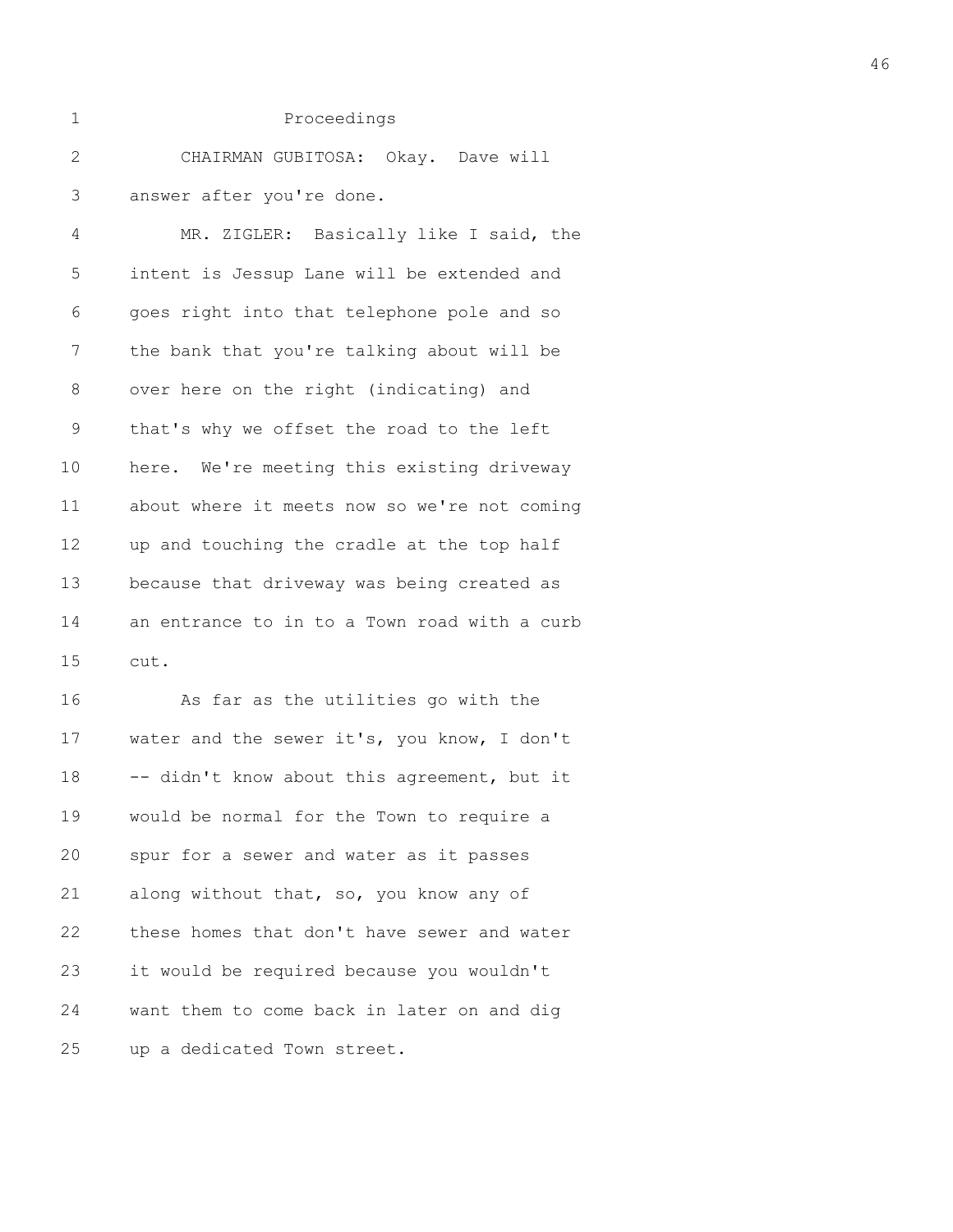| 1            | Proceedings                                  |  |
|--------------|----------------------------------------------|--|
| $\mathbf{2}$ | MR. O'ROURKE: Those lots are not in any      |  |
| 3            | sewer district so.                           |  |
| 4            | MR. ZIGLER: They should be in a sewer        |  |
| 5            | district because it's already an approved    |  |
| 6            | map.                                         |  |
| 7            | MR. O'ROURKE: Your lots are. What I'm        |  |
| $8\,$        | saying is the gentleman who's speaking now   |  |
| $\mathsf 9$  | his property is not in that sewer district.  |  |
| 10           | It is not so whatever agreement he had you'd |  |
| 11           | probably have to coordinate that.            |  |
| 12           | MR. ZIGLER: But the intention is, you        |  |
| 13           | know, to provide services.                   |  |
| 14           | CHAIRMAN GUBITOSA: Max, you had              |  |
| 15           | something?                                   |  |
| 16           | MR. STACH: Yeah, I just wanted to            |  |
| 17           | suggest because the Town has documentation   |  |
| 18           | from Mrs. Mason that says this is her        |  |
| 19           | application, she wants this plan, so         |  |
| 20           | obviously tonight we have heard differently  |  |
| 21           | so I think Mrs. Mason has to either withdraw |  |
| 22           | her consent for this application or going    |  |
| 23           | forward the Board has to proceed under the   |  |
| 24           | assumption that she consents to whatever     |  |
| 25           | Dave's going to submit because we can end up |  |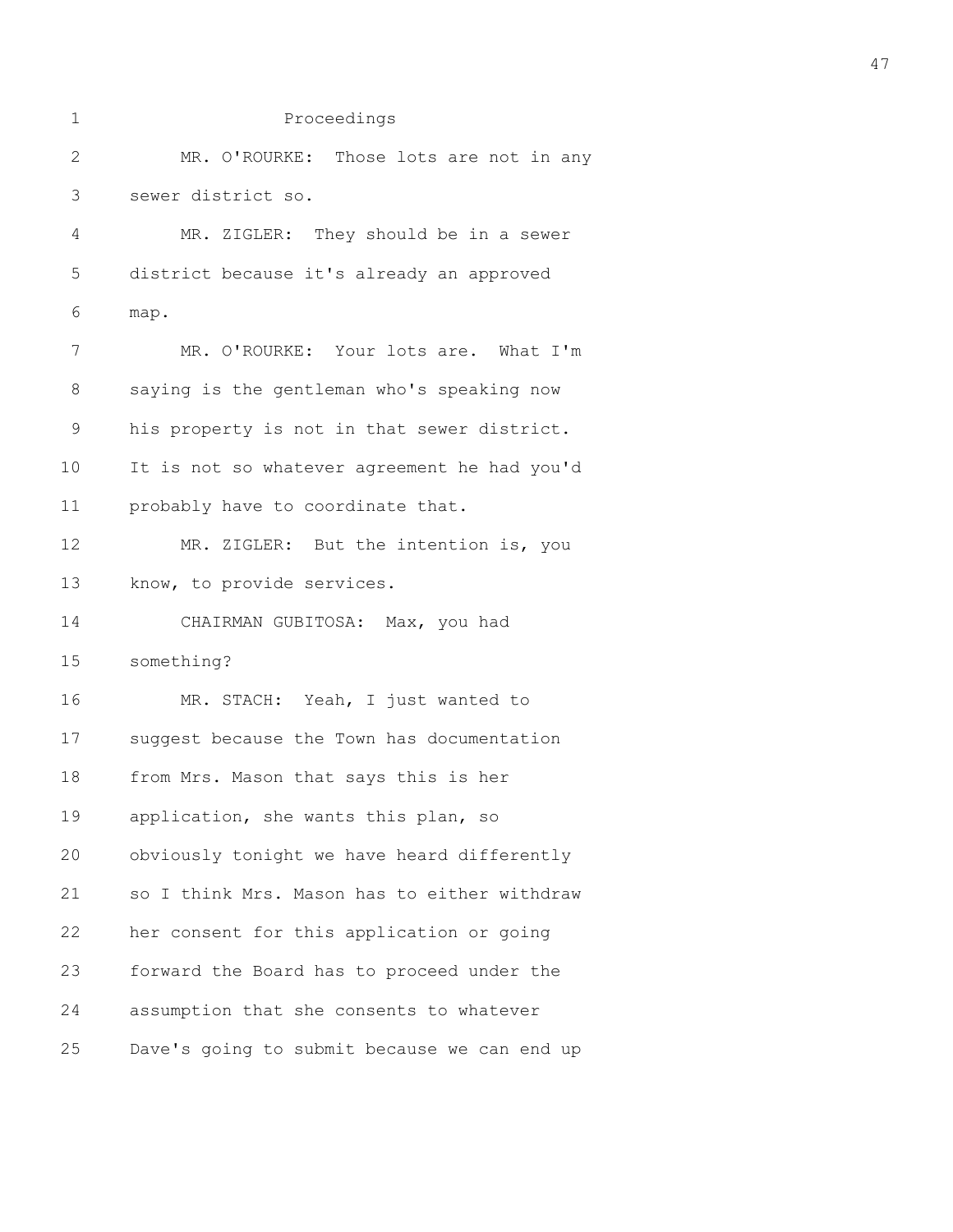| 1               | Proceedings                                 |
|-----------------|---------------------------------------------|
| $\mathbf{2}$    | here again next month with the same thing,  |
| 3               | where we have a new map and Mrs. Mason      |
| 4               | doesn't agree to it. So either -- it        |
| 5               | normally would be she withdraws her consent |
| 6               | and then she has to re-consent to the       |
| 7               | application or maybe the Board maybe could  |
| 8               | just ask her to write a letter saying that  |
| 9               | whatever revised map Dave submits has her   |
| 10 <sub>o</sub> | consents, one or the other.                 |
| 11              | CHAIRMAN GUBITOSA: All right. But she       |
| 12              | should go through her lawyer for that?      |
| 13              | MR. STACH: Well, yeah, she would have       |
| 14              | to talk to whoever it is, but right now we  |
| 15              | have paperwork that says this is her plan   |
| 16              | and that is obviously not the case.         |
| 17              | BOARD MEMBER KRAESE: Before you -- you      |
| 18              | got a good point there, but we're at the    |
| 19              | point now where obvious there's issue       |
| 20              | between the applicants A and B and there's, |
| 21              | I feel, there's no answers we can give now  |
| 22              | because they don't agree.                   |
| 23              | MR. STACH: Right, but the problem is        |
| 24              | they both have put on paper that they do    |
| 25              | agree.                                      |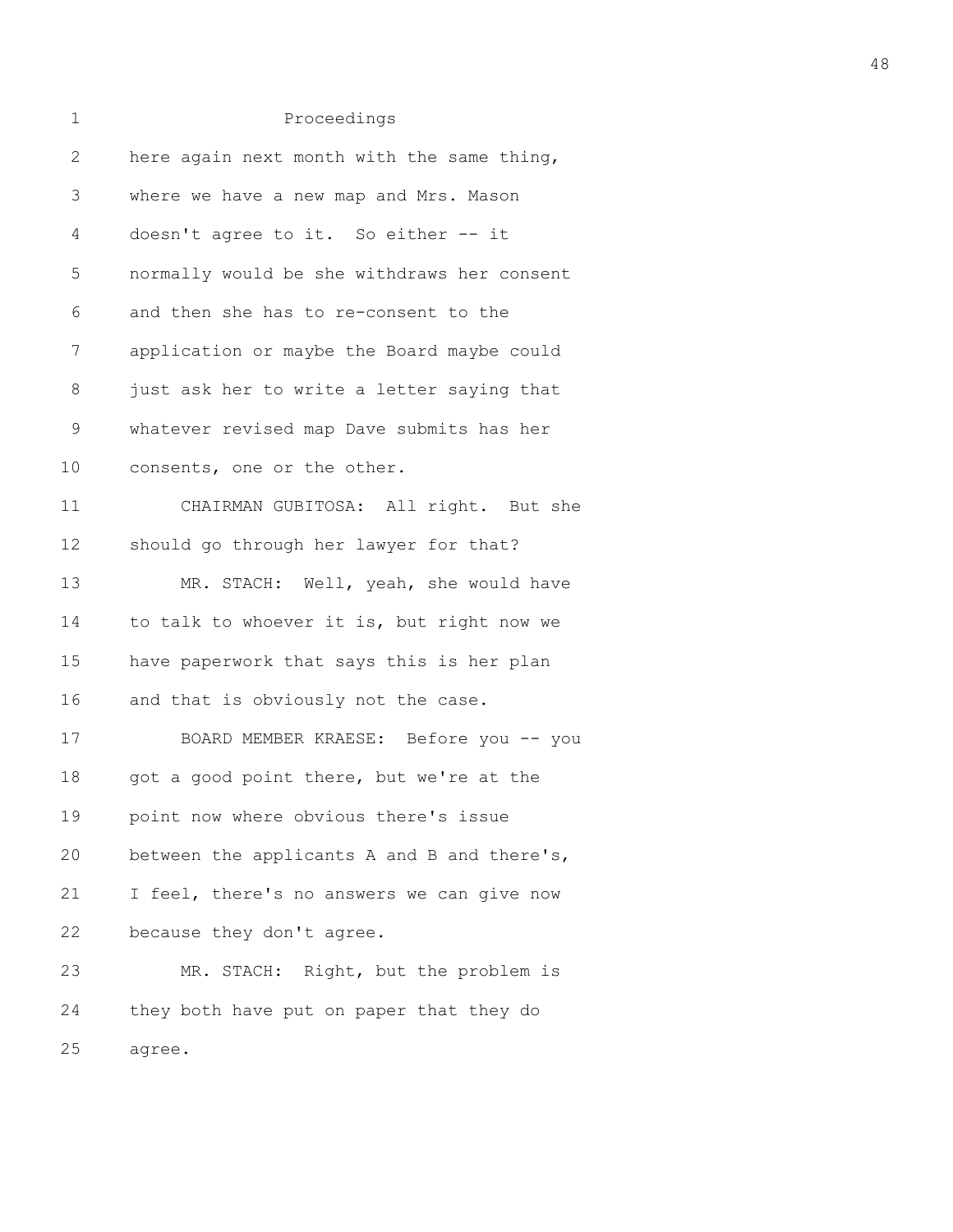| $\mathbf 1$  | Proceedings                                  |
|--------------|----------------------------------------------|
| $\mathbf{2}$ | MR. SHEEHAN: So the question now is          |
| 3            | gonna be they gotta get together and come    |
| 4            | back with another map.                       |
| 5            | MR. KRAESE: Whether your lawyer gets         |
| 6            | along with them or however, there seems to   |
| 7            | be some sort of conflict and it's beyond our |
| 8            | control. So there is some conflict that's    |
| $\mathsf 9$  | happening with the parties of the situation  |
| 10           | so I think you have to straighten that out   |
| 11           | first and then when you agree upon something |
| 12           | come back and tell us this is what we want   |
| 13           | to do.                                       |
| 14           | MS. MASON: Okay. I did sign became I         |
| 15           | remember him saying this is the first step   |
| 16           | of it. Agree to this and then we'll, you     |
| 17           | know, add the walls and stuff later on.      |
| 18           | BOARD MEMBER KRAESE: Yeah, but your          |
| 19           | first comments was you had nothing in        |
| 20           | writing.                                     |
| 21           | MS. MASON: Well, I haven't had a --          |
| 22           | BOARD MEMBER KRAESE: But again, you go       |
| 23           | a verbal situation here, but you're in a     |
| 24           | situation where you two have to get          |

25 together. Apparently, it's not working out.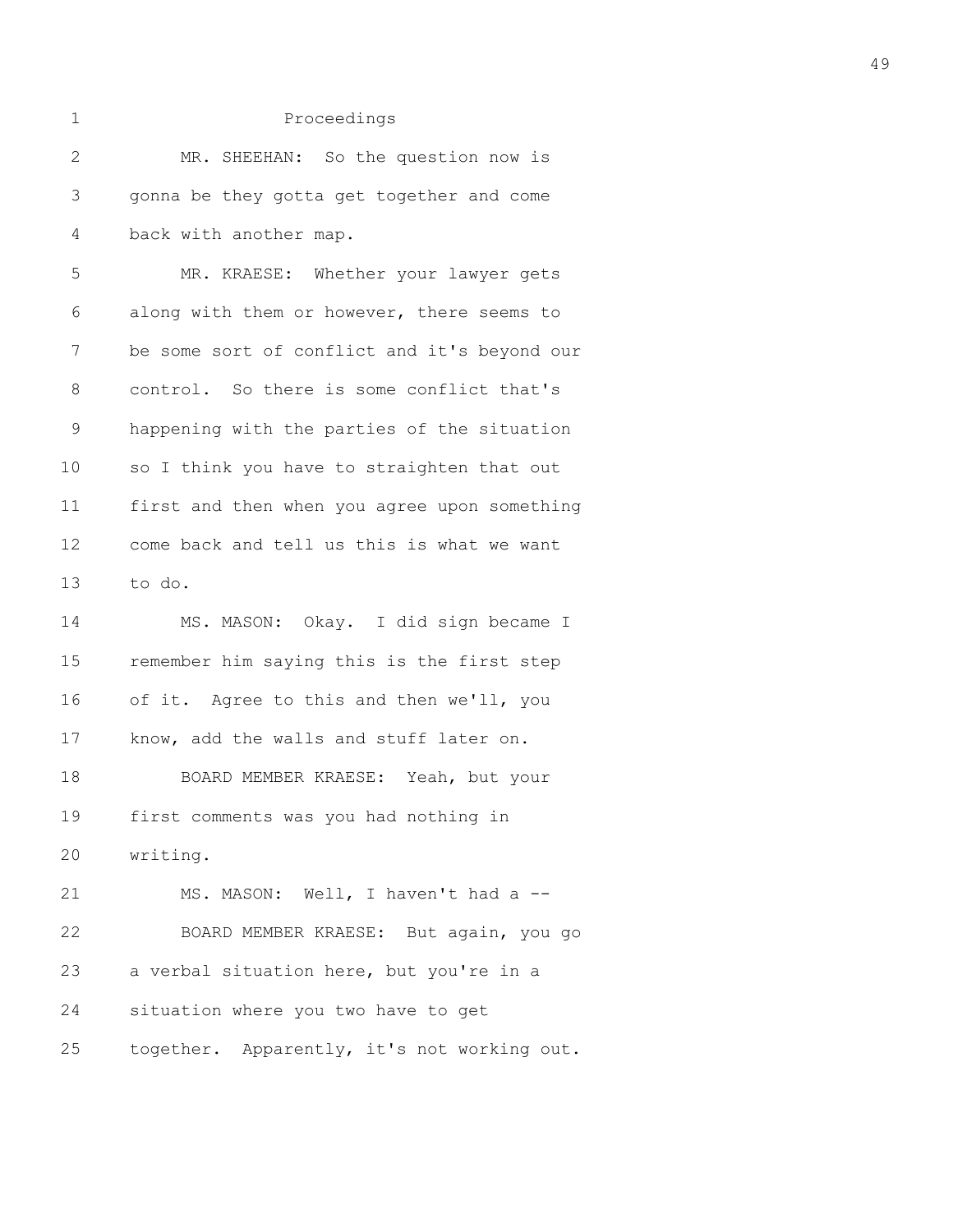|  | ۰. |     |  |
|--|----|-----|--|
|  |    |     |  |
|  |    | . . |  |
|  |    |     |  |

| $\mathbf{2}$   | MS. MASON: I need a -- that I will           |
|----------------|----------------------------------------------|
| $\mathfrak{Z}$ | consent to this with stipulations that's     |
| 4              | what I had asked.                            |
| 5              | BOARD MEMBER KRAESE: Whatever.               |
| 6              | MR. STACH: But that's between you and        |
| 7              | Mr. Feldy. What this Board needs, is they    |
| 8              | need to know when we get a new map next      |
| $\mathsf 9$    | month we're going to assume that you consent |
| 10             | to it because you've given us paperwork that |
| 11             | says Dave is authorized to submit this plan  |
| 12             | or your behalf; okay? So unless you          |
| 13             | withdraw that consent to the application     |
| 14             | this Board has to assume that you consent    |
| 15             | to it as we did tonight. So either you       |
| 16             | withdraw that consent or we have to continue |
| 17             | under that impression. Alternatively,        |
| 18             | tonight the Planning Board could just ask    |
| 19             | that or require that before it gets put back |
| 20             | on the agenda for a Planning Board meeting   |
| 21             | that they have a letter from you that says   |
| 22             | you reviewed that map dated X and you have   |
| 23             | reviewed it, you understand it and you       |
| 24             | consent to it.                               |
|                |                                              |

25 MS. MASON: And do I have a stipulation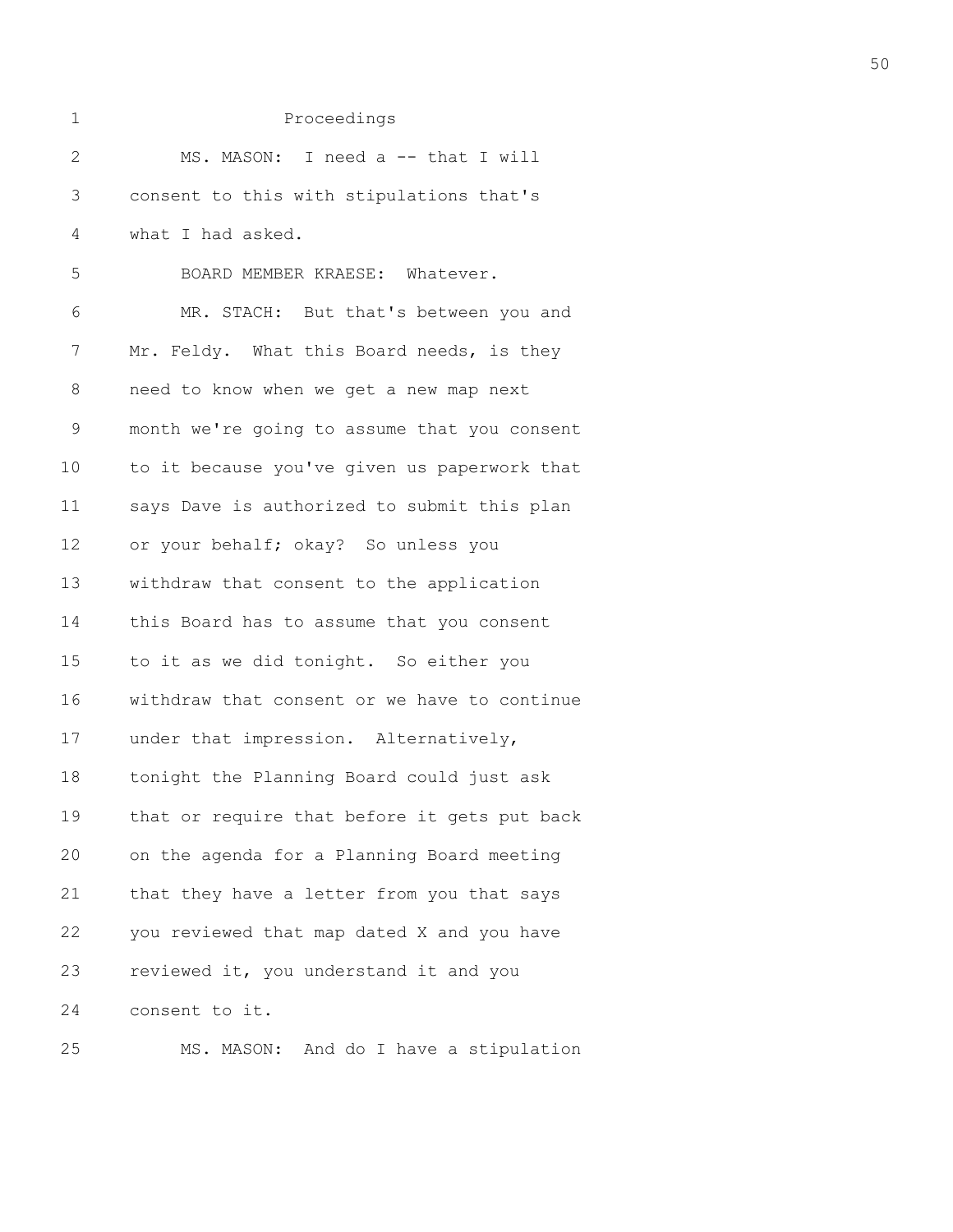| $\mathbf 1$  | Proceedings                                 |
|--------------|---------------------------------------------|
| $\mathbf{2}$ | on that, where do I --                      |
| 3            | MR. STACH: That's not before that           |
| 4            | Board. Whatever's on the map, the Planning  |
| 5            | Board needs to know that you want that map. |
| 6            | CHAIRMAN GUBITOSA: You have to work         |
| 7            | that out with your attorney and Mr. Feldy's |
| 8            | attorney.                                   |
| 9            | MS. MASON: But that's a separate paper      |
| 10           | I have to have Feldy sign.                  |
| 11           | BOARD MEMBER KRAESE: We can't advise        |
| 12           | you. You have to go to an attorney. We      |
| 13           | can't advise you what to do.                |
| 14           | THE CLERK: She has an attorney.             |
| 15           | BOARD MEMBER KRAESE: There's something      |
| 16           | going on here. We don't --                  |
| 17           | MR. SHEEHAN: That's why I tried to let      |
| 18           | the applicant why she is the co-applicant   |
| 19           | because only because she's receiving        |
| 20           | property. I hope she understands what I'm   |
| 21           | trying to tell her, that unless they can    |
| 22           | work it out the property may not be offered |
| 23           | and that she'll not be part of the          |
| 24           | application. The end result is if she's     |
| 25           | part of the application at the end she's    |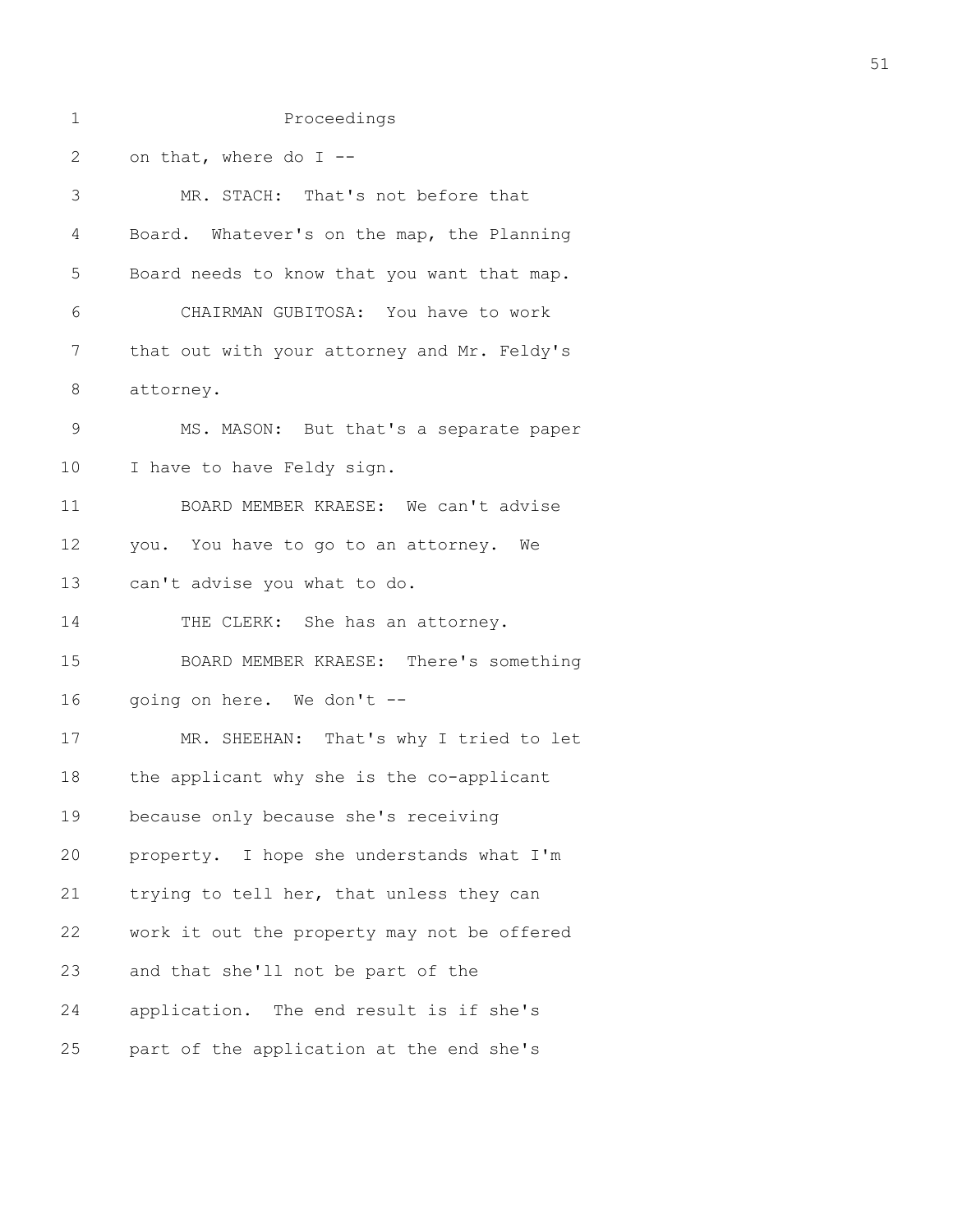| 1            | Proceedings                                  |
|--------------|----------------------------------------------|
| $\mathbf{2}$ | going to have to sign the map so, or not     |
| 3            | sign the map. So as a Board I hate it to     |
| 4            | get that far and then there's an issue at    |
| 5            | the end so you really need to get it         |
| 6            | straightened out before you come back.       |
| 7            | MS. MASON: Yeah, I know. This is so          |
| 8            | confusing. That why originally for the past  |
| $\mathsf 9$  | ten years I've been just telling Marty just  |
| 10           | pay me the 80,000 you owe me and just keep   |
| 11           | your property.                               |
| 12           | BOARD MEMBER KRAESE: That's out of our       |
| 13           | control again. That's something we can't     |
| 14           | even discuss here at a public hearing, how   |
| 15           | you're gonna deal with him.                  |
| 16           | MS. MASON: So basically I have to            |
| 17           | consent to this so --                        |
| 18           | CHAIRMAN GUBITOSA: All right.                |
| 19           | MS. MASON: I'm going to have a letter,       |
| 20           | but it doesn't show here.                    |
| 21           | CHAIRMAN GUBITOSA: So what we're going       |
| 22           | to do is continue the public hearing, but    |
| 23           | for the next TAC meeting which is the 14th   |
| 24           | something you have to have in writing either |
| 25           | you're going to be part of the application   |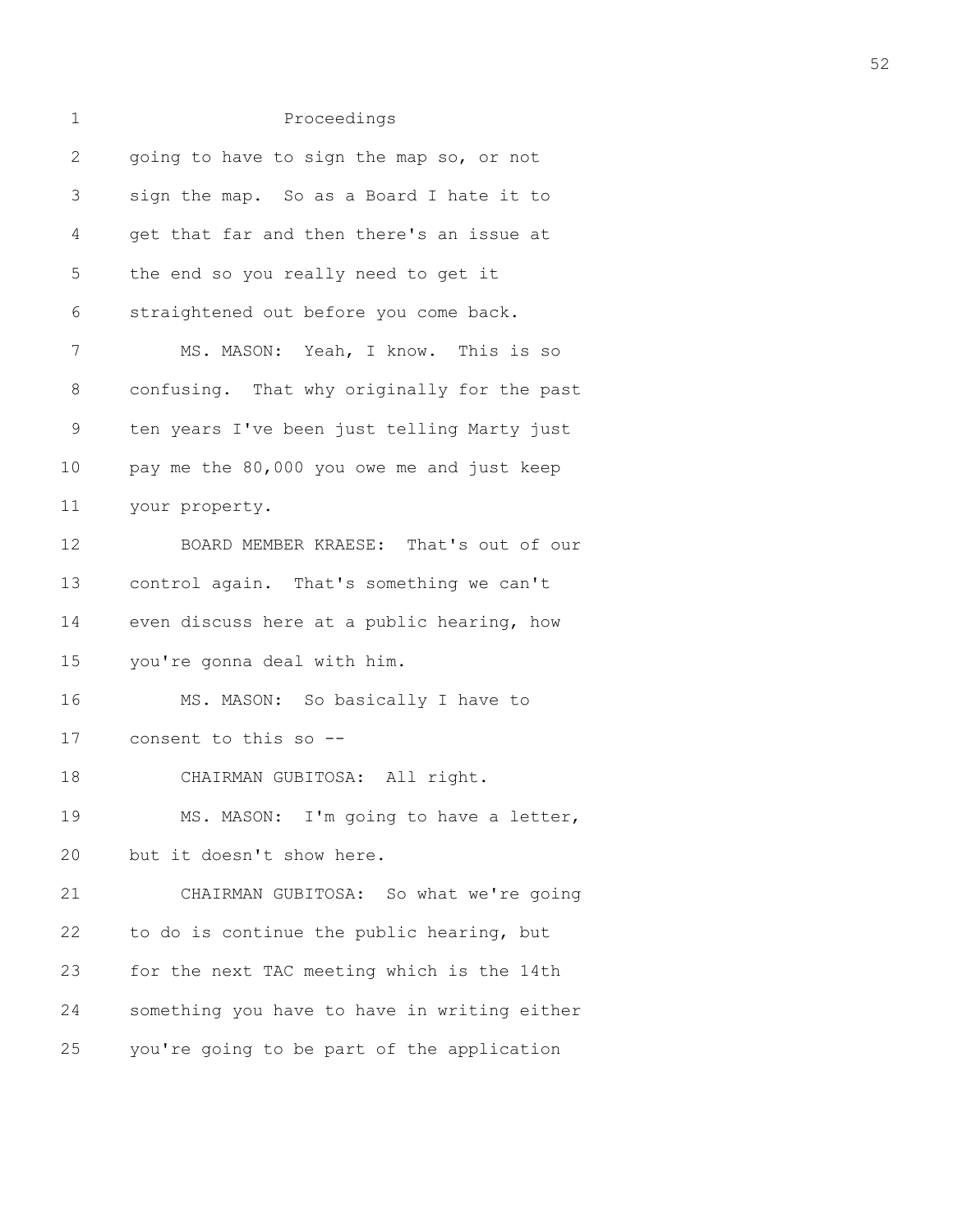| 1            | Proceedings                                  |
|--------------|----------------------------------------------|
| $\mathbf{2}$ | you're not part of the application.          |
| 3            | MR. SHEEHAN: Can I suggest that the          |
| 4            | co-applicant attend with her attorney maybe. |
| 5            | CHAIRMAN GUBITOSA: Later on Mary will        |
| 6            | tell you when the TAC meeting is it's        |
| 7            | usually on the 14th. If you can come with    |
| 8            | your attorney it's at 1:00 at the planning   |
| $\mathsf 9$  | office. Mary will tell you after the         |
| 10           | meeting if you can come with your attorney   |
| 11           | and then meet with the -- so we have both    |
| 12           | parties there so we don't go through this    |
| 13           | again for the next meeting.                  |
| 14           | So I just need a motion to continue the      |
| 15           | public hearing.                              |
| 16           | BOARD MEMBER KRAESE: I'll make a             |
| 17           | motion.                                      |
| 18           | BOARD MEMBER JOACHIM: I will second the      |
| 19           | motion.                                      |
| 20           | CHAIRMAN GUBITOSA: All in favor?             |
| 21           | (A response of aye was given.)               |
| 22           |                                              |
| 23           | $***$ *                                      |
| 24           |                                              |
| 25           |                                              |